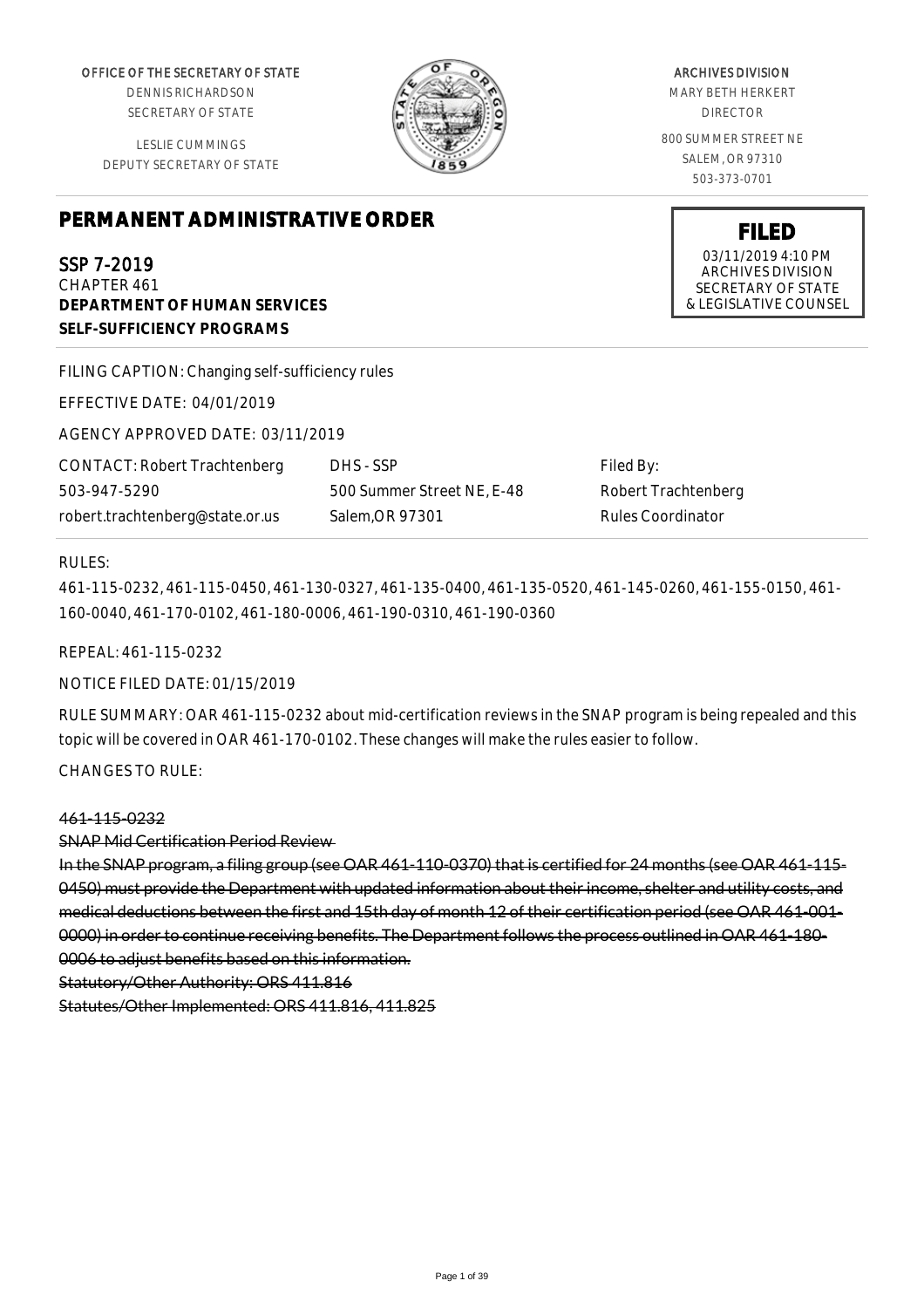# AMEND: 461-115-0450

# NOTICE FILED DATE: 01/15/2019

RULE SUMMARY: OAR 461-115-0450 about periodic redeterminations in the SNAP program is being amended to revise the policy about which households in a 24-month certification period must have their reporting requirements changed from SRS to CRS. These changes are intended to comply with federal regulations in 7 CFR 273 and clarify the rule.

CHANGES TO RULE:

#### 461-115-0450

Periodic Redeterminations; SNAP ¶

In the SNAP program, the Department selects the certification period (see OAR 461-001-0000) and the redetermination date based on the client's circumstances and according to the following considerations:¶ (1) The length of the certification period depends on how far in advance the circumstances affecting the group's eligibility can be predicted but may not exceed 12 months except as outlined in sections (2) and (4) of this rule.¶ (2) The certification period may be extended beyond 12 months in each of the following situations:¶ (a) To the end of the TBA period if the client becomes eligible for transitional benefits (see OAR 461-135-0506). If eligibility for TBA ends early, the certification period is changed to end on the last day of the month. In (b) To include the month after the client finishes working under a TANF JOBS Plus Agreement. If the agreement ends early, the certification period is changed to end on the original recertification date or on the last day of the month following the month in which the JOBS Plus agreement ends, whichever is later.¶ (3) A certification period of less than 12 months may be extended before the certification period ends, not to exceed 12 months, in each of the following situations:¶ (a) A one- or two-month certification period for expedited services when pending information is received, and eligibility and benefit level is determined based on the new information.¶ (b) An application or a change report form is received and eligibility is reviewed.¶ (c) The report system changes from CRS to SRS.¶ (4) A certification period of 24 months may be usassigned for households in which all adulta filing group (see OAR 461-110-0370) in which all adult (see OAR 461-001-0015) members are elderly or have a disability (see OAR 461-001-0015). The household must also not include any earned income to qualify under this section if the case is placed in SRS and the filing group does not receive any earned income. Any filing group assigned to a 24-month certification period in SRS which starts receiving earned income is to be converted to CRS.¶ (5) For each benefit group (see OAR 461-110-0750) in which all members are included in a cash or medical program, eligibility for SNAP and the other program benefits is determined at the same time when practicable.¶ (6) A client remains eligible for and continues to receive SNAP benefits on the normal issuance cycle if the application for recertification is filed with the Department and all required verification has been received by the Department:¶

(a) Not later than the 15th day of the month in which the certification expires; or¶

(b) In the case of a benefit group whose certification period is shorter than two months, not later than the 15th day after the Department provides notice that the certification period will expire.¶

(7) A client who files an application for recertification is eligible for a SNAP allotment without proration only if the filing date (see OAR 461-115-0040) is before the prior certification period expires and:¶

(a) The required interview is completed, and the Department receives the required verification, within 30 days after the client files the application for recertification; or¶

(b) The interview or verification required by this rule would have occurred timely but for a delay caused by the Department.¶

(8) The Department must deny the application for recertification in the event a client files a timely application for recertification but either fails to appear for a scheduled interview or fails to timely submit required verification.¶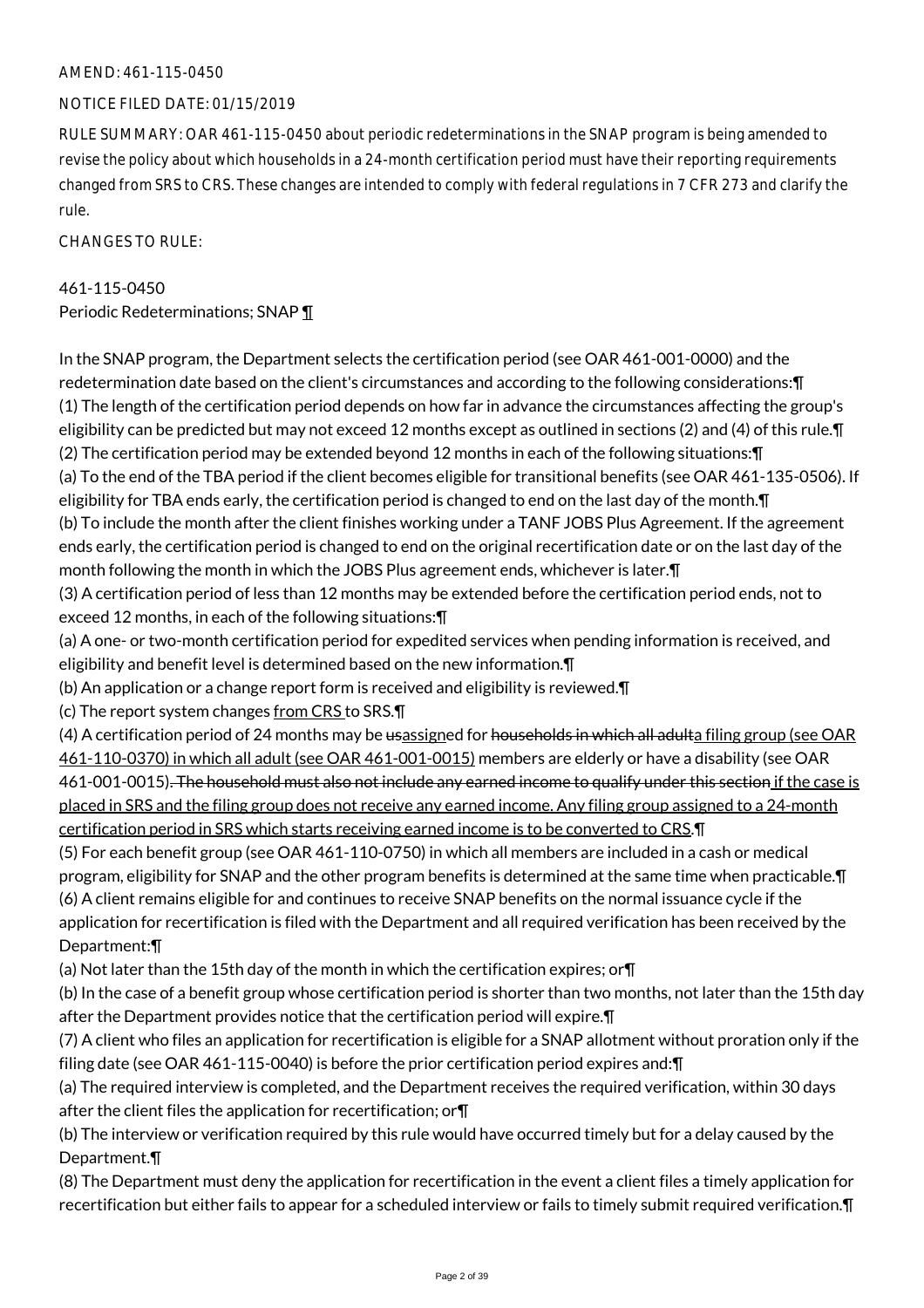(9) If the client fails to file an application for recertification during a certification period, SNAP benefits for the first month of the following certification period are prorated in accordance with OAR 461-180-0080.¶ (10) Once assigned, the certification period may not be shortened. Statutory/Other Authority: ORS 409.050, 411.816 Statutes/Other Implemented: ORS 409.010, 411.816, 411.825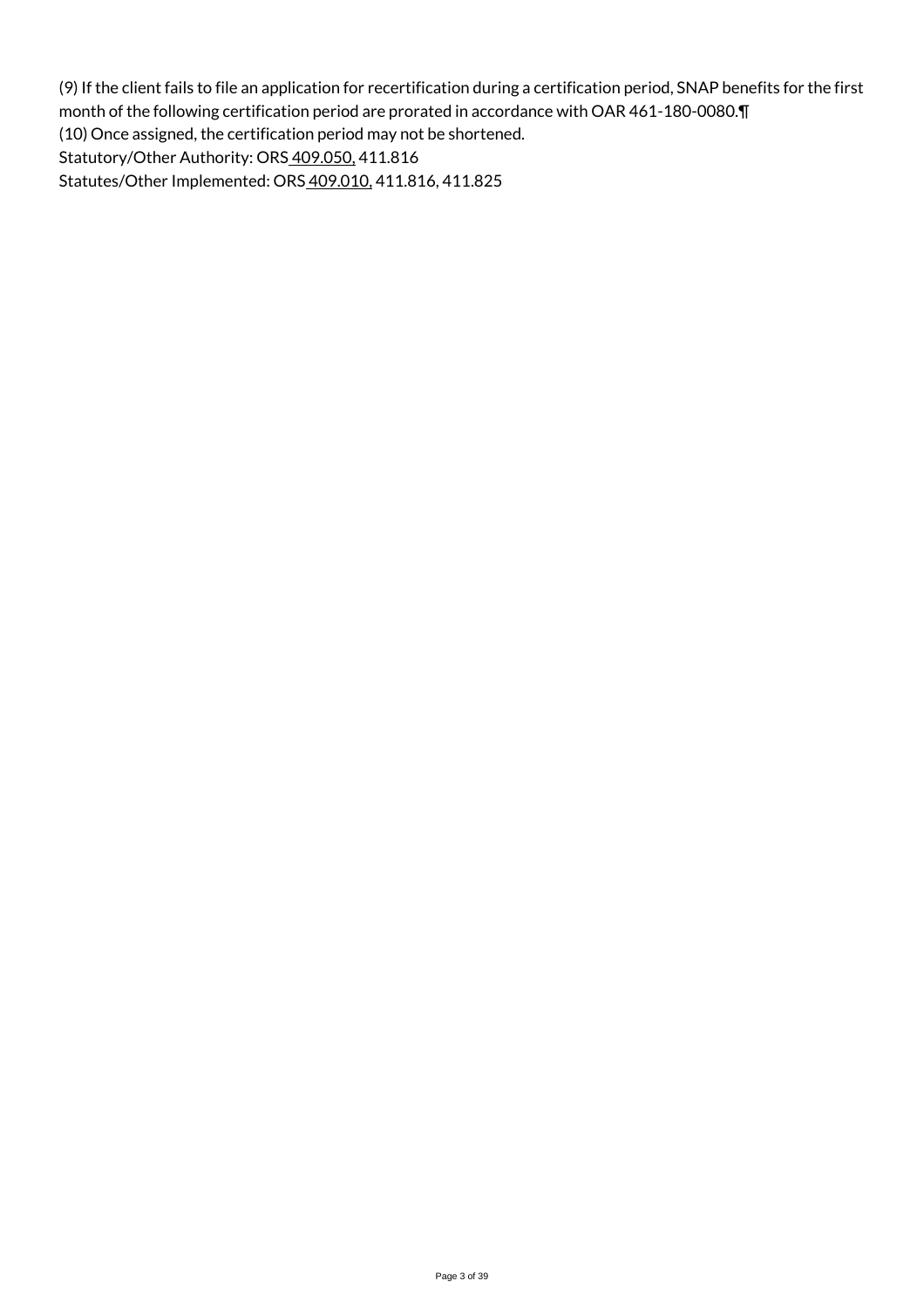# AMEND: 461-130-0327

# NOTICE FILED DATE: 01/15/2019

RULE SUMMARY: OAR 461-130-0327 about good cause is being amended to make permanent a temporary rule change effective January 1, 2019 that expanded the reasons that are considered good cause in the SNAP program in the context of work requirements for able-bodied adults without dependents (ABAWD). This amendment is intended to align with federal regulations.

CHANGES TO RULE:

461-130-0327 Good Cause ¶

In a Department program administered under OAR 461-130-0305 to OAR 461-130-0335 and OAR 461-135- 0085 and OAR 461-135-0089:¶

(1) The Department does not require a participant to provide verification of "good cause" if providing the verification would expose the participant to increased risk of domestic violence (see OAR 461-001-0000).¶ (2) If in making a determination under this rule a participant's physical or mental impairment is in question, the Department may require the participant to provide documentation from a qualified and appropriate medical professional.¶

(3) A participant is granted "good cause" and not held to a penalty for failure to comply with a work program requirement, including an activity in a case plan (both terms defined in OAR 461-001-0025) in the following circumstances:¶

(a) Participation in a required activity in a case plan would have an adverse effect on or risk to the participant's physical or mental health or would expose the participant to increased risk of domestic violence (see OAR 461- 001-0000).¶

(b) Except in the SNAP program, participation is likely to cause undue hardship for the dependent child (see OAR 461-001-0000) or the participant.¶

(c) Appropriate child care, or day care for an individual in the household who has a disability (see OAR 461-001- 0000 and 461-001-0015 as applicable) that substantially reduces or eliminates the individual's ability to care for himself or herself, cannot be obtained. "Appropriate child care" means that -¶

(A) Both the provider and the place where care is provided meet health, safety, and provider requirements as required in OAR 461-165-0180;¶

(B) The care accommodates the parent's work schedule; and¶

(C) The care meets the specific needs of the dependent child, such as age and special-needs requirements.¶ (d) Child care, or day care for an individual in the household group (see OAR 461-110-0210) who has a disability (see OAR 461-001-0000) that substantially reduces or eliminates the individual's ability to care for themselves, cannot be obtained within a reasonable distance. "Reasonable distance" means that the parent's total travel time from home to the child care provider and the workplace or JOBS activity will be no more than one hour either way unless a longer commute time is customary in the community.¶

(e) The only child care, or day care for an individual in the household group who has a disability that substantially reduces or eliminates the individual's ability to care for themselves, that is available to the participant or in the participant's area is considered informal and unsuitable. "Informal and unsuitable" means the Department has not approved a provider as meeting its background check and health and safety standards ("informal"), and the criteria for appropriate child care in subsection (c) of this section are not met ("unsuitable").¶

(f) Affordable child care arrangements, or day care for an individual in the household group who has a disability that substantially reduces or eliminates the individual's ability to care for themselves, cannot be obtained.

"Affordable child care arrangements" means the expense to the parent or parents is less than ten percent of countable (see OAR 461-001-0000) income of the financial group (see OAR 461-110-0530).¶

(g) The work attachment position or employment offered is vacant due to a strike, lockout, or other labor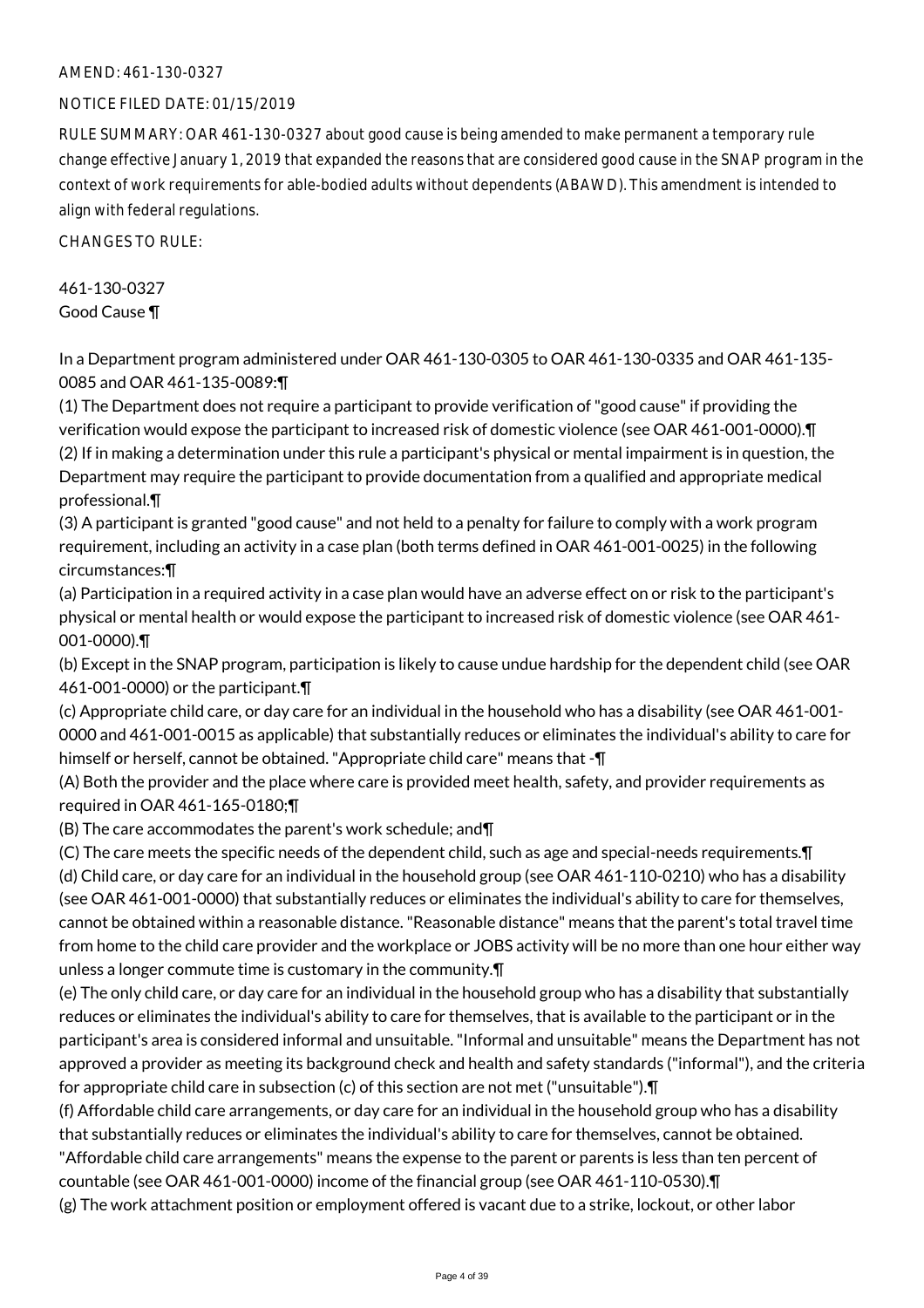dispute.¶

(h) The work attachment position or employment requires the participant to join a union, and the participant has religious objections to unions.¶

(i) The participant belongs to a union and the employment violates the conditions of the participant's membership in the union.¶

(j) The wage for the participant's current or potential job is:¶

(A) Less than applicable minimum wage; or¶

(B) If minimum wage laws do not apply, the wage (rate for piece work) is less than that normally paid for similar work.¶

(k) The participant's prospective employer engages in employment practices that are illegally discriminatory on the basis of age, sex, race, religious or political belief, marital status, disability, sexual orientation, or ethnic origin.¶ (l) The participant's engagement in a required activity in a case plan would prevent or interfere with the participant's engagement in an activity of the Grande Ronde Tribe's NEW program.¶

(m) The participant's failure to engage is due to a circumstance beyond the participant's reasonable control.¶ (n) When the failure to comply is caused by an aspect of the participant's disability, including the Department's failure to provide a reasonable accommodation.¶

(o) The participant quits a job to accept another job with a monthly income at least equal to the monthly income of the first job.¶

(p) The Department determines there are no appropriate activities or necessary support services (see OAR 461- 001-0025) to support an activity (see OAR 461-001-0025) in order for the participant to engage. ¶

(q) In the REF program:¶

(A) If the participant has no means of transportation and would have to walk an unreasonable distance to engage in their plan. An "unreasonable distance" is a distance that requires a commute of more than two hours each day. ¶ (B) If the hours or nature of the job interferes with the participant's religious observances, convictions, or beliefs.¶ (C) The service requirement or work site is in violation of applicable federal, state, or local health and safety standards.¶

(D) The daily hours of work and the weekly hours of work exceed those customary to the occupation.¶

(r) The participant enrolls into a registered pre-apprenticeship program approved by Bureau of Labor and Industries (BOLI).¶

(4) In the SNAP program, a participant is excused from not accepting employment or for leaving a job under the following circumstances:¶

(a) The hours or nature of the job interferes with the participant's religious observances, convictions, or beliefs.¶ (b) The participant accepts employment or enrolls at least half-time in any recognized school, training program, or institution of higher education that requires the participant to quit a job.¶

(c) A participant accepts employment or enrolls in school in another county, requiring the benefit group (see OAR 461-110-0750) to move and the participant to quit a job.¶

(d) A participant less than 60 years of age resigns, and the employer recognizes the resignation as retirement.¶ (e) The participant leaves a job to follow a type of employment that moves from one area to another, such as migrant labor or construction.¶

(f) The participant accepts a job that, for reasons beyond the control of the participant, does not materialize or results in fewer work hours or a lower wage than the participant's previous job.¶

(g) Work demands or conditions, such as not being paid for work or not being paid on schedule, make employment unreasonable.¶

(h) The wage for the participant's current or potential job is less than applicable minimum wage or, if minimum wage laws do not apply, the wage (rate for piece work) is less than that normally paid for similar work.¶

(i) The work schedule for the job in question does not conform to hours customary to the occupation or the hours worked each week are more than those customary to the occupation.¶

(j) The participant is not obligated to accept a job during the first 30 days of registration for employment if the job is not in the client's field of experience.¶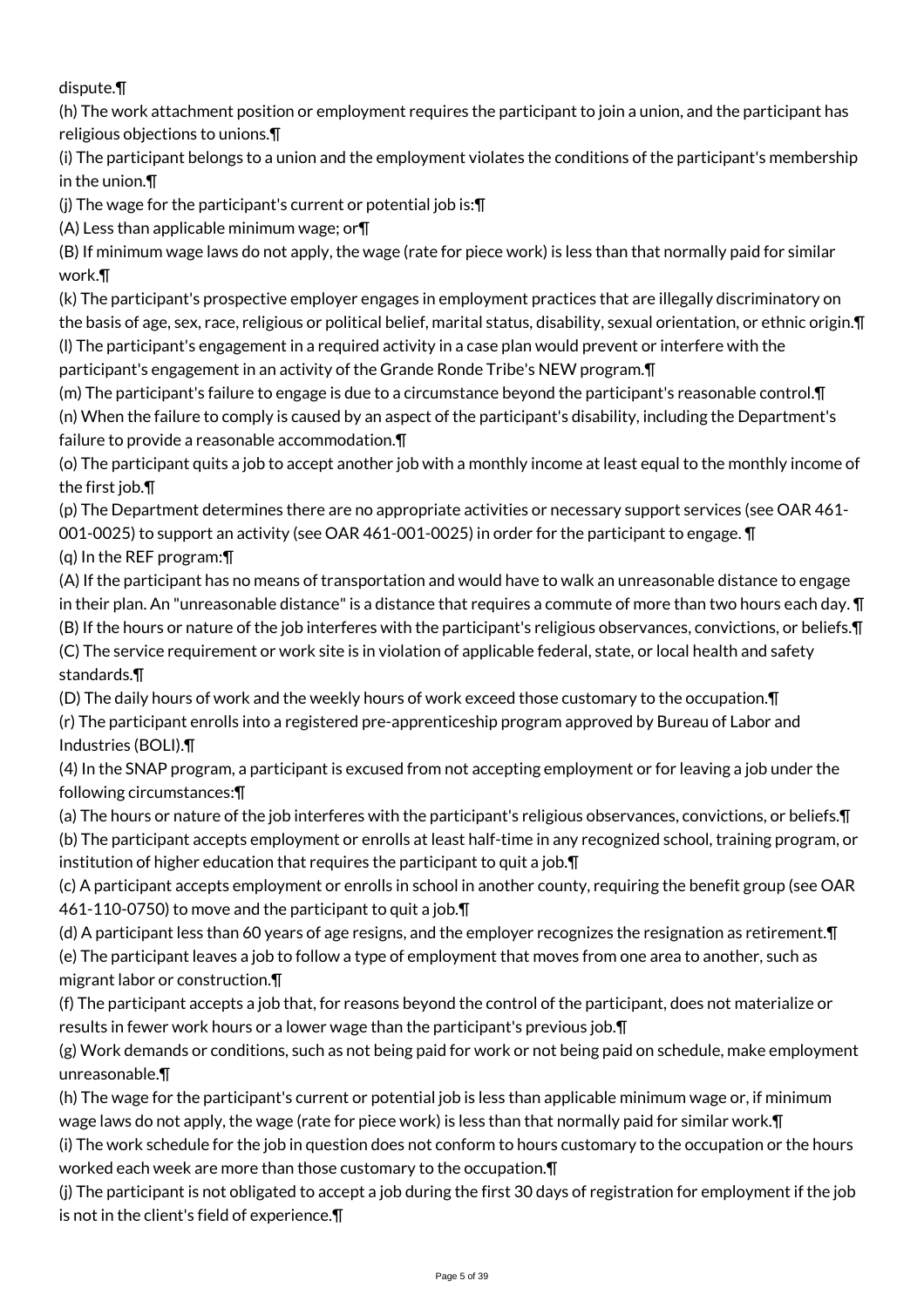(k) The participant has no means of transportation and would have to walk an unreasonable distance to meet the participation requirement. An "unreasonable distance" is a distance that requires a commute of more than two hours each day. The participant must make a good-faith effort to secure the needed transportation. In (I) Lack of adequate child care for a child who is six years of age or older and less than 12 years of age. $\P$ (5) In the SNAP program, a participant may be excused from not meeting ABAWD work requirements (OAR 461- 135-0520). "Good cause" may be granted to remove a countable month if a participant has been cooperating with their case plan (see OAR 461-001-0020), but is unable to complete the requirements due to one or more of the following unexpected circumstances. The circumstance must be beyond the control of the participant and occur during the countable month:¶

(a) Inclement weather.¶

(b) Transportation difficulties.¶

(c) Illness impacting ability to work.¶

(d) Tragic loss.

Statutory/Other Authority: ORS 409.050, 411.060, 411.816, 412.006, 412.009, 412.049

Statutes/Other Implemented: 7 USC 2029, 7 CFR 273.7, 7 CFR 273.24, 45 CFR 261.56, 411.816, ORS 409.010,

411.060, 411.117, 411.816, 412.006, 412.009, 412.049, 45 CFR 261.567 USC 2015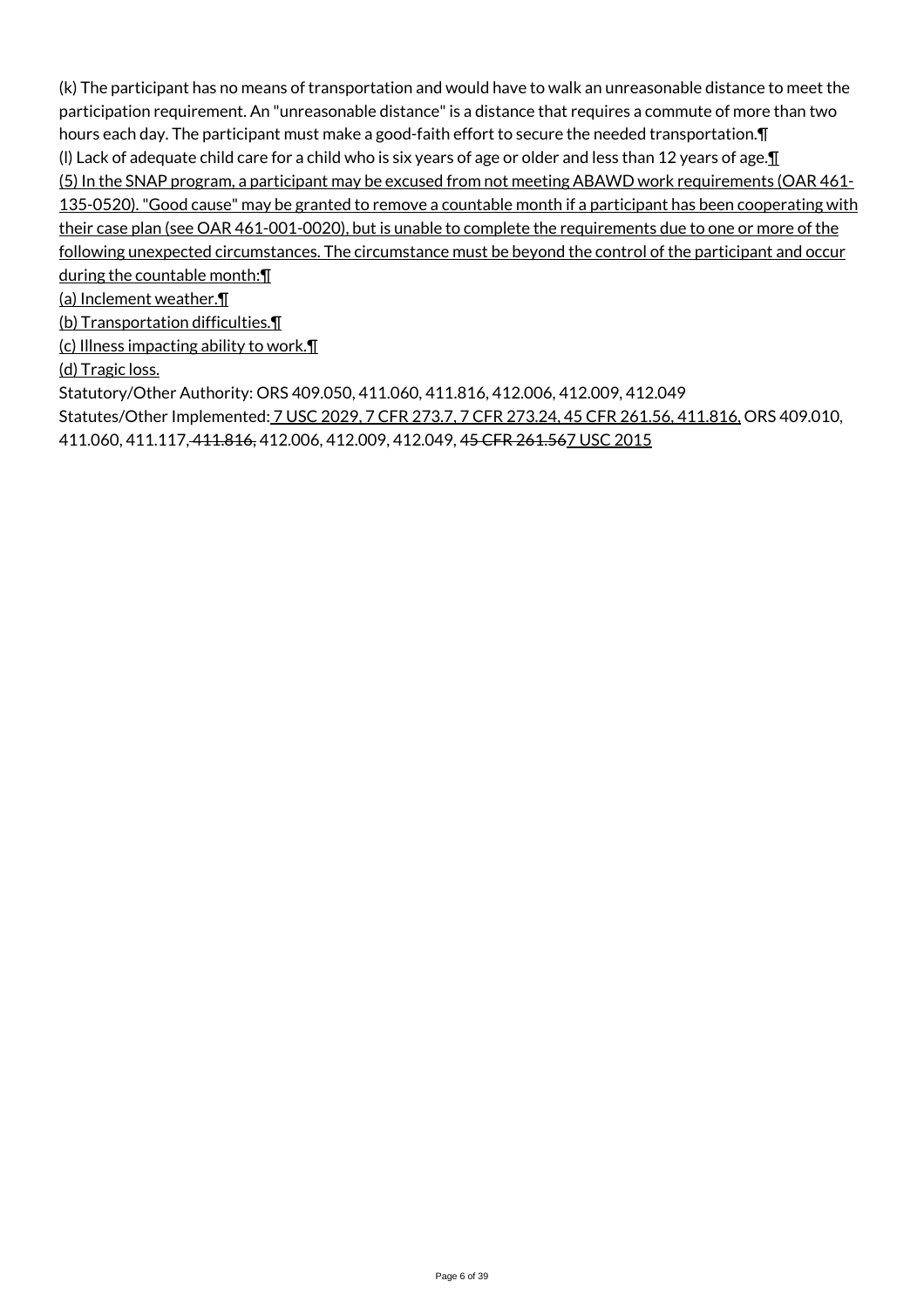#### AMEND: 461-135-0400

# NOTICE FILED DATE: 01/15/2019

RULE SUMMARY: OAR 461-135-0400 about requirements for the ERDC program is being amended to make permanent a temporary rule stating that participants in the Occupational Training and Child Care program may be eligible for subsidized child care. This amendment supports low-income participants with dependent children to access quality child care while receiving career coaching and occupational training to assist entry into middle income employment.

CHANGES TO RULE:

# 461-135-0400 Specific Requirements; ERDC ¶

(1) The Department makes payments for child care, including care covered by the ERDC program, subject to the provisions of division 165 of this chapter of rules.¶

(2) To be eligible for ERDC, a filing group (see OAR 461-110-0310 and 461-110-0350) must meet the requirements of all of the following subsections:¶

(a) Except as provided in subsection (c) of this section, every caretaker (see OAR 461-001-0000) in the filing group must receive income from employment. This includes self-employment (see OAR 461-145-0910), participation in the Occupational Training and Child Care program (see OAR 461-160-0040), and employment through a work study program.¶

(b) The filing group must include a child (see OAR 461-001-0000) who needs child care.¶

(c) The filing group must have an allowable child care need as described in OAR 461 160 0040. If there are two adults required to be in the filing group, and one of the adults is unemployed, the unemployed adult is considered available to provide child care, making the filing group ineligible, except in the following situations:¶

(A) The unemployed adult is physically or mentally unable to provide adequate child care. This must be verified (see OAR 461-125-0830).¶

(B) The unemployed adult is unavailable to provide child care while participating in the requirements of a case plan (see OAR 461-001-0025) other than requirements associated with post-secondary education.¶

(C) Confirmation is received from the Office of Child Welfare Programs that supervised contact is required between the child and an unemployed parent (see OAR 461-001-0000) or spouse (see OAR 461-001-0000) who is living in the home with the child.¶

(d) The filing group must use a child care provider who meets the requirements in OAR 461-165-0160 and 461- 165-0180.¶

(e) The child needing child care must meet the citizenship or alien status requirements of OAR 461-120-0110.¶ (f) The filing group must certify that they do not exceed the resource limit in OAR 461-160-0015 and must meet the income limits in OAR 461-155-0150.¶

(3) A filing group not willing to show verification of immunizations, proof that the immunization series has started, or a copy of the medical or non-medical exemption form for the child is not eligible for a child care payment. I (4) The child care must be necessary to enable the caretaker to remain employed, including self-employed.¶

(5) A filing group is not eligible for child care when the caretaker or parent in the filing group receives a grant for child care from the Oregon Student Assistance Commission for any month the grant is intended to cover, regardless of when the grant is received.

Statutory/Other Authority: ORS 329A.500, 409.050, 411.060, 411.070

Statutes/Other Implemented: ORS 329A.500, 409.010, 409.050, 409.610, 411.060, 411.070, 411.122, 411.141, 418.485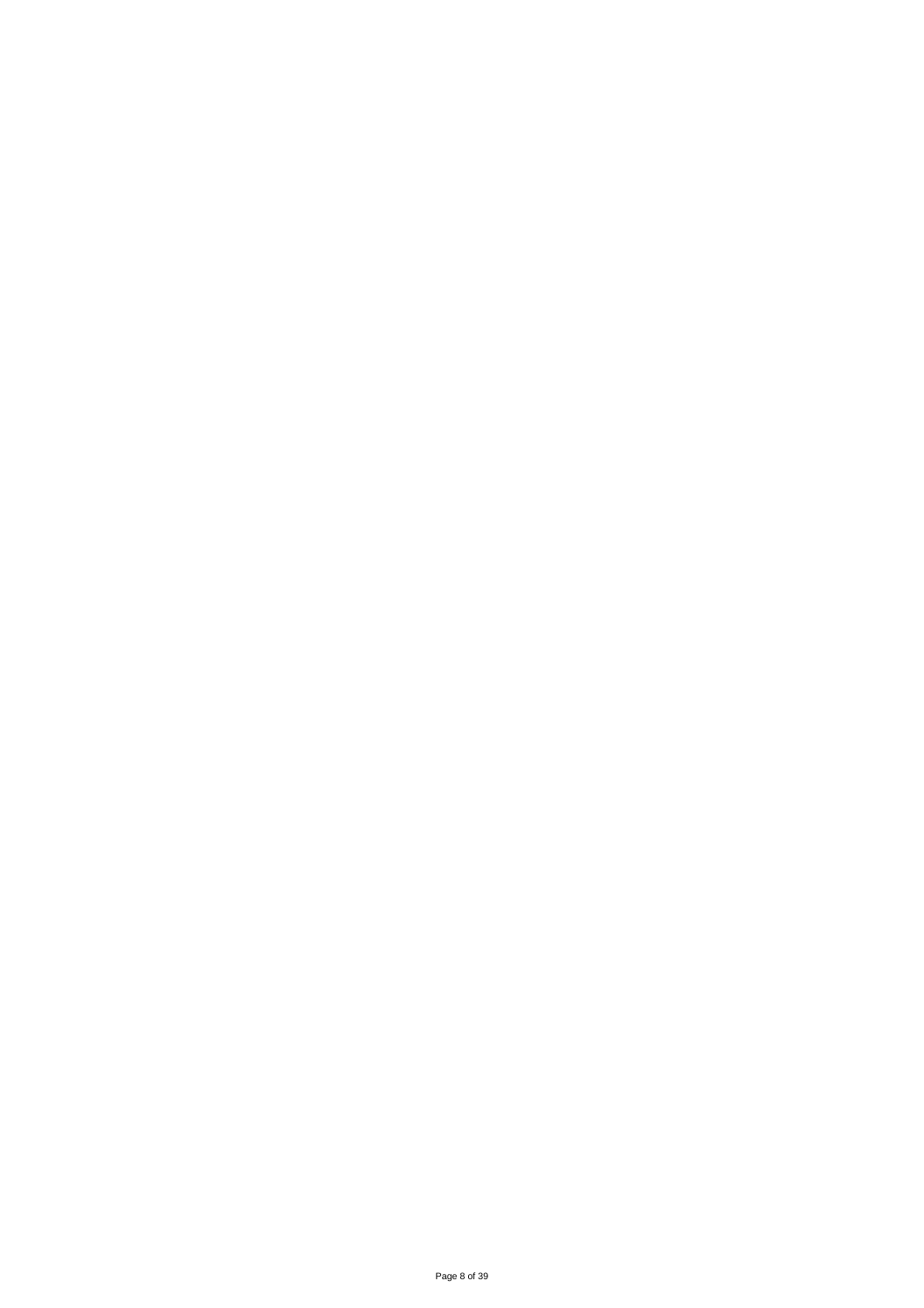# AMEND: 461-135-0520

# NOTICE FILED DATE: 01/15/2019

RULE SUMMARY: OAR 461-135-0520 about time limits and work requirements for able-bodied adults without dependents (ABAWD) in the SNAP program is being amended to make permanent a temporary rule change effective January 1, 2019 that added six new SNAP time-limit (non-waivered) counties; removed these six counties from the time-limit exempt (waivered) category; updated the new 36-month time limit period and countable month dates; clarified how SNAP defines self-employment; and expanded the SNAP time limit exemptions to include the reservation land of the Confederated Tribe of Grand Ronde. These amendments are intended to align with federal regulations about SNAP clients who must meet work requirements to continue to receive SNAP benefits beyond the three-month time limit.

CHANGES TO RULE:

# 461-135-0520

Time Limit and Special Requirements for ABAWD; SNAP ¶

This rule establishes the time limit and special requirements for receipt of SNAP benefits for certain adults.¶ (1) Unless the context indicates otherwise, the following definitions apply to rules in OAR chapter 461:¶ (a) "Able-bodied adult without dependents (ABAWD)" means an individual 18 years of age or over, but under the age of 50, without dependents. For the purpose of this definition, "without dependents" means there is no child (see OAR 461-001-0000) under the age of 18 years in the filing group (see OAR 461-110-0310 and 461-110- 0370).¶

(b) "SNAP time-limit counties" means Oregon counties in which the limitation on eligibility (see OAR 461-001- 0000) for SNAP benefits for ABAWD in section 6(o)(2) of the Food and Nutrition Act of 2008 (7 U.S.C. 2015(o)(2)) applies. "SNAP time-limit counties" are Benton, Clackamas, LaneClatsop, Deschutes, Jackson, Lane, Linn, Marion, Multnomah, Polk, Tillamook, Washington, and Yamhill counties.¶

(c) "SNAP time-limit exempt counties" means Oregon counties in which the limitation on eligibility for SNAP benefits contained in section 6(o)(2) of the Food and Nutrition Act of 2008 (7 U.S.C. 2015(o)(2)) does not apply per a waiver approved by the United States Department of Agriculture. "Exempt counties" are Baker, Clatsop, Columbia, Coos, Crook, Curry, <del>Deschutes,</del> Douglas, Gilliam, Grant, Harney, Hood River, Jackson, Jefferson, Josephine, Klamath, Lake, Lincoln, <del>Linn,</del> Malheur, Marrow, Polk, Sherman, Tillamook, Umatilla, Union, Wallowa, Wasco, and Wheeler counties.¶

(d) "SNAP time-limit exempt counties" also means reservation lands of the Confederated Tribes of Grand Ronde Indians. The limitation on eligibility for SNAP benefits contained in section 6(o)(2) of the Food and Nutrition Act of 2008 (7 U.S.C. 2015(o)(2)) does not apply per a waiver approved by the United States Department of Agriculture.¶

(2) Except as provided otherwise in this rule, an ABAWD who resides in one of the SNAP time-limit counties (see section (1) of this rule) is ineligible to receive food benefits as a member of any household after the individual received food benefits for three countable months (see section (3) of this rule) during January 1, 20169 to December 31, 20218.¶

(3) "Countable months" means months within the 36-month period of January 1, 2016 to December 31, 20218 in which an individual as a member of any household receives SNAP benefits in Oregon or in any other state, unless at least one of the following applies:¶

(a) The individual resided for any part of the month in one of the SNAP time-limit exempt counties (see section (1) of this rule).¶

(b) Benefits were prorated for the month.¶

(c) The individual was exempt from the SNAP time limit for any part of the month under OAR 461-130-0310(3)(a) or (b) for any of the following reasons:¶

(A) The individual resided in one of the SNAP time-limit exempt counties.¶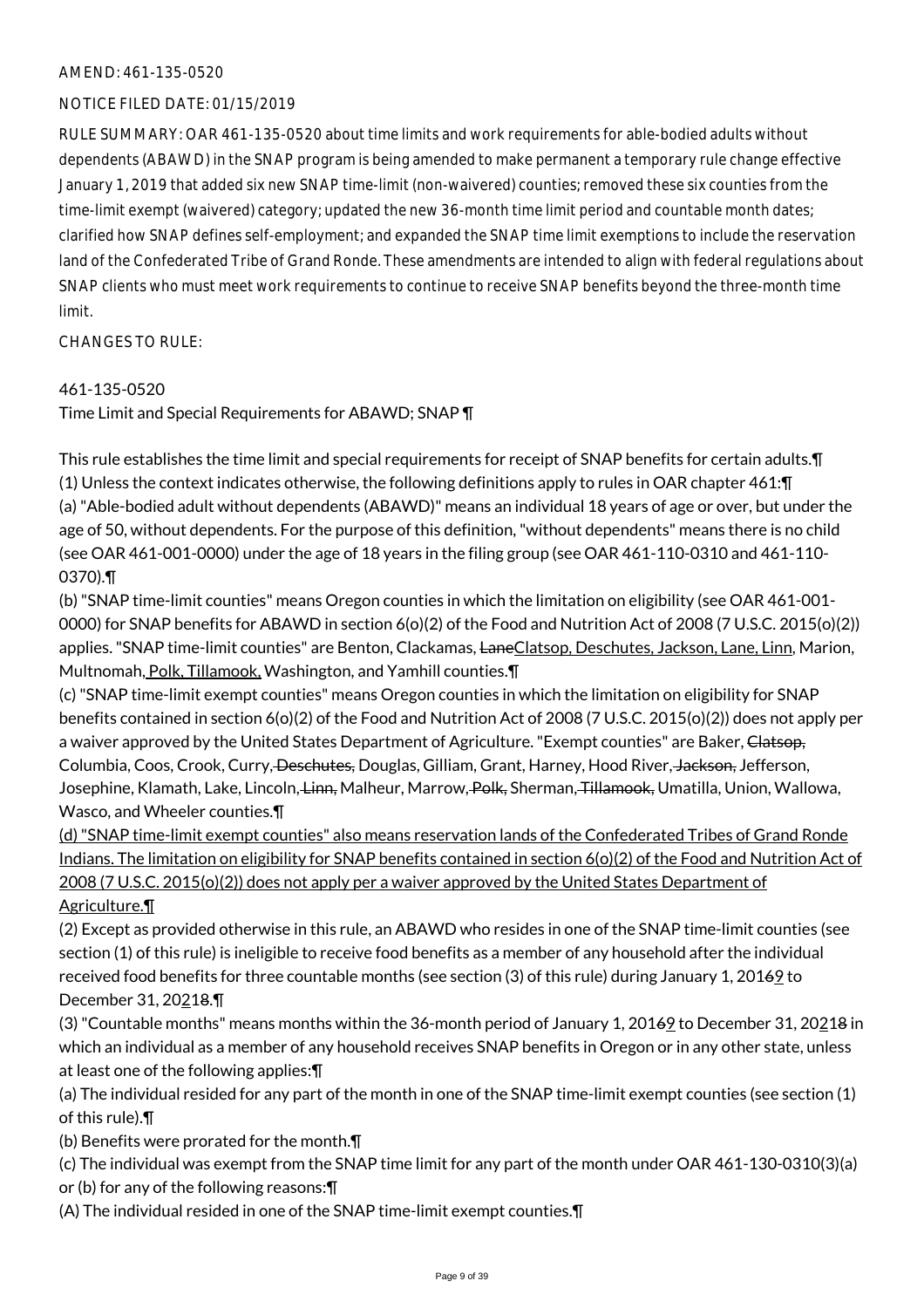(B) The individual was pregnant.¶

(C) A child under the age of 18 years joined the filing group.¶

(D) The individual met the criteria under OAR 461-130-0310(3)(a) or (b).¶

(d) The individual participated in one or more of the activities in paragraphs (A) to (D) of this subsection for 20 hours per week averaged over the month. For purposes of this rule, 20 hours per week averaged monthly means 80 hours per month. (Activities may be combined in one month to meet the 20 hours per week averaged monthly requirement.)¶

(A) Work for pay, in exchange for goods or services, or unpaid work as a volunteer.¶

(i) Work in exchange for goods and services includes bartering and in-kind work.¶

(ii) Unpaid or voluntary work hours must be verified by the employer.¶

(iii) For self-employed individuals, countable income after deducting the costs of producing income (as described in OAR 461-145-0930(5)) must average at least the federal minimum wage times 20 hours per week.¶ (B) Participate in a program under the Workforce Investment Act of 1998, Pub. L. No. 105-220, 112 Stat. 936 (1998).¶

(C) Participate in a program under section 236 of the Trade Act of 1974, Pub. L. 93-618, 88 Stat. 2023, (1975) (19 U.S.C. 2296).¶

(D) Comply with the employment and training requirements described in OAR 461-001-0020, 461-130-0305, and 461-130-0315. Work search activities must be combined with other work-related activities to equal 20 hours per week and may not exceed 9 hours per week.¶

(e) The individual complied with the Workfare requirements in OAR 461-190-0500.¶

(4) An ABAWD must submit evidence to the Department on the issue of whether a month is countable within 90 days following the last day of the month in question.¶

(5) An ABAWD who is ineligible under section (2) of this rule but otherwise eligible may regain eligibility if the requirements of subsections (a) or (b) of this section are met. ¶

(a) The individual becomes exempt under OAR 461-130-0310(3)(a). Eligibility regained under this subsection begins on the date the individual files a new application and continues as long as the individual is exempt and is otherwise eligible. If not eligible on the filing date (see OAR 461-115-0040), eligibility begins the date all other eligibility requirements are met.¶

(b) The individual, during a consecutive 30-day period during which the individual is not receiving SNAP benefits, meets the requirements of subsection (3)(d) or (3)(e) of this rule.¶

(A) Eligibility regained under this subsection begins on the date the individual files a new application and continues as long as the individual meets the requirements of subsection (3)(d) or (3)(e) of this rule and is otherwise eligible. If not eligible on the filing date, eligibility begins the date all other eligibility requirements are met.¶

(B) There is no limit to how many times an individual may regain eligibility under this subsection during January 1, 20169 to December 31, 20218. ¶

(c) See OAR 461-180-0010 to add an individual to an open SNAP case after the individual has regained eligibility under this section.¶

(6) An individual who regains eligibility under section (5) of this rule and later fails to comply with the participation requirements of subsection (3)(d) or (3)(e) of this rule may receive a second set of food benefits for three

consecutive countable months. The countable months are determined as follows:¶ (a) If the individual stopped participation in a work program, countable months start when the Department

notifies the individual he or she is no longer meeting the work requirement.¶

(b) If the individual stopped participation in a work program, countable months start when the individual notifies the Department he or she is no longer meeting the work requirement. The

(c) If a change occurred which results in an individual becoming subject to the time limit in section (2) of this rule and the change was required to be reported under rules in OAR chapter 461, division 170, the countable months start when the change occurred.¶

(d) If a change occurred which results in an individual becoming subject to the time limit and the change was not required to be reported under rules in OAR chapter 461, division 170, countable months start when the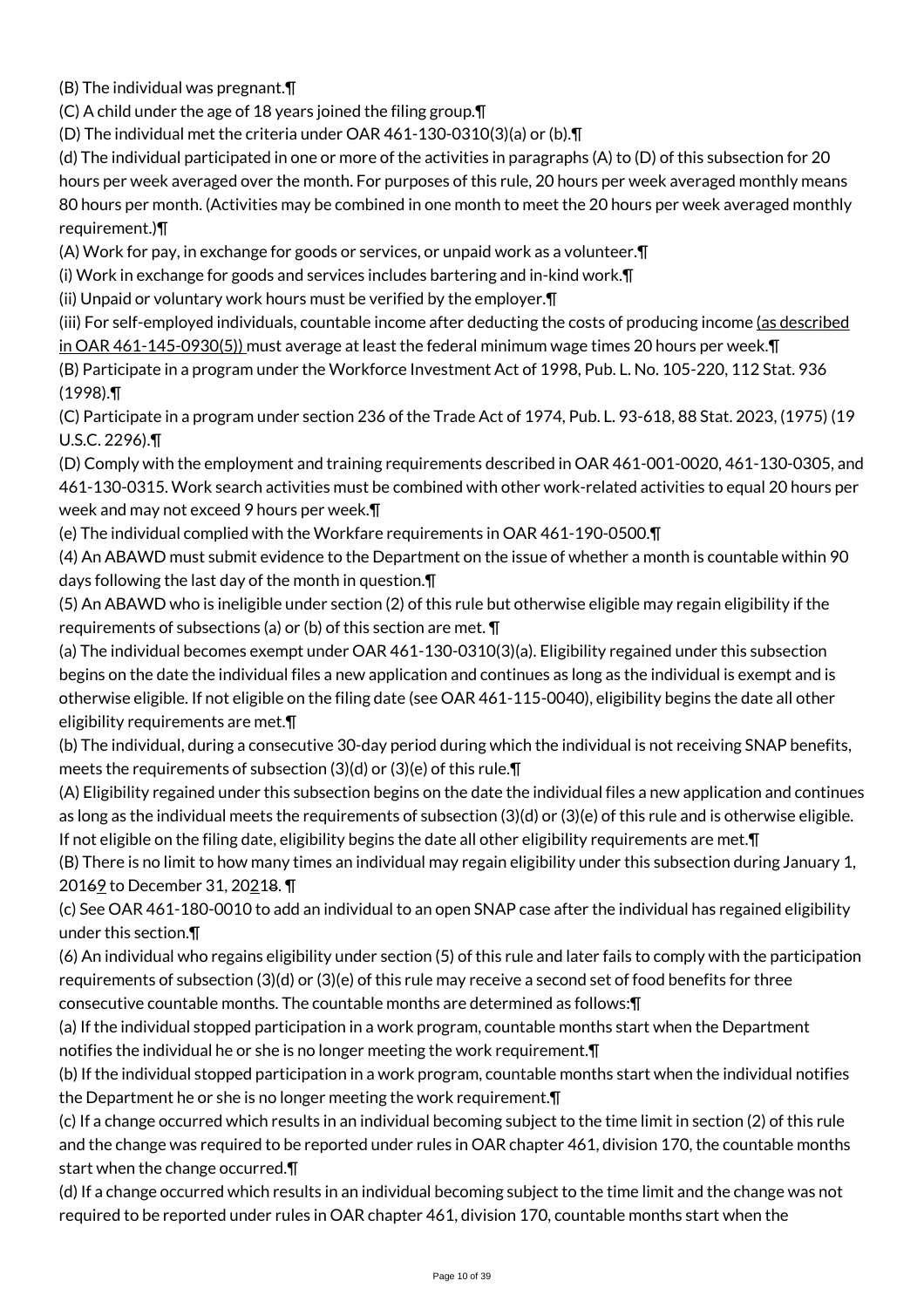Department notifies the individual he or she must meet the work requirement.¶ (e) An individual may only receive benefits without meeting the requirements of subsection (3)(d) or (3)(e) of this rule for a total of six countable months during January 1,  $20169$  to December 31,  $20218$ . T (7) This section is a placeholder to establish criteria the Department will use to grant exemptions to ABAWD who are ineligible if the Department receives special exemptions from the Food and Nutrition Service.¶ (8) An ABAWD involved in the activities specified in subsection (3)(d) or (3)(e) of this rule or an activity listed in the individual's case plan (see OAR 461-001-0020) is eligible for support service payments necessary for transportation or other costs related to completing the activity as allowed by OAR 461-190-0360. Statutory/Other Authority: ORS 409.050, 411.060, 411.070, 411.121, 411.816 Statutes/Other Implemented: 7 USC 2015, 7 USC 2029, 7 CFR 273.7, 7 CFR 273.24, ORS 409.010, 409.050, 411.060, 411.070, 411.121, 411.816, 411.825, 411.837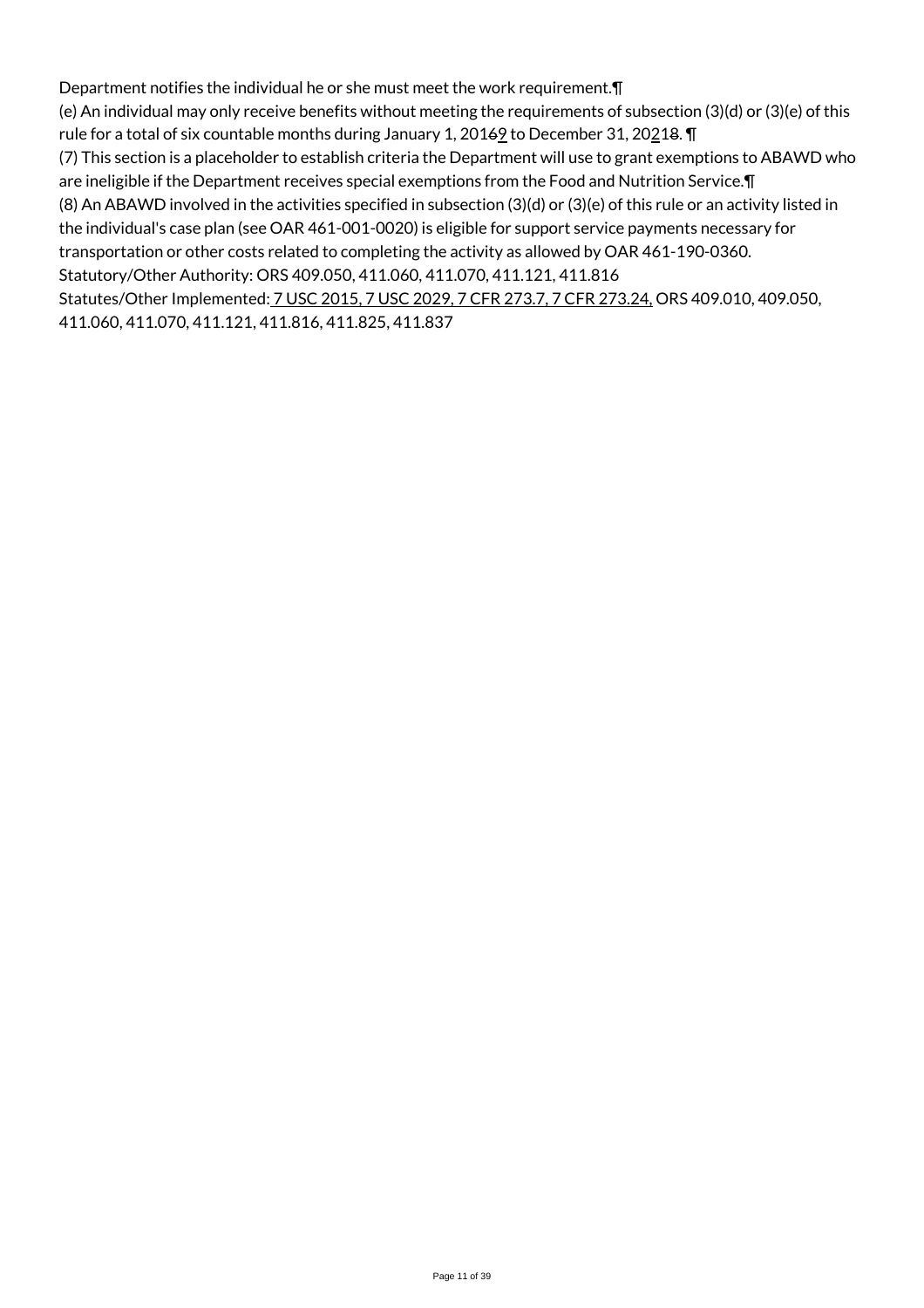# AMEND: 461-145-0260

# NOTICE FILED DATE: 01/15/2019

RULE SUMMARY: OAR 461-145-0260 about the effect of Indian (Native American) benefits on their eligibility for selfsufficiency programs is being amended to cover benefits provided under public laws that had not been covered in this rule (including some that had only been covered in the Family Services Manual). This amendment in some cases changes how the rule or the Family Services Manual treats these benefits. Some changes clarify or revise if the excluded amount applies to each payment or to the yearly total. Some changes revise how the Department treats the balance left over after excluding a portion. This amendment changes the treatment of some payments from lump sum income to instead treat the balance as periodic income. Some changes revise the exclusion from being the total Indian benefit to a portion, and some revise the exclusion from a portion to the total. These changes are all intended to align this rule with federal law.

CHANGES TO RULE:

# 461-145-0260

Indian (Native American) Benefits; Not OSIP, OSIPM, and QMB ¶

# (1) The following Indian (Native American) benefits are excluded:¶

(a) Indian lais rule does not apply to the OSIP, OSIPM, and QMB programs which are treated under OAR 461-145- 0259. In this rule, the term "all programs" does not include the OSIP, OSIPM, and QMB programs.¶ (2) In all programs, the following benefits or payments are excluded as income and resources.¶ (a) Public Law 84-736: Payments from the distribution of funds held jointly with the tribe, or land that may not be sold without the approval of the Bureau of Indian Affairs (BIA) in trust to the Seminole Indians of Florida. I (b) Public Law 84-926: Payments from the distribution of funds held in trust to the Pueblos of Zia and Jemez tribes of Florida.¶ (bc) Payments to Puyallup Tribe members from the trust funds established underublic Law 92-480: Payments from the distribution of funds held in trust to the Stockbridge Munsee Indian Community of Wisconsin.¶ (d) Public Law 101-41.¶ (c)92-488: Payments from the Confederated Tribes of the Colville Reservation Grand Coulee Dam Settlement Act (Public Law 103-436).¶ (2) Payments from the BIA are treated as follows:¶ (a) In the SNAP program, payments from the General Assistance program are counted as unearned income distribution of funds held in trust to the Burns Indian Colony in Oregon.¶ (e) Public Law 93-531: Relocation assistance payments to members of the Navaho or Hopi Tribes.¶ (f) Public Law 94-114, section 6: Distribution of receipts from lands held in trust by the United States for the following tribes:¶ (A) Assiniboine and Sioux Tribe of Montana.¶ (B) Bad River Band of the Lake Superior Tribe of Chippewa Indians of Wisconsin.¶ (C) Blackfeet Tribe of Montana.¶ (D) Cherokee Nation of Oklahoma.¶ (E) Cheyenne River Sioux Tribe of South Dakota.¶ (F) Chippewa Tribe of Minnesota.¶ (G) Crow Creek Sioux Tribe of South Dakota.¶ (H) Devil's Lake Sioux Tribe of North Dakota.¶ (I) Fort Belknap Indian Community of Montana.¶ (bJ) In all programs except the SNAP program, payments from the General Assistance program are excluded.¶ (c) The treatment of educational income is covered by OAR 461-145-0150.¶ (3) PKeweenaw Bay Indian Community of Michigan.¶ (K) Lac Courte Oreilles Band of Lake Superior Chippewa Indians of Wisconsin.¶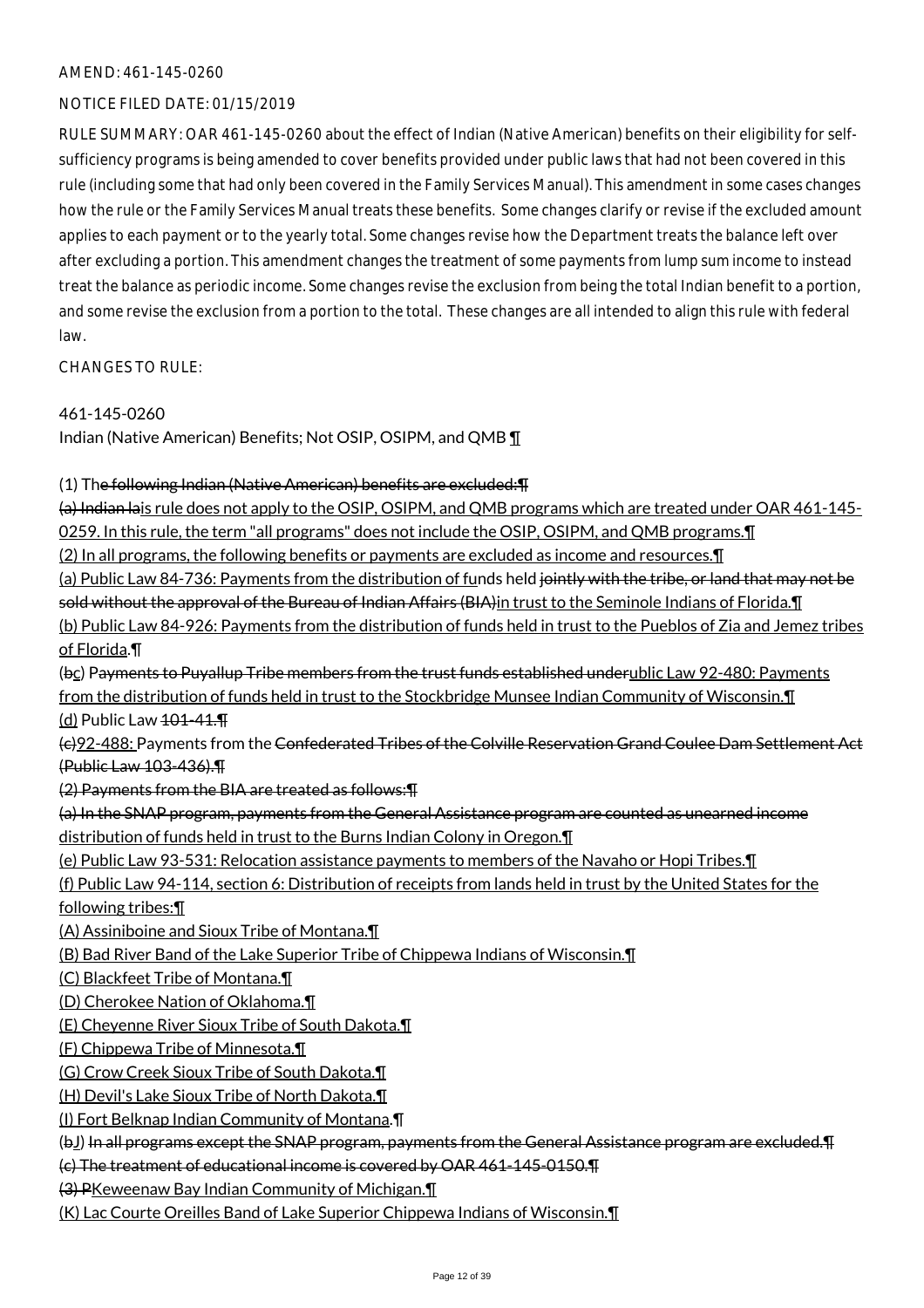(L) Lower Brule Sioux Tribe of North Dakota.¶

(M) Navajo Tribe of New Mexico.¶

(N) Oglala Sioux Tribe of South Dakota.¶

(O) Rosebud Sioux Tribe of South Dakota.¶

(P) Shoshone - Bannock Tribes of Idaho.¶

(Q) Standing Rock Sioux Tribe of North Dakota. ¶

(g) Public Law 94-540: Judgment funds distributed to members of the Grand River Band of Ottawa Indians.¶

(h) Public Law 95-433: Judgment funds distributed to members of the Confederated Tribes and Bands of the

Yakima Indian Nation or the Apache Tribe of the Mescalero Reservation.¶

(i) Public Law 95-498: Receipts derived from trust lands awarded to the Pueblo of Santa Ana and distributed to members of that tribe.¶

(j) Public Law 95-499: Receipts derived from trust lands awarded to the Pueblo of Zia and distributed to members of that tribe.¶

(k) Public Law 95-608: Indian child welfare payments under. I

(l) Public Law 92-203 (Alaska Native Claim Settlement Act) are treated as follows:¶

(a) In the SNAP program, the entire payment is excluded6-305: Relocation assistance payments to members of the Navaho or Hopi Tribes.¶

(m) Public Law 96-318: Judgment funds distributed to members of the Delaware Tribe of Indians and the absentee Delaware Tribe of Western Oklahoma.¶

(n) Public Law 96-420: Funds and distributions to members of the Passamaquoddy Tribe, the Penobscot Nation,

and the Houlton Band of Maliseet Indians under the Maine Indian Claims Settlement Act.¶

(bo) In all programs except the SNAP program:¶

(A) Only the tax-exempt portion of the payment is excludedPublic Law 97-372: Distributions of judgment funds to members of the Shawnee Tribe of Indians (Absentee Shawnee Tribe of Oklahoma, the Eastern Shawnee Tribe of Oklahoma, and the Cherokee Band of Shawnee descendants.¶

(p) Public Law 97-376: Judgment funds distributed per capita to members of the Miami Tribe of Oklahoma and the Miami Indians of Indiana.¶

(Bq) The remainder of the pPublic Law 97-403: Payments on judgments funds to the Turtle Mountain Band of Chippewas, Arizona.¶

(r) Public Law 97-408: Payment is counted as unearned income.¶

(4) The following types of distributions provided under Public Law 100-241 (Alaska Native Claim Settlement Act) are excluded:¶

(a) Stocks on judgment funds to the Blackfeet, Gros Ventre, and Assiniboine tribes (Montana) and the Papago (Arizona).¶

(s) Public Law 98-64: Payments from judgment funds held in trust by the US Secretary of the Interior.¶

(t) Public Law 98-123: Judgment funds held in trust and per capita and interest payments disbursed to the Red Lake Band of Chippewa Indians.¶

(bu) A partnership interest.¶

(c) Land or interest in land.¶

(d) An interest in a settlement trust.¶

(e) The first \$2,000 of each per-capita payment per year for eachPublic Law 98-124: Judgment funds held in trust and per capita and interest payments made to the members of the Assiniboine Tribe of the Fort Belknap Indian Community (Montana) and the Assiniboine Tribe of the Fort Peck Indian Reservation (Montana).¶

(v) Public Law 98-432: Judgment funds and income distributed to members of the Shoalwater Bay Indian Tribe.¶ (w) Public Law 99-130: Per Capita and dividend payment distributions of judgment funds to members of the

financial group (see OAR 461-110-0530) who receives the payment. The amount over \$2,000 paid to each mem Santee Sioux Tribe of Nebraska, Flandreau Santee Sioux Tribe, Prairie Island Sioux, Lower Sioux and Shakopee Mdewakanton Sioux Communities of Minnesota.¶

(x) Public Law 99-146, section 6(b): Funds distributed per capita or held in trust for members of the Chippewas of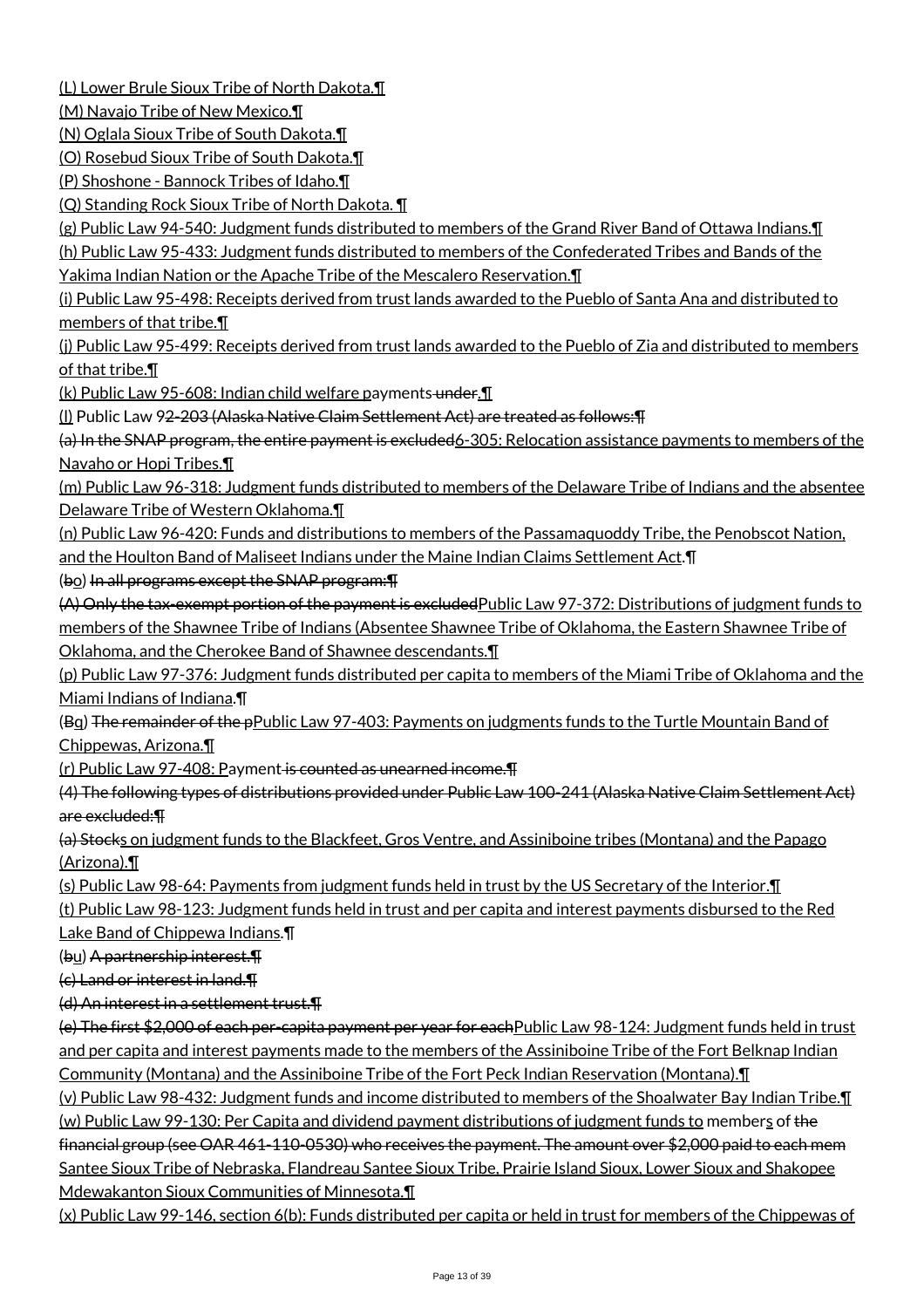Lake Superior. The funds are distributed to the following reservations:¶

(A) Wisconsin: Bad River Band of the Lake Superior Triber of the financial group who receives the per-capita payment is counted as lump-sum income (see OAR 461-001-0000 and 461-140-0120Chippewa Indians of the Bad River Reservation, Lac Courte Oreilles Band of Lake Superior Bands of Chippewa Indians of the Lac du Flambeau Reservation, Sokaogon Chippewa Community of the Mole Lake Band of Chippewa Indians, Red Cliff Reservation, St. Croix Chippewa Reservation.¶

(B) Michigan: Keweenaw Bay Indian Community (L'Anse, Lac Vieux Desert and Ontonagon Bands).¶

(5C) The Department excludes Indian benefit payments when federal law requires an exclusion. These include Minnnesota: Fond du lac Reservation, Grand Portage Reservation, Bois Fort Reservation (including Nett Lake, Vermillion Lake and Deer Creek), White Earth Reservation.¶

(y) Public Law 99-264: Payments and funds held in trust to the White Earth Band of Chippewa Indians in Minnesota under the White Earth Reservation Land Settlement Act of 1985, Section 16.¶

(z) Public Law 99-346 section 6(b)(2): Per capita payments uander each of the following federal laws:  $\text{F}$ (a) The Aroostook Band of Micmacs income from a distribution of funds held in trust to the Saginaw Chippewa Tribe of Michigan.¶

(aa) Public Law 99-377 section 4(b): Per capita payments distributed or held in trust to the Chippewas of Mississippi under Public Law 402-171.

(b) Blackfeet, Cherokee, Cheyenne, Chippewa, and Sioux tribes under Public Law 94-114, when the payment is from submarginal land held in trust by the United States.¶

(c) Blackfeet Indians under Public Law 92-254.¶

(d) Grand River Ottawa Indians under Public Law 94-540.¶

(e) Hopi or Navajo99-377 Section 4(b), to those with affiliation with the Mille Lacs, White Earth and Leech Lake Reservations in Minnesota, and paid by the Indian Claims Commission.¶

(bb) Public Law 100-139: Judgment payments disbursed to the Umpqua Tribe Cow Creek Band.¶

(cc) Public Law 100-383: Per capita restitution payments made to eligible Aleuts who were relocated or interned during World War II.¶

(dd) Public Law 101-41: Funds, assets or income received from the trust fund established and paid to the Puyallup Tribe of the State of Washington under Section 9(b) of the Puyallup Tribe of Indians Settlement Act of 1989.¶ (ee) Public Law 101-503 Section 8(b): Settlement payments, funds distributed or held in trust to members of the Seneca Nation under the Seneca Nation Settlement Act of 1990.¶

(ff) Public Law 102-171: Payments to the Aroostook Band under the Micmac Settlement Act.¶

(gg) Public Law 103-116: Settlement funds, income, payments or distributions from Trust Funds to members of the Catawba Indians Tribe under the Catawba Indian Tribe of South Carolina Land Claims Settlement Act of 1993.¶

(hh) Public Law 93-531.¶

(f) Passamaquoddy Tribe and Penobscott Nation, including the Holton Band of Maliseet Indians,103-436: Payments from the Confederated Tribes of the Colville Reservation Grand Coulee Dam Settlement Act.¶ (ii) Public Law 103-444: Payments made or benefits granted by the Crow Boundary Settlement Act of 1994.¶

(jj) Public Law 105-143: Distributions of judgment funds to the Ottawa and Chippewa Indians of Michigan under

the Michigan Indian Land Claims Settlement Act.

(kk) (Public Law 96-420).¶

(g) Umpqua Tribe Cow Creek Band under Public Law 100-139.¶

(h) Yakima Nation Confederated Tribes and Bands of the Mescalero Reservation Apache Tribe under Public Law 95-433108-270: Per capita distribution of judgment funds to members of the Western Shoshone Indians.¶ (ll) Public Law 111-291 section 101: Payments from the Tribal Trust Accounting and Management Lawsuits. If the funds are comingled with other funds, the resource is excluded for only 12 months and counted thereafter.¶ (mm) Tribal Benefits from timber sales or oil reserves from land held in trust by the Secretary of the Interior.¶ (3) Payments from the Bureau of Indian Affairs are treated as follows:¶

(a) In the SNAP program, payments from the General Assistance program are counted as unearned income.¶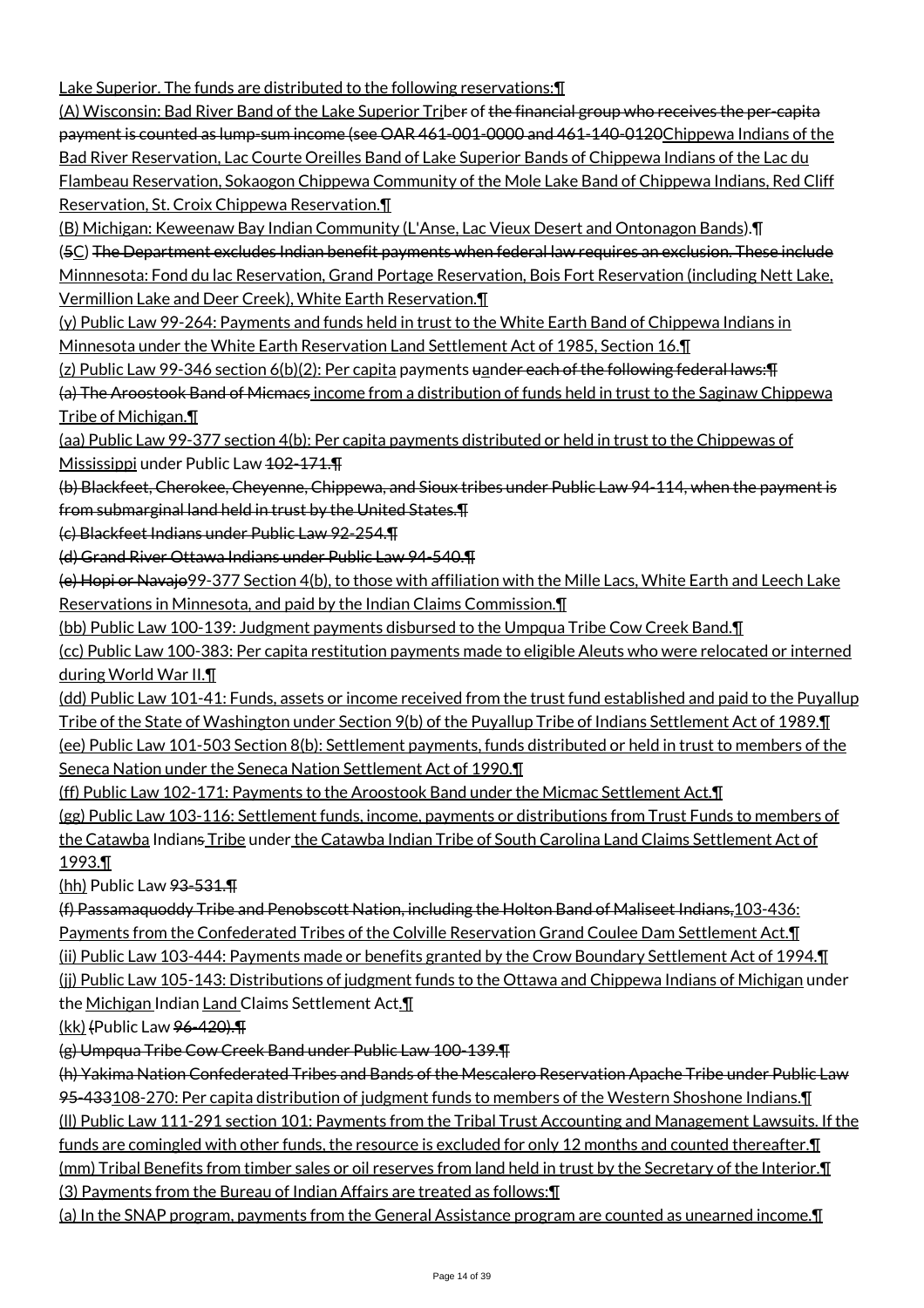(b) In all programs except the SNAP program, payments from the General Assistance program are excluded.¶ (c) Educational income treatment is under OAR 461-145-0150.¶

(64) EIn all programs except in the SNAP program, the following payments areceived from trust or restricted lands under Public Law 93-134, Public Law 97-458, and Public Law 103-66 are excluded. In the SNAP program, excluded unearned income. In the SNAP program, the Department excludes the first \$2,000 of each per capita payment per individual in the financial group (see OAR 461-110-0530) and the balance is counted as unearned periodic income.¶

(a) Public Law 85-794: Distribution of Per Capita Funds to the Red Lake Band of Chippewa Indians from the proceeds of the sale of timber and lumber on the Red Lake Reservation.¶

(b) Public Law 93-134: Indian Judgement Funds Distribution Act payments received from trust or restricted lands under 25 USC 1408 (Public Law 93-134, Public Law 97-458, and Public Law 103-66) are treated as follows:¶ (a) Excluded as a resource.¶

 $H.H$ 

(c) Public Law 97-458: Payments received from trust or restricted lands under 25 USC 1408. ¶

(5) In all programs except the ERDC and SNAP programs, the following payments are excluded unearned income. In the SNAP and ERDC programs, the Department excludes the first \$2,000 of each per-capita payment per  $\gamma$ ear for each member of individual in the financial group who receives the payment is excluded asand the balance is counted as unearned periodic income. ¶

(ca) The amount over \$2,000 per year paid to anyPublic Law 100-411: Per capita payments of claims settlement funds to members of the financial group is counted as periodic incCoushatta Tribe of Louisiana. I

(b) Public Law 100-581: Judgment funds distributed to members of the Wisconsin Band of Potawatomei (see OAR 461-001-0000 and 461-140-0110Hannahville Indian Community and Forest County Potawatomi).¶

(7c) Payments to Seminole Tribe members under Public Law 101-277 are treated as follows:¶

(a) Tublic Law 101-618: Per capita distributions of settlement funds under the Fallon Paiute Shoshone Indian Tribes Water Rights Settlement Act of 1990. ¶

(6) Public Law 101-277 funds appropriated in satisfaction of judgments awarded to the Seminole Indians and paid by the Indians Claims Commission are excluded unearned income in the SNAP program. In all programs other than the SNAP program, the Department excludes the first \$2,000 of each per-capita payment per year is excluded for eachindividual in the financial group and counts the balance as unearned periodic income. These payments are allocated to members of the financial group who receives the payment Seminole Nation of Oklahoma, Seminole Tribe of Florida, the Miccosukee Tribe of Indians of Florida and the independent Seminole Indians of Florida.¶ (b7) The amount over \$2,000 paid to each member of the financial group who receives the per-capita payment is counted as lump-sum income (see OAR 461-140-0120) In all programs except the ERDC program, the payments in this section are excluded unearned income. In the ERDC program, the Department excludes the first \$2,000 of each capita payment per individual in the financial group and counts the balance as unearned periodic income.¶ (a) Public Law 94-189: Judgment funds distributed to members of the Sac and Fox Indian Nation.¶ (8b) Payments from theublic Law 98-602: Per Capita distributions of judgment funds to members of the

ConfederaWyandotted Tribes of the Umatilla under Public Law 91-259 are treated as follows:¶  $\overline{a}$  T in Oklahoma and absentee Wyandotte.

(8) In all programs except the SNAP program, the payments in this section are excluded unearned income. In the SNAP program, the Department excludes the first \$2,000 of each year of per-capita payments per year is excluded for each member of the financial group who receives the paymentindividual in the financial group and count the balance as unearned periodic income.¶

(ba) The amount over \$2,000 paid to each member of the financial group who receives the per-capita pPublic Law 92-254: Distribution of Per Capita Funds by the Blackfeet and Gros Ventre tribal governments to members, which resulted from judgment funds to the tribes.¶

(b) Public Law 103-66: Payment is counted as lump-sum income (see OAR 461-140-0120)s for land held in trust by the Secretary of the Interior under 25 USC 1408.¶

( $9c$ ) Payments for assets held in trust to the Sac and Fox Tribe of Oklahoma and Sac and Fox Tribe of the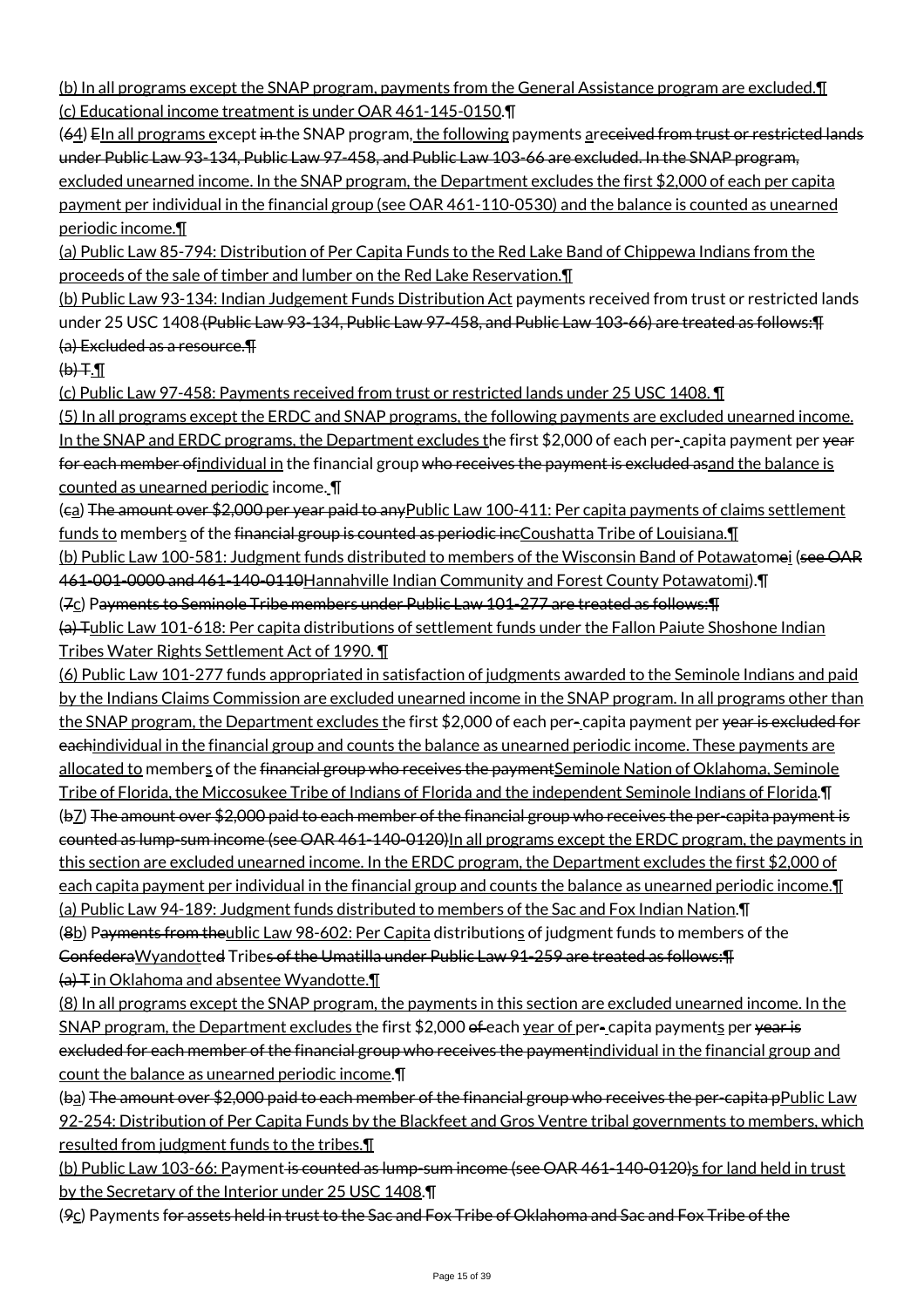Mississippi in Iowa by the Indian Claims Commission underrom land designated as Indian trust land and not addressed elsewhere in this rule.¶

(9) For the following payments, the Department excludes the first \$2,000 each year of per capita payments per individual in the financial group and counts the balance as unearned periodic income.¶

(a) Public Law 92-203, the Alaska Native Claim Settlement Act payments.¶

(b) Public Law 100-241, the Alaska Native Claim Settlement Act Amendment of 1987.¶

(10) Public Law 94-1898-500, Ssection 6 (The Sac and Fox Indian8(b) (Old Age Assistance Claims Agreement) are treated as follows:¶

(a) TSettlement Act) payments are excluded in the ERDC program. In all programs other than the ERDC program, the Department excludes the first \$2,000 of each per-capita payment per year is excluded for each member of the financial group who receives the paymentindividual in the financial group and counts the balance as unearned periodic income.¶

(b11) The amount over \$2,000 paid to each member ofDepartment excludes the first \$2,000 of each per capita payment per individual in the financial group who receives the per-capita payment is counted as lump-sum income (see OAR 461-140-0120).¶

(10) Payments from judgment funds held in trust by the U.S. Secretary of the Interior under Public Law 98-64 are excluded.¶

(11) Indian Child Welfare payments under Public Law 95-608 are excludedand counts the balance as unearned periodic income for the following:¶

(a) Public Law 100-580: Funds distributed to the Hoopa Valley Tribe and the Yurok Tribe under the Hoopa-Yurok Settlement Act, and paid by the Indian Claims Commission.¶

(b) Public Law 97-436: Per capita distributions of judgment funds to members of the Confederated Tribes of the Warm Springs Reservation.¶

(12) Tribal payments for child care are treated as follows:¶

(a) Provider-direct payments are counted as the provider's earned income.¶

(b) All client-direct payments are excluded.¶

(13) Indian benefit payments distributed by the tribe and not excluded for that program by public Commercial fishing income under one of the Columbia River Fishing Treaties for Yakima, Warm Springs, Umatillaw arend Nez Perce tribes is counted as unearned income.

 $(14)$  Payments in the  $t$ Tribal-TANF programayments are counted in the same manner as TANF program payments under OAR 461-145-0410.¶

(15) Payments from the Tribal Trust Accounting and Management Lawsuits under PAll other Indian (Native American) benefit payments distributed by the tribe and not excluded by public Llaw 111-291 (section 101) are treated asare counted as unearned income. This includes the followsing:¶

(a) The payments are excluded as income in the month of receipt.¶

(b) The payments are excluded as a resource for the 12 calendar months following the receipt of the payment as long as they are not commingled with other fund Profit share or per capita income from tribal casinos II

(b) Income derived from land not held in trust by the secretary of the interior such as timber sales or sale of oil reserves. ¶

(c) Public Law 91-259: Payments from the distribution of judgment funds to members of the Confederated Tribes of the Umatilla Indian Reservation.¶

(16) Indian lands held jointly with the tribe, or land that may not be sold without the approval of the Bureau of Indian Affairs (BIA) are excluded resources.

Statutory/Other Authority: ORS 411.060, 411.070, 411.083, 411.404, 411.816, 412.014, 412.049 Statutes/Other Implemented: ORS 411.060, 411.083, 411.404, 411.816, 412.014, 412.049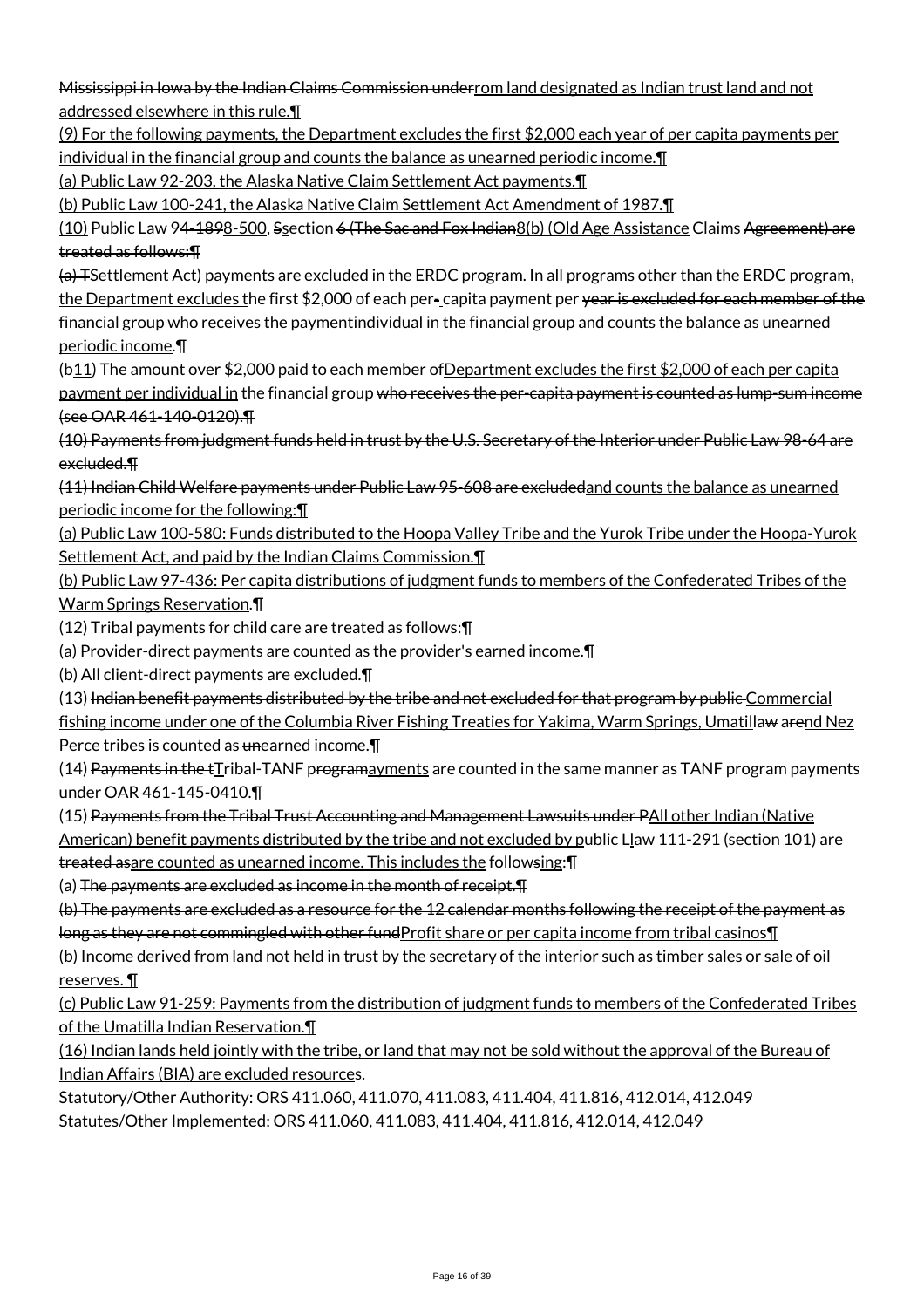# AMEND: 461-155-0150

# NOTICE FILED DATE: 01/15/2019

RULE SUMMARY: OAR 461-155-0150 about child care eligibility standard, payment rates, and copayments is being amended to make permanent temporary rule changes that set out a reduced copay amount for individuals participating in the Occupational Training and Child Care program and that increased rates for child care providers. The co-pay amendment supports low-income participants with dependent children to access quality child care while receiving career coaching and occupational training to assist entry into middle income employment. The provider rate increases implement the decisions made through collective bargaining. This rule is also being amended to allow child care centers run by school districts who are participating in the Alternative Pathway program to continue to be paid at the Department's certified center rate even after The Office of Child Care closes their child care license, allowing them to continue at their current rates.

CHANGES TO RULE:

# 461-155-0150

Child Care Eligibility Standard, Payment Rates, and Copayments ¶

The following provisions apply to child care in the ERDC, JOBS, JOBS Plus, and TANF programs:¶

(1) The following definitions apply to the rules governing child care rates:¶

(a) Infant: For all providers other than licensed (registered or certified) care, a child aged newborn to 1 year. For licensed care, an infant is a child aged newborn to 2 years.¶

(b) Toddler: For all providers other than licensed (registered or certified) care, a child aged 1 year to 3 years. For licensed care, a toddler is a child aged 2 years to 3 years.¶

(c) Preschool: A child aged 3 years to 6 years.¶

(d) School: A child aged 6 years or older.¶

(e) Special Needs: A child who meets the age requirement of the program (ERDC or TANF) and who requires a level of care over and above the norm for his or her age due to a physical, behavioral, or mental disability. The disability must be verified by one of the following:¶

(A) A physician, nurse practitioner, clinical social worker, or any additional sources in OAR 461-125-0830.¶ (B) Eligibility for Early Intervention and Early Childhood Special Education Programs, or school-age Special Education Programs.¶

(C) Eligibility for SSI.¶

(2) The following definitions apply to the types of care specified in the child care rate charts in subsections (4)(a) through (4)(c) of this rule:¶

(a) The Standard Family Rate applies to child care provided in the provider's own home or in the home of the child when the provider does not qualify for the enhanced rate allowed by subsection (b) of this section.¶

(b) The Enhanced Family Rate applies to child care provided in the provider's own home or in the home of the child when the provider meets the training requirements of the Oregon Registry, established by the Oregon Center for Career Development in Childhood Care and Education.¶

(c) The Registered Family Rate applies to child care provided in the provider's own home when the provider meets criteria established by the Office of Child Care.¶

(d) The Certified Family Rate applies to child care provided in a residential dwelling that is certified by the Office of Child Care as a Certified Family Home. To earn this designation, the facility must be inspected, and both provider and facility are required to meet certain standards not required of a registered family provider. In (e) The Standard Center Rate applies to child care provided in a facility that is not located in a residential dwelling and is exempt from Office of Child Care Certification rules (see OAR 414-300-0000).¶

(f) The Enhanced Center Rate applies to child care provided in an exempt center whose staff meet the training requirements of the Oregon Registry established by the Oregon Center for Career Development in Childhood Care and Education. Eligibility to receive the enhanced center rate for care provided in an exempt center is subject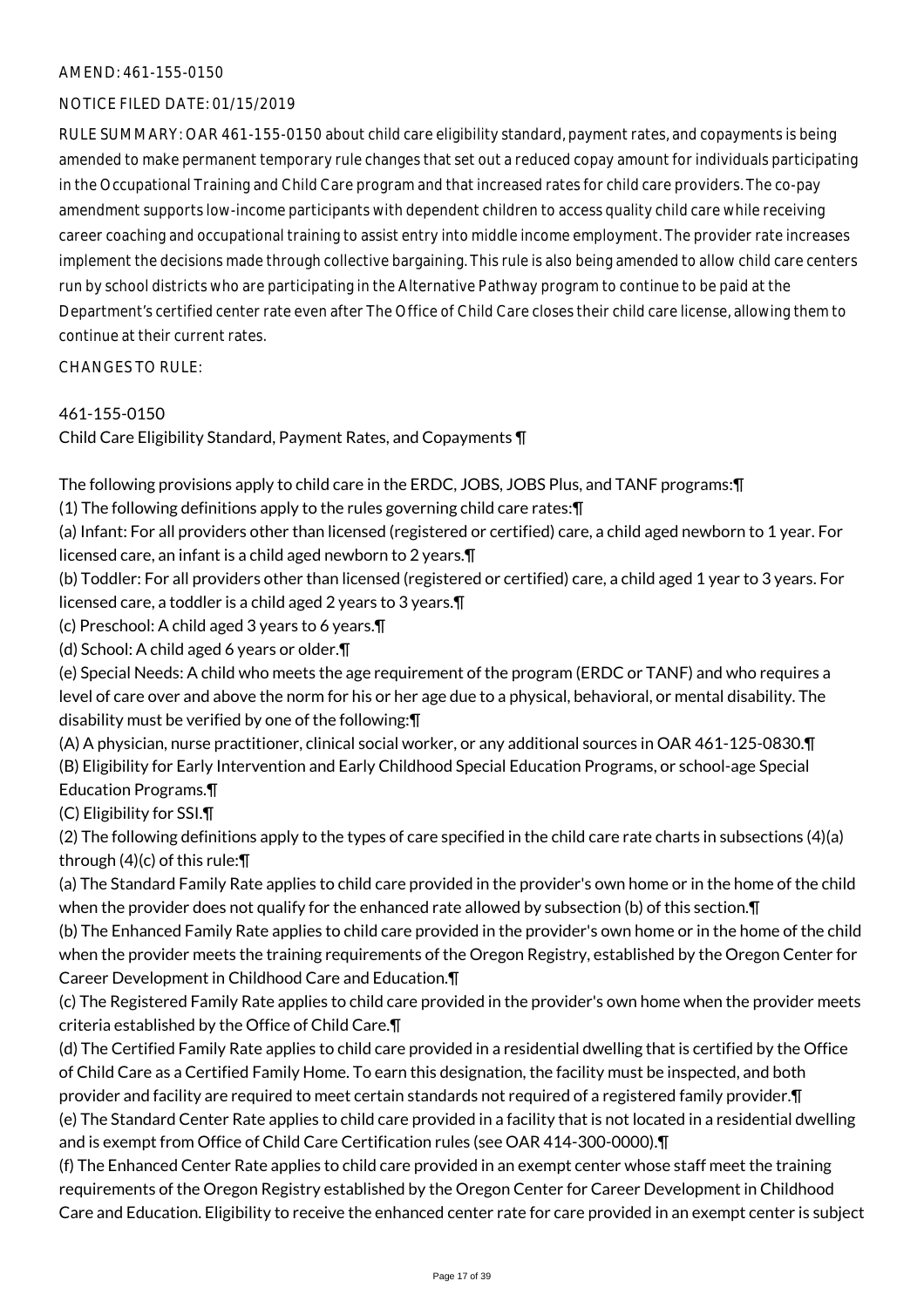to the following requirements:¶

(A) A minimum of one staff member for every 20 children in care must meet the Oregon Registry training requirements noted in subsection (b) of this section.¶

(B) New staff must meet the Oregon Registry training requirements within 90 days of hire, if necessary to maintain the trained staff-to-children ratio described in paragraph (A) of this subsection.¶

(C) There must be at least one person present where care is provided who has a current certificate in infant and child CPR and a current American Red Cross First Aid card or an equivalent.¶

(g) An enhanced rate will become effective not later than the second month following the month in which the Department receives verification that the provider has met the requirements of subsection (b) or (f) of this section.¶

(h) The Certified Center Rate applies to child care provided in a center that is certified by the Office of Child Care or participating in the Alternative Pathway program through the Office of Child Care.¶

(3) The following provisions apply to child care payments:¶

(a) Providers not eligible for the enhanced or licensed rate will be paid at an hourly rate for children in care less than 158 hours per month subject to the maximum full-time monthly rate.¶

(b) Providers eligible for the enhanced or licensed rate will be paid at an hourly rate for children in care less than 136 hours a month, unless the provider customarily bills all families at a part-time monthly rate subject to the maximum full-time monthly rate and is designated as the primary provider for the case.¶

(c) At their request, providers eligible for the enhanced or licensed rate may be paid at the part-time monthly rate if they provide 63 or more hours of care in the month, customarily bill all families at a part-time monthly rate, and are designated as the primary provider for the case.¶

(d) Unless required by the circumstances of the client or child, the Department will not pay for care at a part-time monthly or a monthly rate to more than one provider for the same child for the same month.¶

(e) The Department will pay at the hourly rate for less than 63 hours of care in the month subject to the maximum full-time monthly rate.¶

(f) The Department will pay for up to five days each month the child is absent if:¶

(A) The child was scheduled to be in care and the provider bills for the amount of time the child was scheduled to be in care; and¶

(B) It is the provider's policy to bill all families for absent days.¶

(g) The Department will not pay for more than five consecutive days of scheduled care for which the child is absent.¶

(h) Child care providers are eligible to receive an incentive payment upon achieving and maintaining a three star or higher rating with the Quality Rating Improvement System (QRIS) subject to all of the following provisions.¶

(A) The incentive payment is in addition to the Department maximum rate.¶

(B) A provider may receive an incentive payment for any ERDC child that the Department paid the provider for full-time care (136 hours or more).¶

(C) Providers who are contracted for child care services through the ERDC program are not eligible to receive incentive payments, with the exception of Early Head Start providers.¶

(D) Eligibility for the incentive payment is effective the month after the QRIS rating has been achieved.¶

(E) The incentive payment amount is based on the provider's star QRIS rating as follows: [see attached table]¶ (4) The following are the child care rates based on the type of provider, the location of the provider (shown by zip code), the age of the child, and the type of billing used (hourly or monthly):¶

(a) [see attached table]¶

(b) [see attached table]¶

(c) [see attached table]¶

(5) Except to the extent provided otherwise in section (12), (13), or (14) of this rule or for children in contracted child care (see OAR 461-135-0405 and 461-135-0407), this section establishes the ERDC eligibility standard and the client's copayment (copay).¶

(a) At initial certification, the ERDC eligibility standard is met for a need group (see OAR 461-110-0630) of eight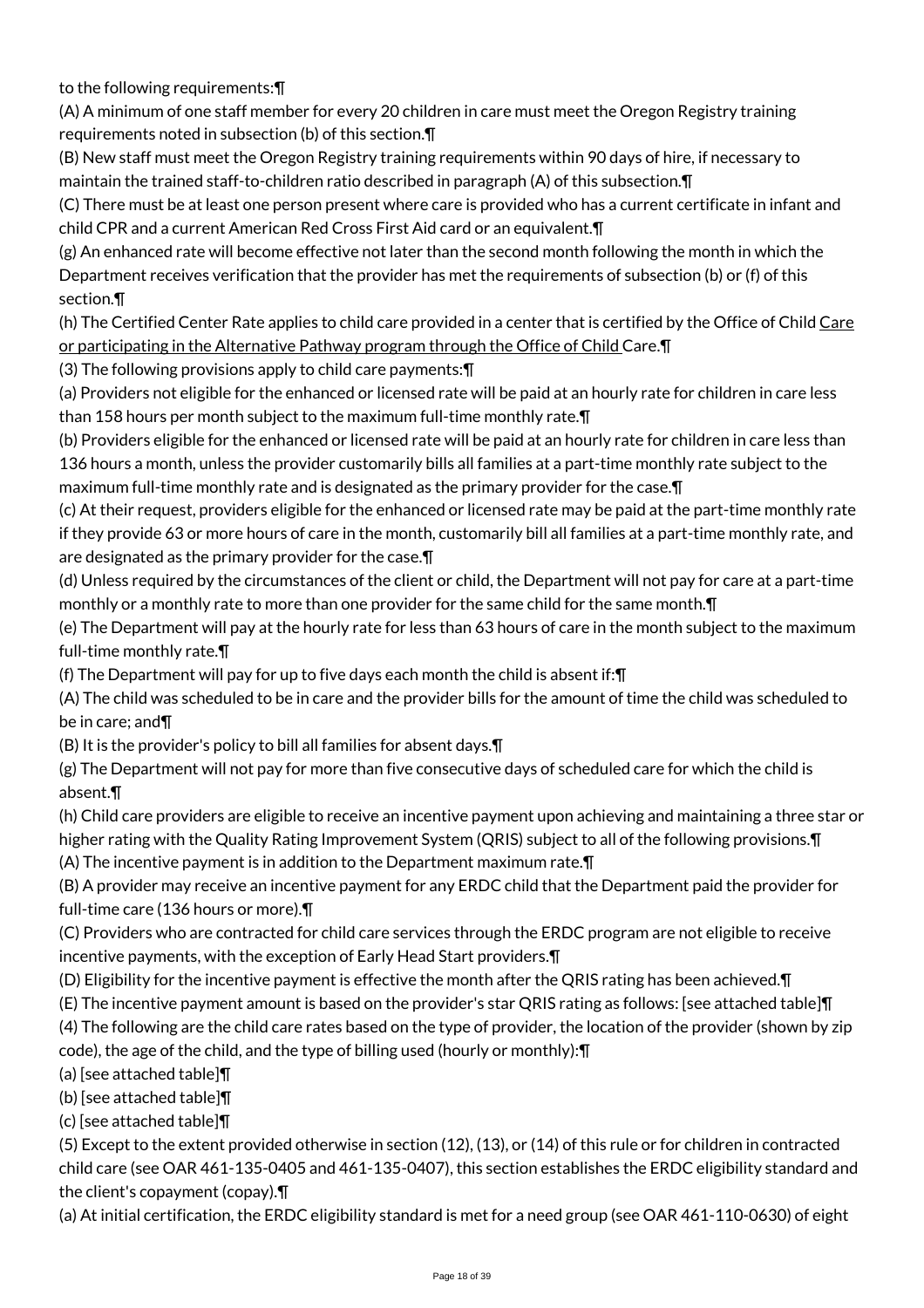or less if monthly countable income (see OAR 461-001-0000) for the need group is less than 185 percent of the federal poverty level (FPL), as described in OAR 461-155-0180. The eligibility standard for a need group of eight applies to any need group larger than eight.¶

(b) During the certification period (see OAR 461-001-0000) and at recertification the ERDC eligibility standard is met for a need group of eight or less if monthly countable income for the need group during the 12 month period is less than 250 percent FPL or 85 percent state median income (SMI), whichever is higher, as described in OAR 461- 155-0180. The eligibility standard for a need group of eight applies to any need group larger than eight. In

(c) The minimum monthly ERDC copay is \$25.¶

(d) The filing group may not exceed the resource limit in OAR 461-160-0015.¶

(e) For a filing group (see OAR 461-110-0310) whose countable income is at or below 50 percent of the 2007 FPL, the copay is \$25 or 1.5 percent of the filing group's monthly countable income, whichever is greater.¶

(f) For a filing group whose countable income is over 50 percent of the 2007 FPL, the copay amount is determined with the following percentage of monthly income:¶

(A) Divide the filing group's countable income by the 2007 FPL, drop all digits beyond two decimal points, subtract 0.5, and multiply this difference by 0.12.¶

(B) Add .015 to the amount in paragraph (A) of this subsection. This sum is the percentage of monthly income used to determine the copay amount. Multiply this sum by the filing group's countable income and round to the nearest whole dollar.¶

(g) For individuals participating in the Occupational Training and Child Care program and the Launch housing stabilization project, the copay is \$27.00.

(h) The 2007 federal poverty level used to determine copay amounts under subsections (e) and (f) of this section is set at the following amounts: [see attached table]¶

(6) Subject to the provisions in section (9) of this rule, the monthly limit for each child's child care payments is the lesser of the amount charged by the provider or providers and the following amounts:¶

(a) The monthly rate provided in section (4) of this rule.¶

(b) The product of the hours of care, limited by section (8) of this rule, multiplied by the hourly rate provided in section (4) of this rule.¶

(7) The limit in any month for child care payments on behalf of a child whose caretaker is away from the child's home for more than 30 days because the caretaker is a member of a reserve or National Guard unit that is called up for active duty is the lesser of the following:¶

(a) The amount billed by the provider or providers.¶

(b) The monthly rate established in this rule for 215 hours of care.¶

(8) The number of payable billed hours of care for a child is limited as follows:¶

(a) In the ERDC and TANF programs, the total payable hours of care in a month may not exceed the amounts in paragraphs (A) or (B) of this subsection:¶

(A) 125 percent of the number of child care hours authorized:¶

(i) Under OAR 461-160-0040(2) and (5); or¶

(ii) To participate in activities included in a case plan (see OAR 461-001-0025) including, for clients in the JOBS Plus program, the time the client searches for unsubsidized employment and for which the employer pays the client.¶

(B) The monthly rate established in section (4) of this rule multiplied by a factor of not more than 1.5, determined by dividing the number of hours billed by 215, when the client meets the criteria for extra hours under section (10) of this rule.¶

(b) In the ERDC program, for a client who earns less than the Oregon minimum wage, the total may not exceed 125 percent of the anticipated earnings divided by the state minimum wage not to exceed 172 hours (which is full time).¶

(c) In the TANF program, for a client who earns less than the Oregon minimum wage or is self-employed, the total may not exceed 125 percent of the anticipated earnings divided by the state minimum wage not to exceed 172 hours (which is full time). The limitation of this subsection is waived for the first three months of the client's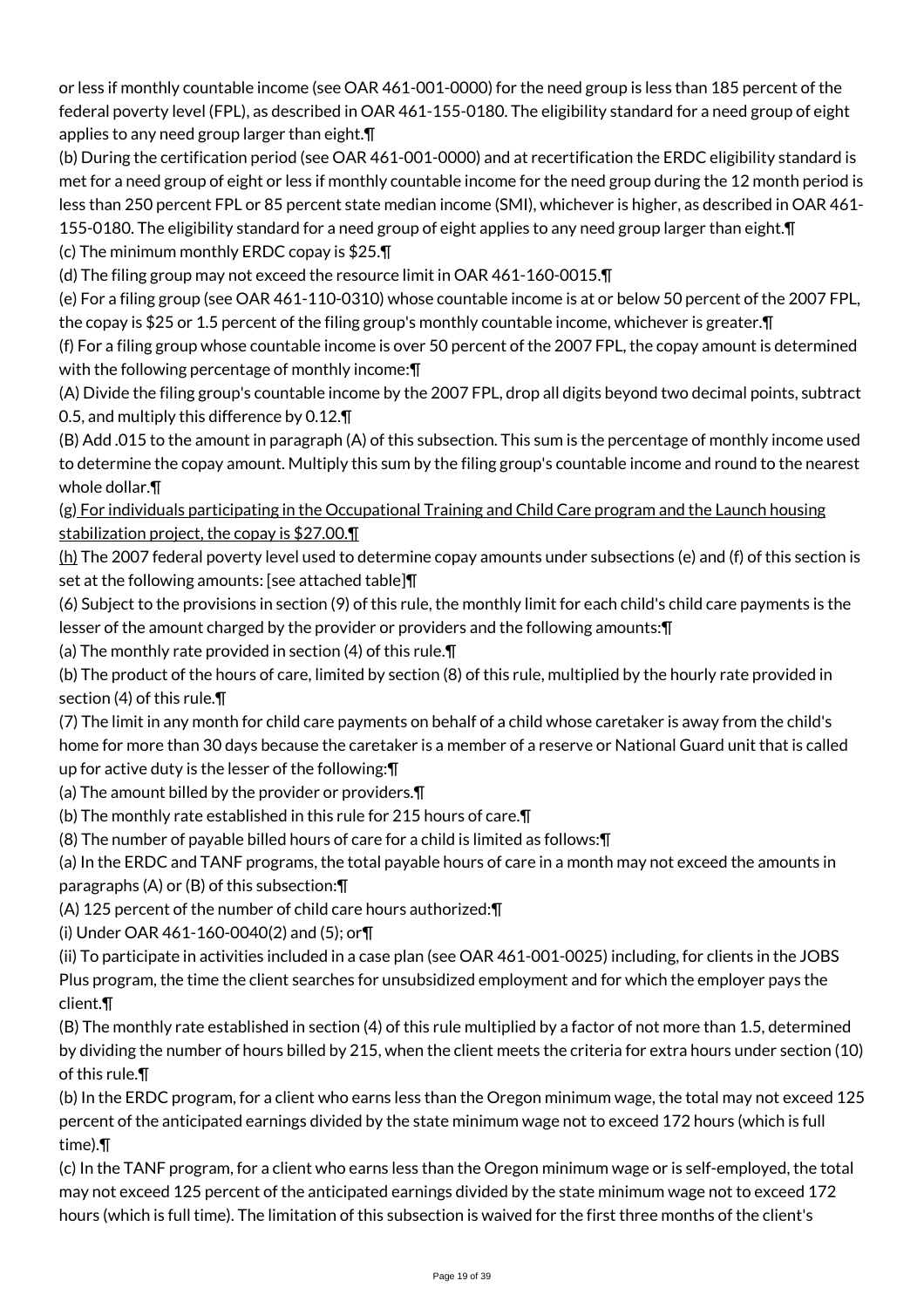employment.¶

(d) In the ERDC program, employed caretakers eligible under OAR 461-135-0400 may have education hours added to the authorized work hours. Education hours may not exceed authorized work hours and combined hours may not exceed 215 hours per month. Education hours are hours required to participate in coursework that leads to a certificate, degree, or job-related knowledge or skills attainment at an institution of higher education approved to receive federal financial aid.¶

(9) The limit in any month for child care payments on behalf of a child whose caretaker has special circumstances, defined in section (10) of this rule, is the lesser of one of the following:¶

(a) The amount billed by the provider or providers; or¶

(b) The monthly rate established in section (4) of this rule multiplied by a factor, of not more than 1.5, determined by dividing the number of hours billed by 215.¶

(10) The limit allowed by section (9) of this rule is authorized once the Department has determined the client has special circumstances. For the purposes of this section, a client has special circumstances when it is necessary for the client to obtain child care in excess of 215 hours in a month to perform the requirements of his or her employment or training required to keep current employment, not including self-employment. This is limited to the following situations:¶

(a) The commute time to and from work exceeds two hours per day.¶

(b) The caretaker works an overnight shift and care is necessary for both work hours and sleep hours.¶

(c) The caretaker works a split shift and it is not feasible to care for the child between shifts.¶

(d) The caretaker consistently works more than 40 hours per week.¶

(11) The payment available for care of a child who meets the special needs criteria described in subsection (e) of section (1) of this rule is increased in accordance with OAR 461-155-0151 if the requirements of both of the following subsections are met:¶

(a) The child requires significantly more direct supervision by the child care provider than normal for a child of the same age.¶

(b) The child is enrolled in a local school district Early Intervention or Early Childhood Special Education program or school-age Special Education Program. The enrollment required by this subsection is waived if determined inappropriate by a physician, nurse practitioner, licensed or certified psychologist, clinical social worker, or school district official.¶

(12) Effective May 1, 2012:¶

(a) The minimum monthly ERDC copay is \$27.¶

(b) Except as stated in subsection (a) of this section, the Department adds 10 percent to the monthly client copay amount set under section (5) of this rule by multiplying the copay amount by 1.1 and rounding down to the nearest whole dollar.¶

(13) Effective April 1, 2016, the ERDC copay is \$27 for no more than three months after closure of Pre-TANF, SFPSS, or TANF benefits when:¶

(a) The closure is because an individual in the need group had earned income that led to the TANF closure;¶

(b) An ERDC date of request (see OAR 461-115-0030) is established within 90 days of closure; and¶

(c) The individual is eligible for ERDC at initial certification.¶

(14) The ERDC copay will be reduced starting the month after the ERDC case has been electronically connected to a Department approved child care provider with a Quality Rating and Improvement System (QRIS) star rating of 3, 4, or 5. The copay will be reduced by the following amounts:¶

(a) A copay set at \$27 is waived, unless the copay is \$27 under section (13) of this rule in which case the copay is not waived under this section.¶

(b) Copay amounts of \$28 to \$200 are reduced by \$20.¶

(c) Copay amounts of \$201 or more are reduced by 10 percent rounding to the nearest dollar.¶ [see attached table]

Statutory/Other Authority: ORS 329A.500, 409.050, 411.060, 411.070, 412.049

Statutes/Other Implemented: ORS 329A.500, 409.010, 409.610, 411.060, 411.070, 411.122, 411.141, 412.006,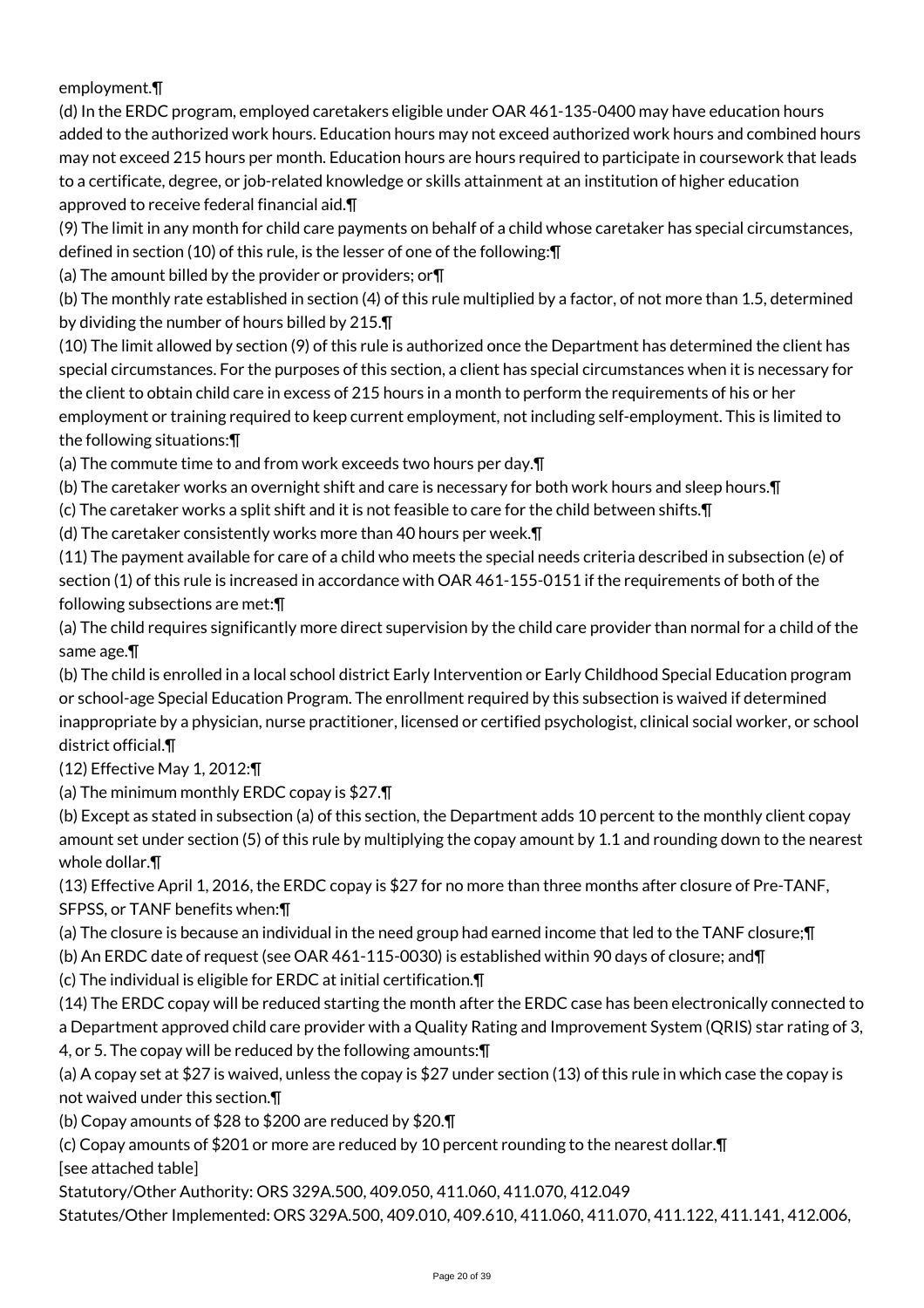412.049, 412.124, 418.485

RULE ATTACHMENTS DO NOT SHOW CHANGES. PLEASE CONTACT AGENCY REGARDING CHANGES.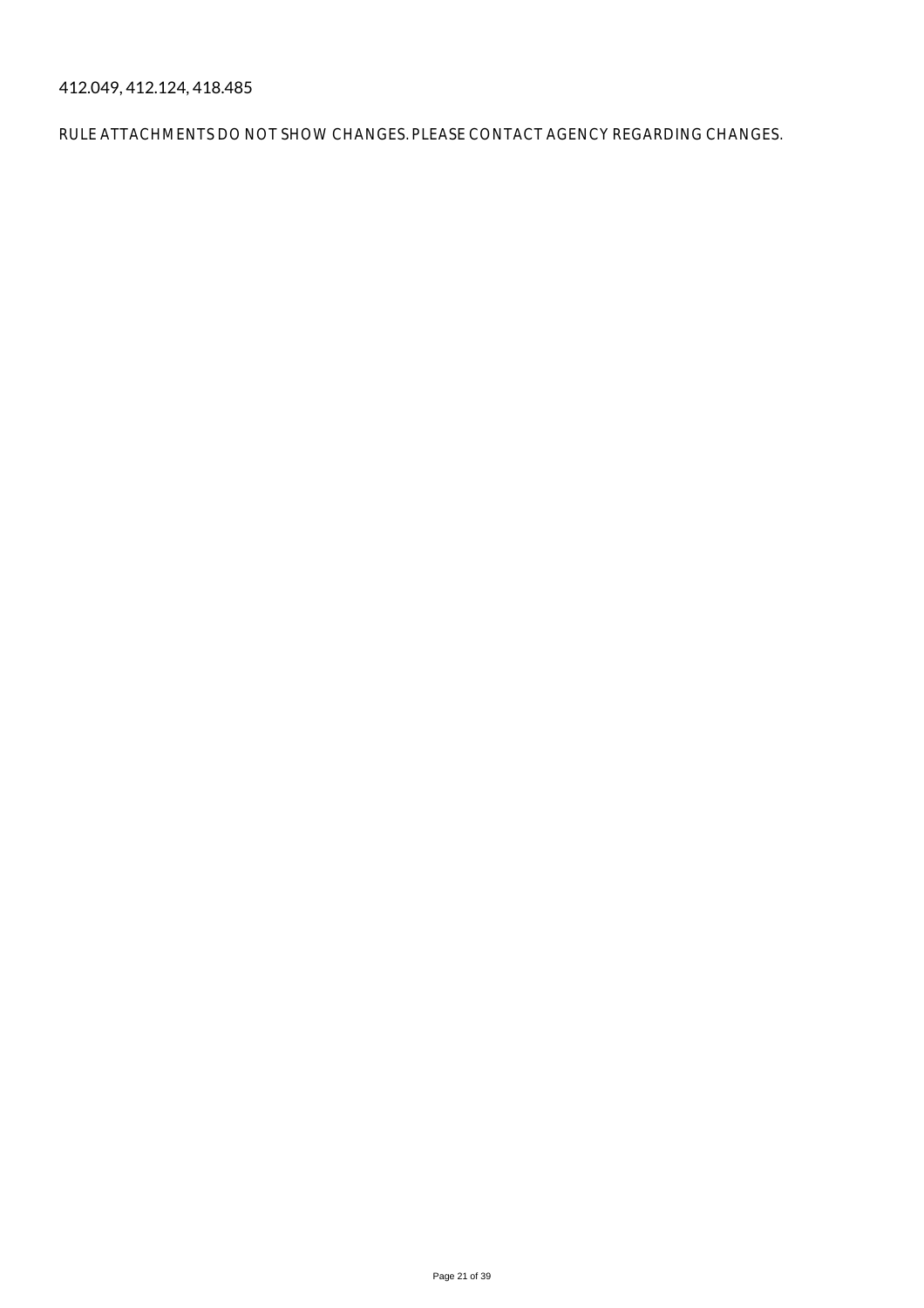The following provisions apply to child care in the ERDC, JOBS, JOBS Plus, and TANF programs:

- (1) The following definitions apply to the rules governing child care rates:
	- (a) Infant: For all providers other than licensed (registered or certified) care, a child aged newborn to 1 year. For licensed care, an infant is a child aged newborn to 2 years.
	- (b) Toddler: For all providers other than licensed (registered or certified) care, a child aged 1 year to 3 years. For licensed care, a toddler is a child aged 2 years to 3 years.
	- (c) Preschool: A child aged 3 years to 6 years.
	- (d) School: A child aged 6 years or older.
	- (e) Special Needs: A child who meets the age requirement of the program (ERDC or TANF) and who requires a level of care over and above the norm for his or her age due to a physical, behavioral, or mental disability. The disability must be verified by one of the following:
		- (A) A physician, nurse practitioner, clinical social worker, or any additional sources in OAR 461-125-0830.
		- (B) Eligibility for Early Intervention and Early Childhood Special Education Programs, or school-age Special Education Programs.
		- (C) Eligibility for SSI.
- (2) The following definitions apply to the types of care specified in the child care rate charts in subsections  $(4)(a)$  through  $(4)(c)$  of this rule:
	- (a) The *Standard Family Rate* applies to child care provided in the provider's own home or in the home of the child when the provider does not qualify for the enhanced rate allowed by subsection (b) of this section.
	- (b) The *Enhanced Family Rate* applies to child care provided in the provider's own home or in the home of the child when the provider meets the training requirements of the Oregon Registry, established by the Oregon Center for Career Development in Childhood Care and Education.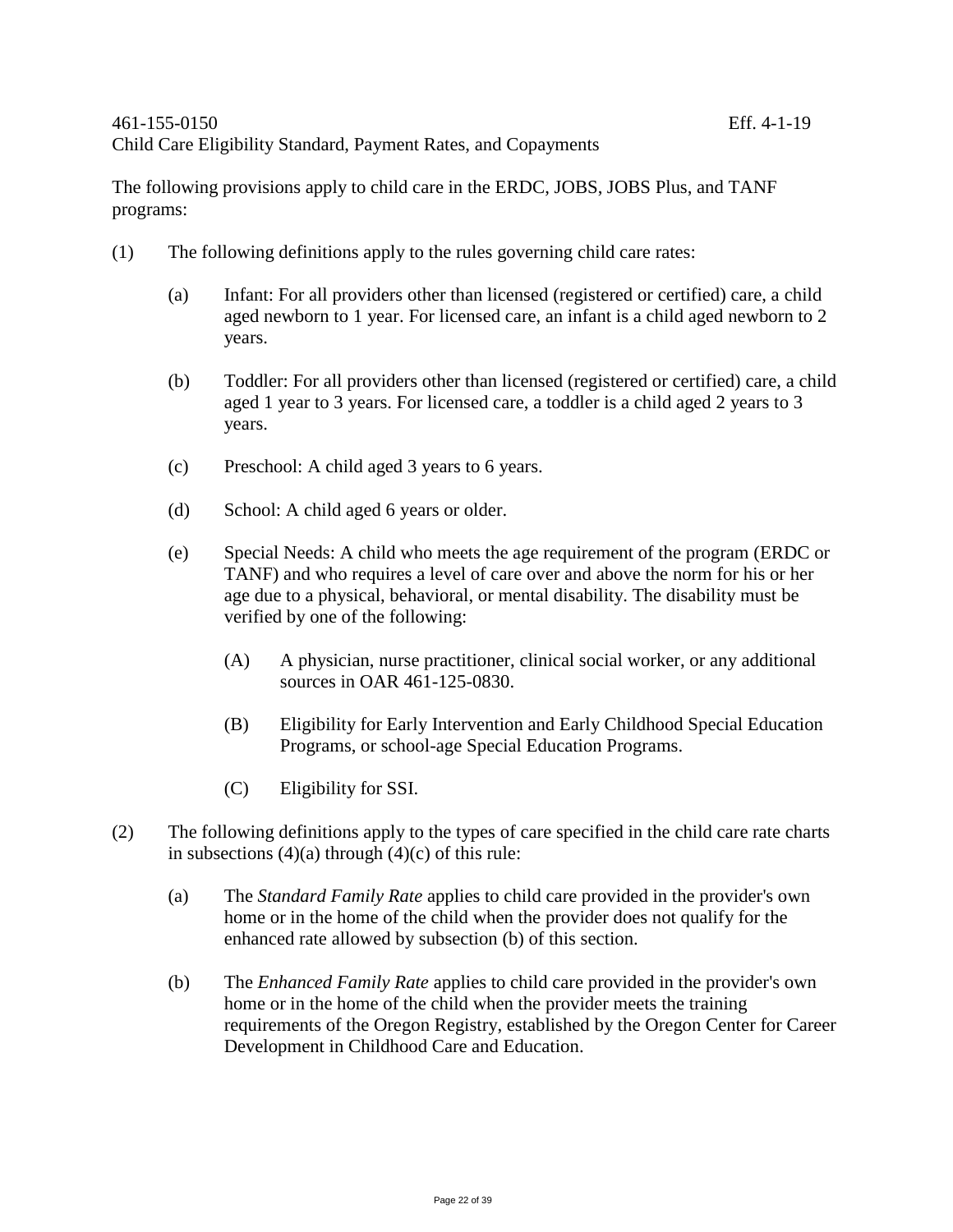- (c) The *Registered Family Rate* applies to child care provided in the provider's own home when the provider meets criteria established by the Office of Child Care.
- (d) The *Certified Family Rate* applies to child care provided in a residential dwelling that is certified by the Office of Child Care as a Certified Family Home. To earn this designation, the facility must be inspected, and both provider and facility are required to meet certain standards not required of a registered family provider.
- (e) The *Standard Center Rate* applies to child care provided in a facility that is not located in a residential dwelling and is exempt from Office of Child Care Certification rules (see OAR 414-300-0000).
- (f) The *Enhanced Center Rate* applies to child care provided in an exempt center whose staff meet the training requirements of the Oregon Registry established by the Oregon Center for Career Development in Childhood Care and Education. Eligibility to receive the enhanced center rate for care provided in an exempt center is subject to the following requirements:
	- (A) A minimum of one staff member for every 20 children in care must meet the Oregon Registry training requirements noted in subsection (b) of this section.
	- (B) New staff must meet the Oregon Registry training requirements within 90 days of hire, if necessary to maintain the trained staff-to-children ratio described in paragraph (A) of this subsection.
	- (C) There must be at least one person present where care is provided who has a current certificate in infant and child CPR and a current American Red Cross First Aid card or an equivalent.
- (g) An enhanced rate will become effective not later than the second month following the month in which the Department receives verification that the provider has met the requirements of subsection (b) or (f) of this section.
- (h) The *Certified Center Rate* applies to child care provided in a center that is certified by the Office of Child Care or participating in the Alternative Pathway program through the Office of Child Care.
- (3) The following provisions apply to child care payments:
	- (a) Providers not eligible for the enhanced or licensed rate will be paid at an hourly rate for children in care less than 158 hours per month subject to the maximum full-time monthly rate.
	- (b) Providers eligible for the enhanced or licensed rate will be paid at an hourly rate for children in care less than 136 hours a month, unless the provider customarily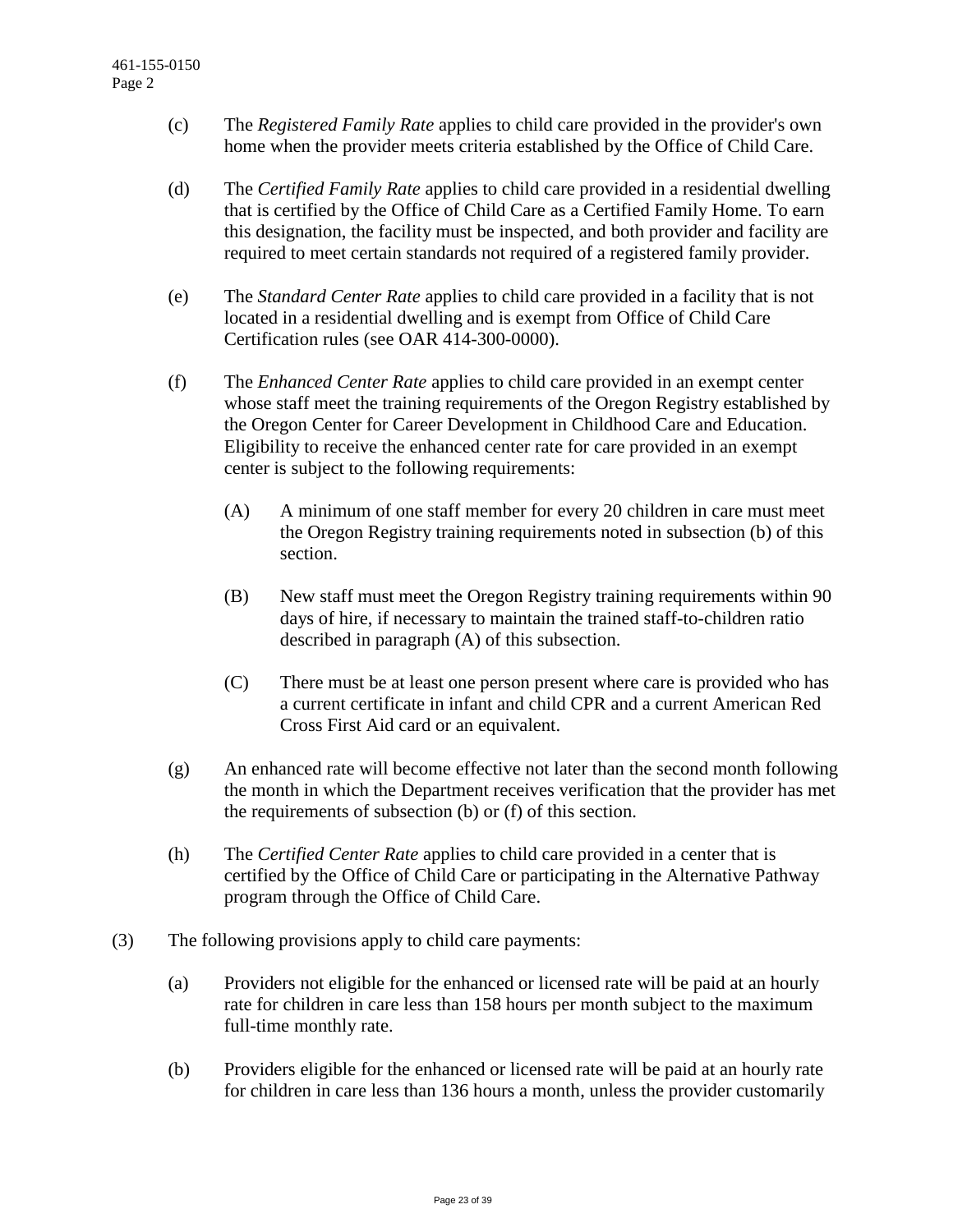bills all families at a part-time monthly rate subject to the maximum full-time monthly rate and is designated as the primary provider for the case.

- (c) At their request, providers eligible for the enhanced or licensed rate may be paid at the part-time monthly rate if they provide 63 or more hours of care in the month, customarily bill all families at a part-time monthly rate, and are designated as the primary provider for the case.
- (d) Unless required by the circumstances of the client or child, the Department will not pay for care at a part-time monthly or a monthly rate to more than one provider for the same child for the same month.
- (e) The Department will pay at the hourly rate for less than 63 hours of care in the month subject to the maximum full-time monthly rate.
- (f) The Department will pay for up to five days each month the child is absent if:
	- (A) The child was scheduled to be in care and the provider bills for the amount of time the child was scheduled to be in care; and
	- (B) It is the provider's policy to bill all families for absent days.
- (g) The Department will not pay for more than five consecutive days of scheduled care for which the child is absent.
- (h) Child care providers are eligible to receive an incentive payment upon achieving and maintaining a three star or higher rating with the Quality Rating Improvement System (QRIS) subject to all of the following provisions.
	- (A) The incentive payment is in addition to the Department maximum rate.
	- (B) A provider may receive an incentive payment for any ERDC child that the Department paid the provider for full-time care (136 hours or more).
	- (C) Providers who are contracted for child care services through the ERDC program are not eligible to receive incentive payments, with the exception of Early Head Start providers.
	- (D) Eligibility for the incentive payment is effective the month after the QRIS rating has been achieved.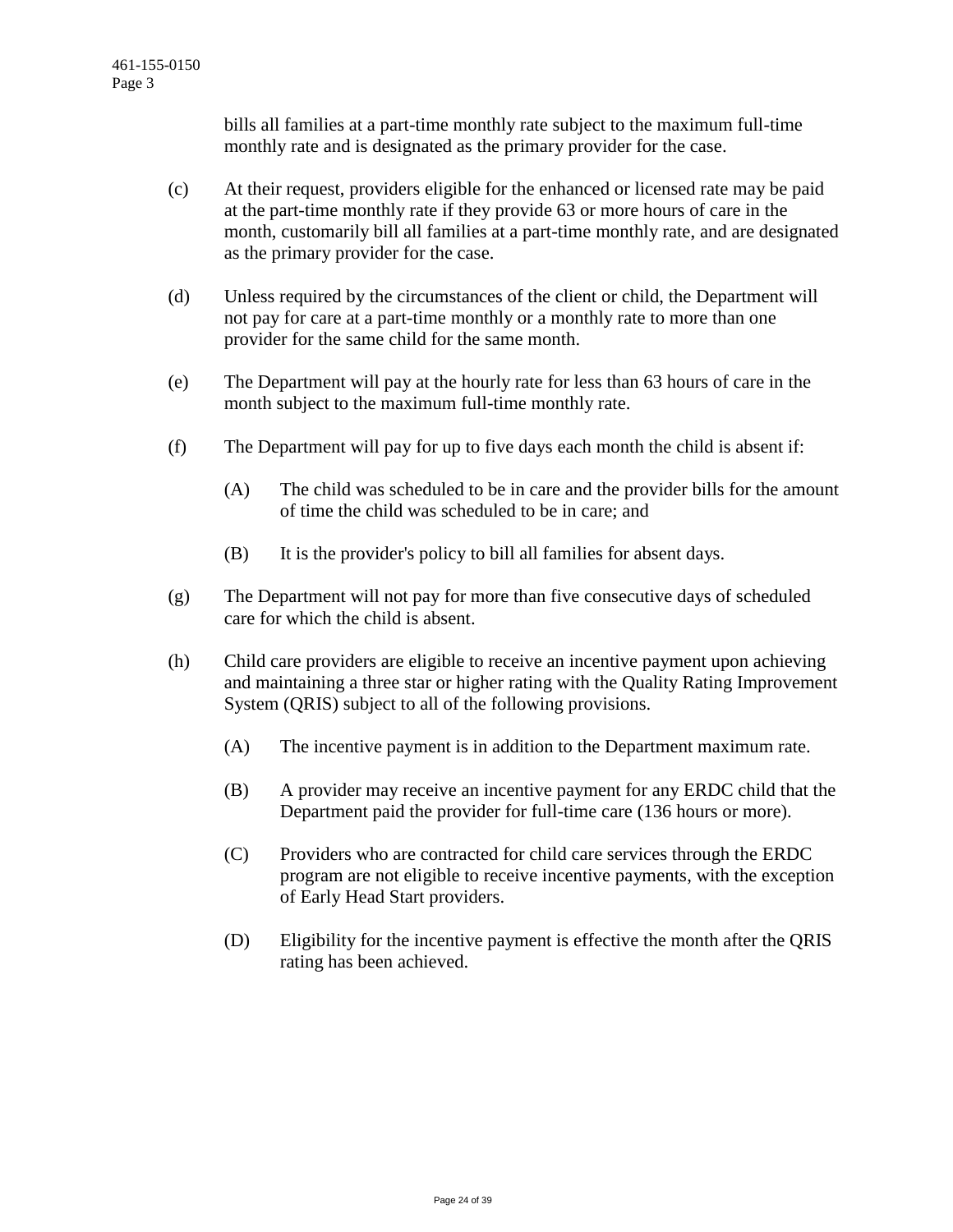(E) The incentive payment amount is based on the provider's star QRIS rating as follows:

| <b>Star Rating</b> | Amount |
|--------------------|--------|
|                    |        |
|                    |        |
|                    |        |

(4) The following are the child care rates based on the type of provider, the location of the provider (shown by zip code), the age of the child, and the type of billing used (hourly or monthly):

(a)

# Group Area A STANDARD RATE MAXIMUMS (Not Licensed)

|                      |           | <b>Standard Family Rate</b> | <b>Standard Center Rate</b> |                           |  |  |
|----------------------|-----------|-----------------------------|-----------------------------|---------------------------|--|--|
|                      |           | 1-157 Hours 158-215 Hours   |                             | 1-157 Hours 158-215 Hours |  |  |
|                      | per month | per month                   | per month                   | per month                 |  |  |
|                      | Hourly    | Monthly                     | Hourly                      | Monthly                   |  |  |
| Infant               | \$3.52    | \$651                       | \$9.00                      | \$1,061                   |  |  |
| Toddler              | \$3.47    | \$625                       | \$5.25                      | \$1,053                   |  |  |
| Preschool            | \$3.47    | \$586                       | \$5.06                      | \$795                     |  |  |
| School               | \$3.47    | \$586                       | \$4.50                      | \$641                     |  |  |
| <b>Special Needs</b> | \$3.52    | \$651                       | \$9.00                      | \$1,061                   |  |  |

# ENHANCED RATE MAXIMUMS (Not Licensed)

|               |                         | <b>Enhanced Family Rate</b> |                            | <b>Enhanced Center Rate</b> |                              |                            |  |  |
|---------------|-------------------------|-----------------------------|----------------------------|-----------------------------|------------------------------|----------------------------|--|--|
|               | 1-62 Hours<br>per month | 63-135 Hours<br>per month   | 136-215 Hours<br>per month | 1-62 Hours<br>per month     | 63-135<br>Hours per<br>month | 136-215 Hours<br>per month |  |  |
|               | Hourly                  | Part-time                   | Monthly                    | Hourly                      | Part-time                    | Monthly                    |  |  |
| Infant        | \$3.78                  | \$512                       | \$683                      | \$10.20                     | \$902                        | \$1,203                    |  |  |
| Toddler       | \$3.57                  | \$492                       | \$656                      | \$5.95                      | \$895                        | \$1,193                    |  |  |
| Preschool     | \$3.57                  | \$465                       | \$620                      | \$5.74                      | \$676                        | \$901                      |  |  |
| School        | \$3.51                  | \$450                       | \$600                      | \$5.10                      | \$545                        | \$727                      |  |  |
| Special Needs | \$3.78                  | \$512                       | \$683                      | \$10.20                     | \$902                        | \$1,203                    |  |  |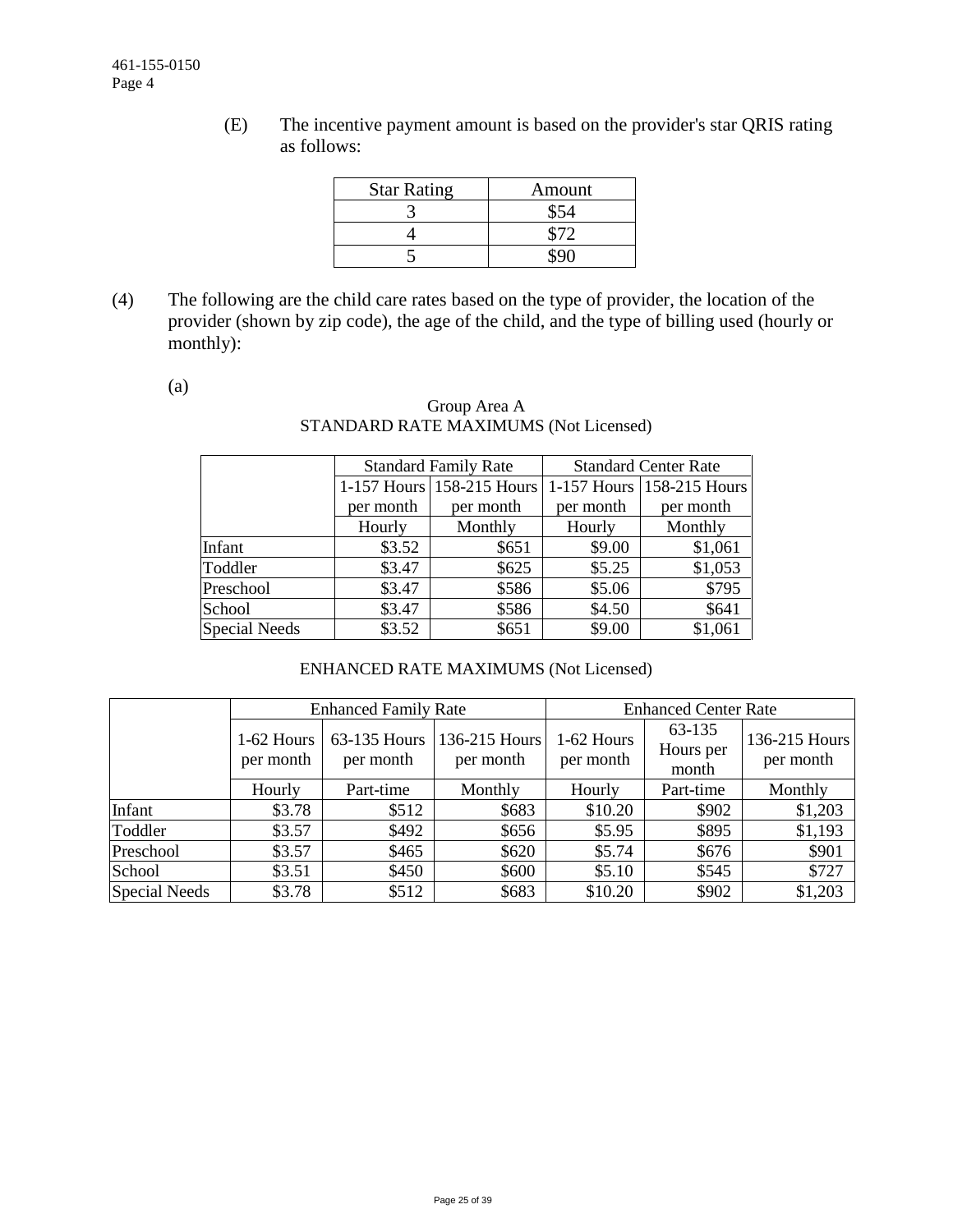|                      |              | <b>Registered Family Rate</b> |         |        | <b>Certified Family Rate</b> |         |         | <b>Certified Center Rate</b>                                |           |  |
|----------------------|--------------|-------------------------------|---------|--------|------------------------------|---------|---------|-------------------------------------------------------------|-----------|--|
|                      | $1-62$ Hours | 63-135                        | 136-215 | $1-62$ | 63-135                       | 136-215 | $1-62$  | 63-135                                                      | 136-215   |  |
|                      | per month    | Hours per                     |         |        |                              |         |         | Hours per Hours per Hours per Hours per Hours per Hours per | Hours per |  |
|                      |              | month                         | month   | month  | month                        | month   | month   | month                                                       | month     |  |
|                      | Hourly       | Part-time                     | Monthly | Hourly | Part-time                    | Monthly | Hourly  | Part-time                                                   | Monthly   |  |
| Infant               | \$4.00       | \$600                         | \$800   | \$6.00 | \$941                        | \$1,254 | \$12.00 | \$1,061                                                     | \$1,415   |  |
| Toddler              | \$4.00       | \$563                         | \$750   | \$6.00 | \$855                        | \$1,140 | \$7.00  | \$1,053                                                     | \$1,404   |  |
| Preschool            | \$3.67       | \$548                         | \$730   | \$5.05 | \$750                        | \$1,000 | \$6.75  | \$795                                                       | \$1,060   |  |
| School               | \$3.70       | \$458                         | \$610   | \$4.70 | \$563                        | \$750   | \$6.00  | \$641                                                       | \$855     |  |
| <b>Special Needs</b> | \$4.00       | \$600                         | \$800   | \$6.00 | \$941                        | \$1,254 | \$12.00 | \$1,061                                                     | \$1,415   |  |

# LICENSED RATE MAXIMUMS

Zip Codes for Group Area A: Portland, Bend, Eugene, Corvallis, Springfield, Monmouth and Ashland areas

| 97003 | 97004 | 97005 | 97006 | 97007 | 97008 | 97009 | 97010 | 97013 | 97014 | 97015 | 97019 |
|-------|-------|-------|-------|-------|-------|-------|-------|-------|-------|-------|-------|
| 97022 | 97023 | 97024 | 97027 | 97028 | 97030 | 97031 | 97034 | 97035 | 97036 | 97041 | 97045 |
| 97051 | 97055 | 97056 | 97060 | 97062 | 97064 | 97068 | 97070 | 97080 | 97086 | 97089 | 97106 |
| 97109 | 97112 | 97113 | 97116 | 97119 | 97123 | 97124 | 97125 | 97132 | 97133 | 97135 | 97140 |
| 97149 | 97201 | 97202 | 97203 | 97204 | 97205 | 97206 | 97209 | 97210 | 97211 | 97212 | 97213 |
| 97214 | 97215 | 97216 | 97217 | 97218 | 97219 | 97220 | 97221 | 97222 | 97223 | 97224 | 97225 |
| 97227 | 97229 | 97230 | 97231 | 97232 | 97233 | 97236 | 97239 | 97242 | 97258 | 97266 | 97267 |
| 97268 | 97286 | 97292 | 97330 | 97331 | 97333 | 97339 | 97351 | 97361 | 97371 | 97376 | 97401 |
| 97402 | 97403 | 97404 | 97405 | 97408 | 97454 | 97455 | 97477 | 97478 | 97482 | 97520 | 97525 |
| 97701 | 97702 | 97703 | 97707 | 97708 | 97709 | 97078 |       |       |       |       |       |

(b)

| Group Area B                          |  |
|---------------------------------------|--|
| STANDARD RATE MAXIMUMS (Not Licensed) |  |

|               |           | <b>Standard Family Rate</b> |           | <b>Standard Center Rate</b>  |  |  |  |
|---------------|-----------|-----------------------------|-----------|------------------------------|--|--|--|
|               |           | 1-157 Hours   158-215 Hours |           | 1-157 Hours $ 158-215$ Hours |  |  |  |
|               | per month | per month                   | per month | per month                    |  |  |  |
|               | Hourly    | Monthly                     | Hourly    | Monthly                      |  |  |  |
| Infant        | \$3.05    | \$520                       | \$3.75    | \$641                        |  |  |  |
| Toddler       | \$3.05    | \$499                       | \$3.75    | \$589                        |  |  |  |
| Preschool     | \$2.89    | \$494                       | \$3.00    | \$510                        |  |  |  |
| School        | \$2.89    | \$480                       | \$3.30    | \$431                        |  |  |  |
| Special Needs | \$3.05    | \$520                       | \$3.75    | \$641                        |  |  |  |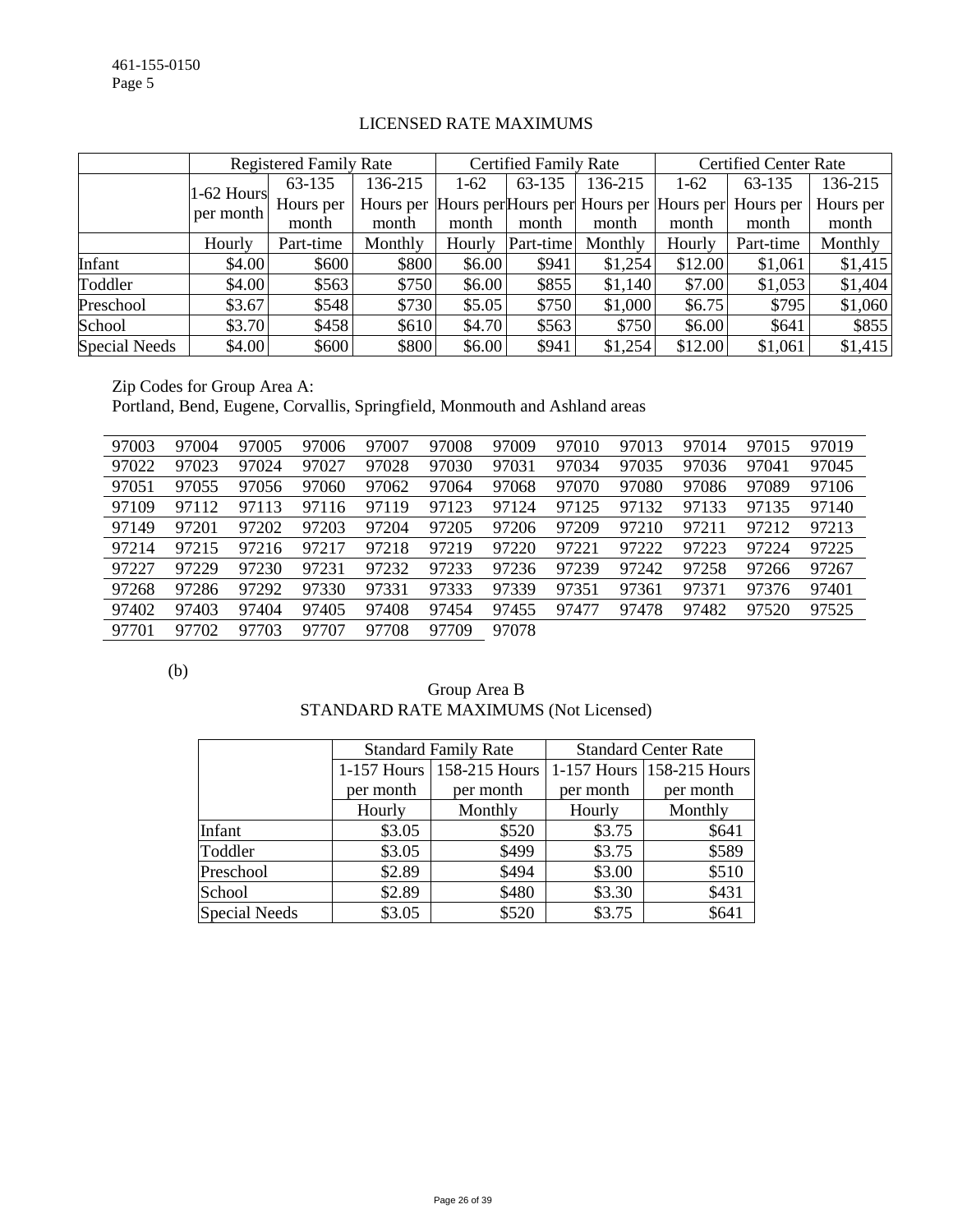|               |           | <b>Enhanced Family Rate</b> |                                       | <b>Enhanced Center Rate</b> |           |                                       |  |
|---------------|-----------|-----------------------------|---------------------------------------|-----------------------------|-----------|---------------------------------------|--|
|               |           |                             | 1-62 Hours 63-135 Hours 136-215 Hours |                             |           | 1-62 Hours 63-135 Hours 136-215 Hours |  |
|               | per month | per month                   | per month                             | per month                   | per month | per month                             |  |
|               | Hourly    | Part-time                   | Monthly                               | Hourly                      | Part-time | Monthly                               |  |
| Infant        | \$3.20    | \$420                       | \$560                                 | \$4.25                      | \$545     | \$727                                 |  |
| Toddler       | \$3.20    | \$400                       | \$533                                 | \$4.25                      | \$500     | \$667                                 |  |
| Preschool     | \$3.20    | \$400                       | \$533                                 | \$3.40                      | \$434     | \$578                                 |  |
| School        | \$3.20    | \$375                       | \$500                                 | \$3.74                      | \$367     | \$489                                 |  |
| Special Needs | \$3.20    | \$420                       | \$560                                 | \$4.25                      | \$545     | \$727                                 |  |

# ENHANCED RATE MAXIMUMS (Not Licensed)

# LICENSED RATE MAXIMUMS

|                      | <b>Registered Family Rate</b> |                     |           |        | <b>Certified Family Rate</b> |           | <b>Certified Center Rate</b>                       |        |           |
|----------------------|-------------------------------|---------------------|-----------|--------|------------------------------|-----------|----------------------------------------------------|--------|-----------|
|                      | $1-62$                        | 63-135              | 136-215   | $1-62$ | 63-135                       | 136-215   |                                                    | 63-135 | 136-215   |
|                      |                               | Hours per Hours per | Hours per |        | Hours per Hours per          | Hours per | $ 1-62$ Hours $ $ Hours per $ \cdot $<br>per month |        | Hours per |
|                      | month                         | month               | month     | month  | month                        | month     |                                                    | month  | month     |
|                      | Hourly                        | Part-time           | Monthly   | Hourly | Part-time                    | Monthly   | Hourly                                             | Part-  | Monthly   |
|                      |                               |                     |           |        |                              |           |                                                    | time   |           |
| Infant               | \$3.50                        | \$450               | \$600     | \$4.00 | \$563                        | \$750     | \$5.00                                             | \$641  | \$855     |
| Toddler              | \$3.50                        | \$416               | \$555     | \$4.00 | \$525                        | \$700     | \$5.00                                             | \$589  | \$785     |
| Preschool            | \$3.30                        | \$413               | \$550     | \$3.75 | \$488                        | \$650     | \$4.00                                             | \$510  | \$680     |
| School               | \$3.30                        | \$383               | \$510     | \$3.80 | \$450                        | \$600     | \$4.40                                             | \$431  | \$575     |
| <b>Special Needs</b> | \$3.50                        | \$450               | \$600     | \$4.00 | \$563                        | \$750     | \$5.00                                             | \$641  | \$855     |

Zip Codes for Group Area B:

Salem, Medford, Roseburg, Brookings and areas outside the metropolitan areas in Eugene and Portland

| 97002 |       | 97011 | 97016 | 97017 | 97018 | 97038 | 97042 | 97044 | 97048 | 97049 | 97053 |
|-------|-------|-------|-------|-------|-------|-------|-------|-------|-------|-------|-------|
| 97058 | 97067 | 97071 | 97103 | 97107 | 97108 | 97110 | 97111 | 97114 | 97115 | 97117 | 97118 |
| 97121 | 97122 | 97127 | 97128 | 97131 | 97134 | 97138 | 97141 | 97143 | 97146 | 97148 | 97301 |
| 97302 | 97303 | 97304 | 97305 | 97306 | 97307 | 97309 | 97310 | 97317 | 97321 | 97322 | 97325 |
| 97326 | 97327 | 97328 | 97336 | 97338 | 97341 | 97343 | 97344 | 97348 | 97352 | 97353 | 97355 |
| 97357 | 97362 | 97365 | 97366 | 97367 | 97370 | 97372 | 97374 | 97377 | 97378 | 97380 | 97381 |
| 97383 | 97385 | 97386 | 97389 | 97391 | 97392 | 97394 | 97415 | 97420 | 97423 | 97424 | 97426 |
| 97431 | 97444 | 97446 | 97448 | 97452 | 97456 | 97457 | 97459 | 97465 | 97470 | 97471 | 97479 |
| 97487 | 97489 | 97501 | 97502 | 97503 | 97504 | 97524 | 97534 | 97535 | 97756 | 97759 | 97760 |
| 97801 | 97812 | 97813 |       |       |       |       |       |       |       |       |       |

(c)

# Group Area C STANDARD RATE MAXIMUMS (Not Licensed)

|        |                                          | <b>Standard Family Rate</b> | <b>Standard Center Rate</b> |           |  |  |
|--------|------------------------------------------|-----------------------------|-----------------------------|-----------|--|--|
|        |                                          |                             | 1-157                       | 158-215   |  |  |
|        | 1-157 Hours per $158-215$ Hours<br>month |                             | Hours per                   | Hours per |  |  |
|        |                                          | per month                   | month                       | month     |  |  |
|        | Hourly                                   | Monthly                     | Hourly                      | Monthly   |  |  |
| Infant | \$3.05                                   | \$520                       | \$3.75                      | \$64.     |  |  |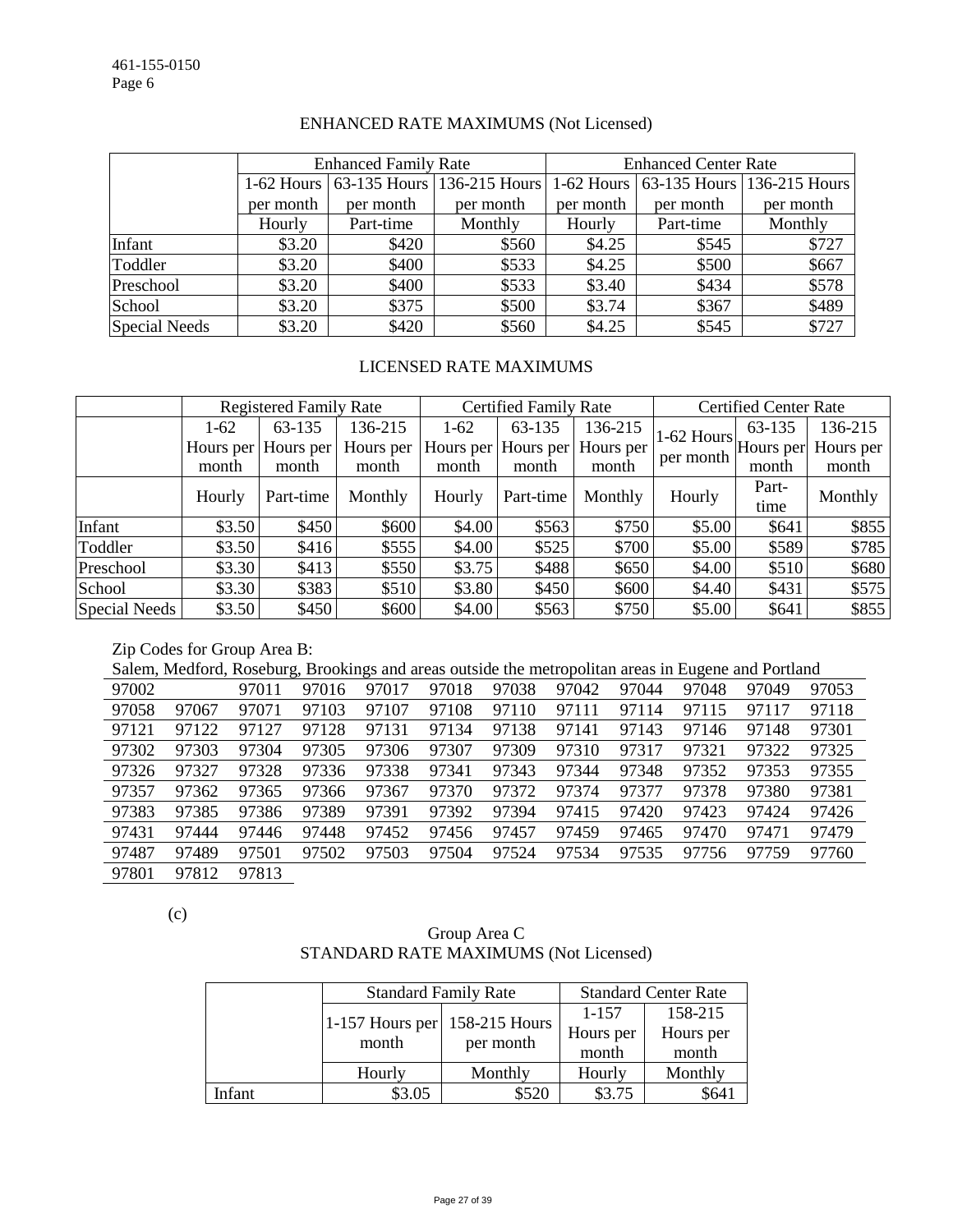| Toddler       | \$3.05 | \$499 | \$3.75 | \$589 |
|---------------|--------|-------|--------|-------|
| Preschool     | \$2.89 | \$494 | \$3.00 | \$510 |
| School        | \$2.89 | \$480 | \$3.30 | \$43  |
| Special Needs | \$3.05 | \$520 | \$3.75 | \$641 |

# ENHANCED RATE MAXIMUMS (Not Licensed)

|                      |            | <b>Enhanced Family Rate</b> |                            | <b>Enhanced Center Rate</b> |                |               |  |  |
|----------------------|------------|-----------------------------|----------------------------|-----------------------------|----------------|---------------|--|--|
|                      | 1-62 Hours |                             | 63-135 Hours 136-215 Hours | 1-62 Hours                  | $63-135$ Hours | 136-215 Hours |  |  |
|                      | per month  | per month                   | per month                  | per month                   | per month      | per month     |  |  |
|                      | Hourly     | Part-time                   | Monthly                    | Hourly                      | Part-time      | Monthly       |  |  |
| Infant               | \$3.20     | \$420                       | \$560                      | \$4.25                      | \$545          | \$727         |  |  |
| Toddler              | \$3.20     | \$400                       | \$533                      | \$4.25                      | \$500          | \$667         |  |  |
| Preschool            | \$3.20     | \$400                       | \$533                      | \$3.40                      | \$434          | \$578         |  |  |
| School               | \$3.20     | \$375                       | \$500                      | \$3.74                      | \$367          | \$489         |  |  |
| <b>Special Needs</b> | \$3.20     | \$420                       | \$560                      | \$4.25                      | \$545          | \$727         |  |  |

# LICENSED RATE MAXIMUMS

|                      |                              | <b>Registered Family Rate</b> |                               | <b>Certified Family Rate</b> |                                 |                               | <b>Certified Center Rate</b> |                              |                               |  |
|----------------------|------------------------------|-------------------------------|-------------------------------|------------------------------|---------------------------------|-------------------------------|------------------------------|------------------------------|-------------------------------|--|
|                      | $1-62$<br>Hours per<br>month | 63-135<br>Hours per<br>month  | 136-215<br>Hours per<br>month | $1-62$<br>Hours per<br>month | 63-135<br>Hours<br>per<br>month | 136-215<br>Hours per<br>month | $1-62$<br>Hours per<br>month | 63-135<br>Hours per<br>month | 136-215<br>Hours per<br>month |  |
|                      | Hourly                       | Part-time                     | Monthly                       | Hourly                       | Part-<br>time                   | Monthly                       | Hourly                       | Part-time                    | Monthly                       |  |
| Infant               | \$3.50                       | \$450                         | \$600                         | \$4.00                       | \$563                           | \$750                         | \$5.00                       | \$641                        | \$855                         |  |
| Toddler              | \$3.50                       | \$416                         | \$555                         | \$4.00                       | \$525                           | \$700                         | \$5.00                       | \$589                        | \$785                         |  |
| Preschool            | \$3.30                       | \$413                         | \$550                         | \$3.75                       | \$488                           | \$650                         | \$4.00                       | \$510                        | \$680                         |  |
| School               | \$3.30                       | \$383                         | \$510                         | \$3.80                       | \$450                           | \$600                         | \$4.40                       | \$431                        | \$575                         |  |
| <b>Special Needs</b> | \$3.50                       | \$450                         | \$600                         | \$4.00                       | \$563                           | \$750                         | \$5.00                       | \$641                        | \$855                         |  |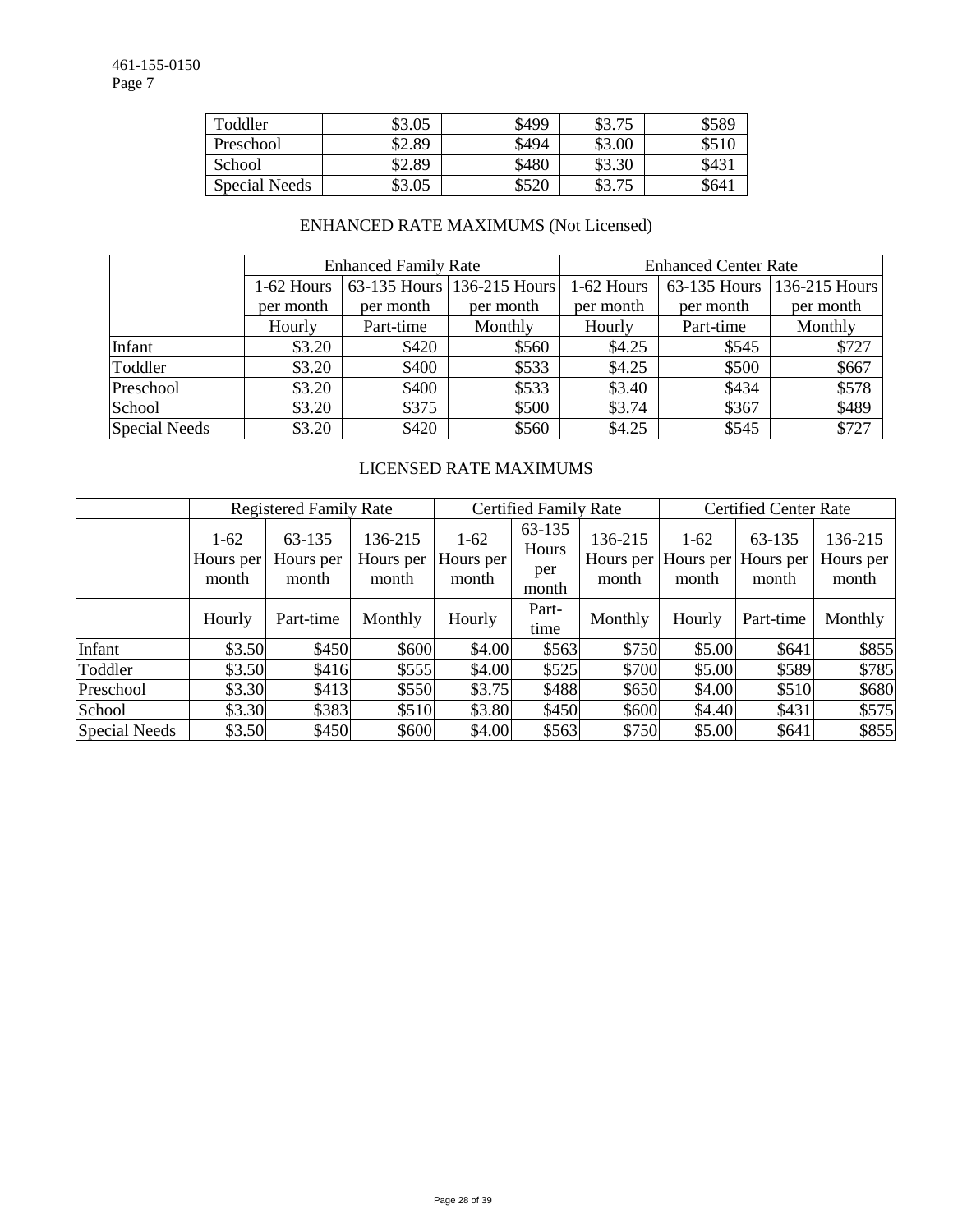| 97001 | 97020 | 97021 | 97026 | 97029 | 97032 | 97033 | 97037 | 97039 | 97040 | 97050 | 97054 | 97057 |
|-------|-------|-------|-------|-------|-------|-------|-------|-------|-------|-------|-------|-------|
| 97063 | 97065 | 97101 | 97102 | 97130 | 97136 | 97137 | 97144 | 97145 | 97147 | 97324 | 97329 | 97335 |
| 97342 | 97345 | 97346 | 97347 | 97350 | 97358 | 97359 | 97360 | 97364 | 97368 | 97369 | 97375 | 97384 |
| 97388 | 97390 | 97396 | 97406 | 97407 | 97409 | 97410 | 97411 | 97412 | 97413 | 97414 | 97416 | 97417 |
| 97419 | 97425 | 97427 | 97428 | 97429 | 97430 | 97432 | 97433 | 97434 | 97435 | 97436 | 97437 | 97438 |
| 97439 | 97441 | 97442 | 97443 | 97447 | 97449 | 97450 | 97451 | 97453 | 97458 | 97460 | 97461 | 97462 |
| 97463 | 97464 | 97466 | 97467 | 97468 | 97469 | 97472 | 97473 | 97476 | 97480 | 97481 | 97484 | 97486 |
| 97488 | 97490 | 97491 | 97492 | 97493 | 97494 | 97495 | 97496 | 97497 | 97498 | 97499 | 97522 | 97523 |
| 97526 | 97527 | 97530 | 97531 | 97532 | 97533 | 97536 | 97537 | 97538 | 97539 | 97540 | 97541 | 97543 |
| 97544 | 97601 | 97603 | 97604 | 97620 | 97621 | 97622 | 97623 | 97624 | 97625 | 97626 | 97627 | 97630 |
| 97632 | 97633 | 97634 | 97635 | 97636 | 97637 | 97638 | 97639 | 97640 | 97641 | 97710 | 97711 | 97712 |
| 97720 | 97721 | 97722 | 97730 | 97731 | 97732 | 97733 | 97734 | 97735 | 97736 | 97737 | 97738 | 97739 |
| 97740 | 97741 | 97742 | 97750 | 97751 | 97752 | 97753 | 97754 | 97758 | 97761 | 97810 | 97814 | 97817 |
| 97818 | 97819 | 97820 | 97821 | 97822 | 97823 | 97824 | 97825 | 97826 | 97827 | 97828 | 97830 | 97831 |
| 97833 | 97834 | 97835 | 97836 | 97837 | 97838 | 97839 | 97840 | 97841 | 97842 | 97843 | 97844 | 97845 |
| 97846 | 97848 | 97850 | 97856 | 97857 | 97859 | 97861 | 97862 | 97864 | 97865 | 97867 | 97868 | 97869 |
| 97870 | 97871 | 97872 | 97873 | 97874 | 97875 | 97876 | 97877 | 97880 | 97882 | 97883 | 97884 | 97885 |
| 97886 | 97901 | 97902 | 97903 | 97904 | 97905 | 97906 | 97907 | 97908 | 97909 | 97910 | 97911 | 97913 |
| 97914 | 97918 | 97919 | 97920 |       |       |       |       |       |       |       |       |       |

Zip Codes for Group Area C: Balance of State, Other State Zips

- (5) Except to the extent provided otherwise in section (12), (13), or (14) of this rule or for children in contracted child care (see OAR 461-135-0405 and 461-135-0407), this section establishes the ERDC eligibility standard and the client's copayment (copay).
	- (a) At initial certification, the ERDC eligibility standard is met for a *need group* (see OAR 461-110-0630) of eight or less if monthly *countable income* (see OAR 461- 001-0000) for the *need group* is less than 185 percent of the federal poverty level (FPL), as described in OAR 461-155-0180. The eligibility standard for a *need group* of eight applies to any *need group* larger than eight.
	- (b) During the *certification period* (see OAR 461-001-0000) and at recertification the ERDC eligibility standard is met for a *need group* of eight or less if monthly *countable income* for the *need group* during the 12 month period is less than 250 percent FPL or 85 percent state median income (SMI), whichever is higher, as described in OAR 461-155-0180. The eligibility standard for a *need group* of eight applies to any *need group* larger than eight.
	- (c) The minimum monthly ERDC copay is \$25.
	- (d) The filing group may not exceed the resource limit in OAR 461-160-0015.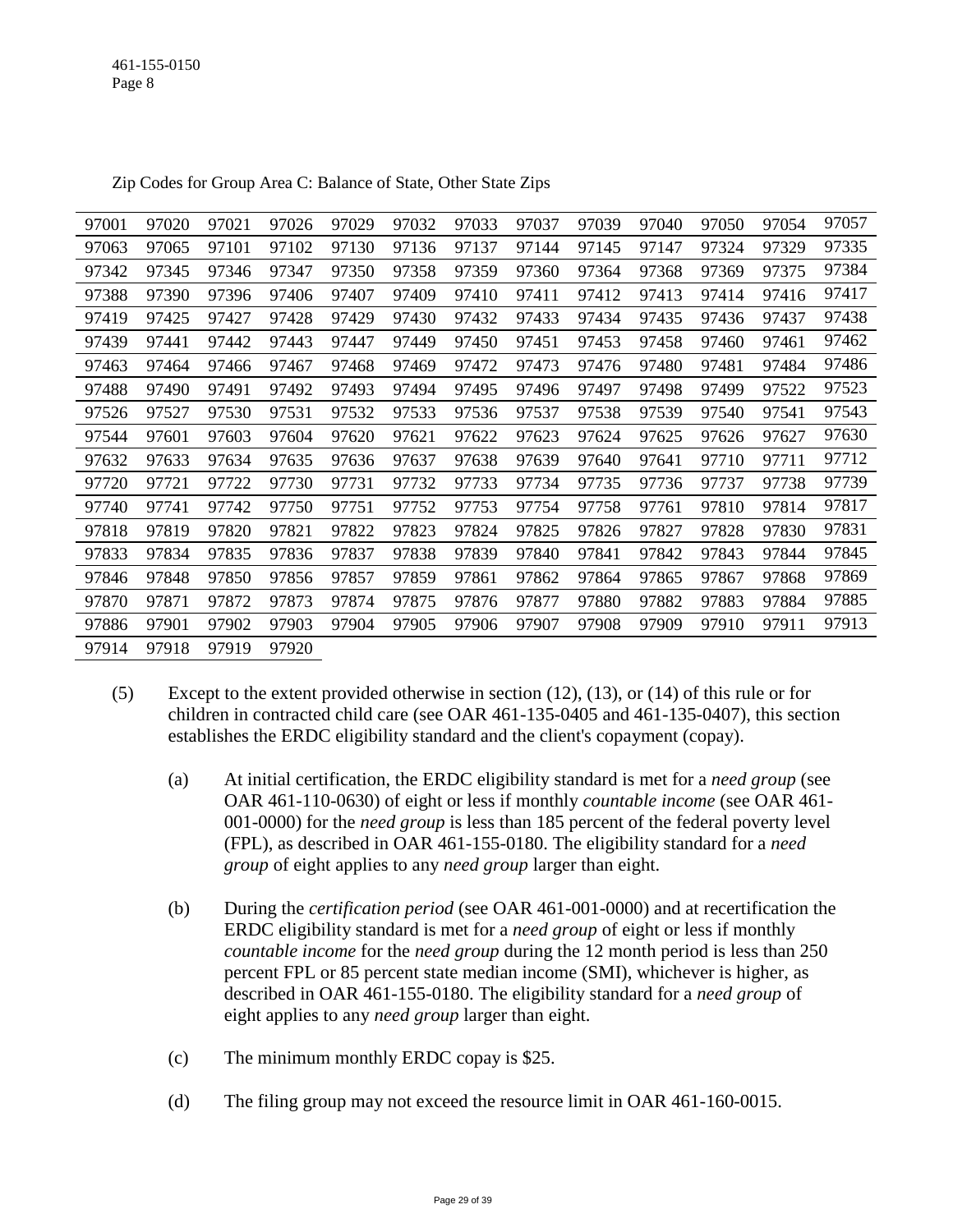- (e) For a filing group (see OAR 461-110-0310) whose *countable income* is at or below 50 percent of the 2007 FPL, the copay is \$25 or 1.5 percent of the filing group's monthly *countable income*, whichever is greater.
- (f) For a filing group whose *countable income* is over 50 percent of the 2007 FPL, the copay amount is determined with the following percentage of monthly income:
	- (A) Divide the filing group's *countable income* by the 2007 FPL, drop all digits beyond two decimal points, subtract 0.5, and multiply this difference by 0.12.
	- (B) Add .015 to the amount in paragraph (A) of this subsection. This sum is the percentage of monthly income used to determine the copay amount. Multiply this sum by the filing group's *countable income* and round to the nearest whole dollar.
- (g) For individuals participating in the Occupational Training and Child Care program, the copay is \$27.00.

| Number in | <b>Gross Monthly</b> | <b>Gross Yearly</b> |  |  |  |
|-----------|----------------------|---------------------|--|--|--|
| Family    | Income               | Income              |  |  |  |
|           | \$1,141              | \$13,690            |  |  |  |
| 3         | 1,431                | 17,170              |  |  |  |
|           | 1,721                | 20,650              |  |  |  |
|           | 2,011                | 24,130              |  |  |  |
|           | 2,301                | 27,610              |  |  |  |
|           | 2,591                | 31,090              |  |  |  |
| or more   | 2,881                | 34,570              |  |  |  |

(h) The 2007 federal poverty level used to determine copay amounts under subsections (e) and (f) of this section is set at the following amounts:

- (6) Subject to the provisions in section (9) of this rule, the monthly limit for each child's child care payments is the lesser of the amount charged by the provider or providers and the following amounts:
	- (a) The monthly rate provided in section (4) of this rule.
	- (b) The product of the hours of care, limited by section (8) of this rule, multiplied by the hourly rate provided in section (4) of this rule.
- (7) The limit in any month for child care payments on behalf of a child whose caretaker is away from the child's home for more than 30 days because the caretaker is a member of a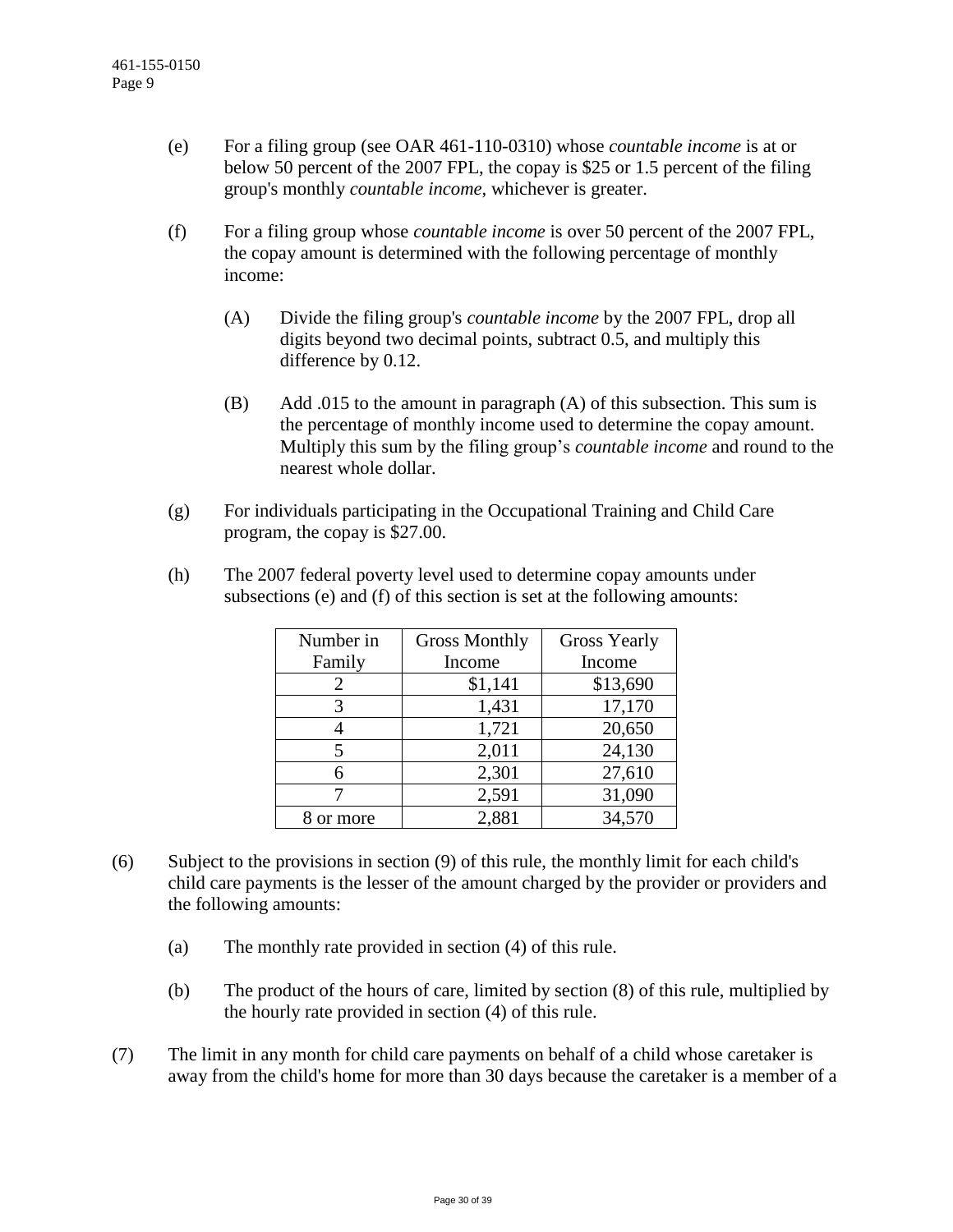reserve or National Guard unit that is called up for active duty is the lesser of the following:

- (a) The amount billed by the provider or providers.
- (b) The monthly rate established in this rule for 215 hours of care.
- (8) The number of payable billed hours of care for a child is limited as follows:
	- (a) In the ERDC and TANF programs, the total payable hours of care in a month may not exceed the amounts in paragraphs (A) or (B) of this subsection:
		- (A) 125 percent of the number of child care hours authorized:
			- (i) Under OAR 461-160-0040(2) and (5); or
			- (ii) To participate in activities included in a *case plan* (see OAR 461- 001-0025) including, for clients in the JOBS Plus program, the time the client searches for unsubsidized employment and for which the employer pays the client.
		- (B) The monthly rate established in section (4) of this rule multiplied by a factor of not more than 1.5, determined by dividing the number of hours billed by 215, when the client meets the criteria for extra hours under section (10) of this rule.
	- (b) In the ERDC program, for a client who earns less than the Oregon minimum wage, the total may not exceed 125 percent of the anticipated earnings divided by the state minimum wage not to exceed 172 hours (which is full time).
	- (c) In the TANF program, for a client who earns less than the Oregon minimum wage or is self-employed, the total may not exceed 125 percent of the anticipated earnings divided by the state minimum wage not to exceed 172 hours (which is full time). The limitation of this subsection is waived for the first three months of the client's employment.
	- (d) In the ERDC program, employed caretakers eligible under OAR 461-135-0400 may have education hours added to the authorized work hours. Education hours may not exceed authorized work hours and combined hours may not exceed 215 hours per month. Education hours are hours required to participate in coursework that leads to a certificate, degree, or job-related knowledge or skills attainment at an institution of higher education approved to receive federal financial aid.
- (9) The limit in any month for child care payments on behalf of a child whose caretaker has special circumstances, defined in section (10) of this rule, is the lesser of one of the following: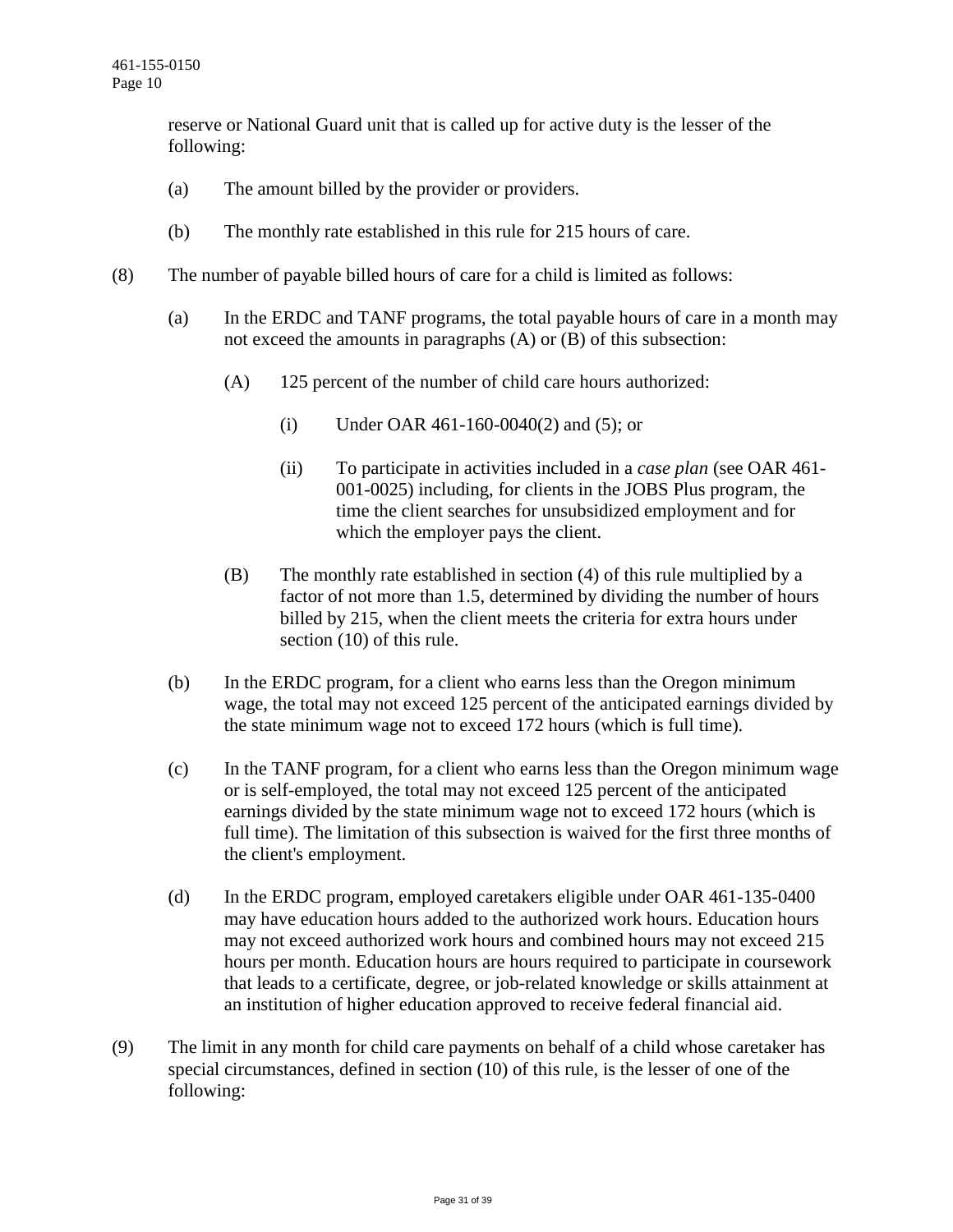- (a) The amount billed by the provider or providers; or
- (b) The monthly rate established in section (4) of this rule multiplied by a factor, of not more than 1.5, determined by dividing the number of hours billed by 215.
- (10) The limit allowed by section (9) of this rule is authorized once the Department has determined the client has special circumstances. For the purposes of this section, a client has special circumstances when it is necessary for the client to obtain child care in excess of 215 hours in a month to perform the requirements of his or her employment or training required to keep current employment, not including self-employment. This is limited to the following situations:
	- (a) The commute time to and from work exceeds two hours per day.
	- (b) The caretaker works an overnight shift and care is necessary for both work hours and sleep hours.
	- (c) The caretaker works a split shift and it is not feasible to care for the child between shifts.
	- (d) The caretaker consistently works more than 40 hours per week.
- (11) The payment available for care of a child who meets the special needs criteria described in subsection (e) of section (1) of this rule is increased in accordance with OAR 461-155- 0151 if the requirements of both of the following subsections are met:
	- (a) The child requires significantly more direct supervision by the child care provider than normal for a child of the same age.
	- (b) The child is enrolled in a local school district Early Intervention or Early Childhood Special Education program or school-age Special Education Program. The enrollment required by this subsection is waived if determined inappropriate by a physician, nurse practitioner, licensed or certified psychologist, clinical social worker, or school district official.
- (12) Effective May 1, 2012:
	- (a) The minimum monthly ERDC copay is \$27.
	- (b) Except as stated in subsection (a) of this section, the Department adds 10 percent to the monthly client copay amount set under section (5) of this rule by multiplying the copay amount by 1.1 and rounding down to the nearest whole dollar.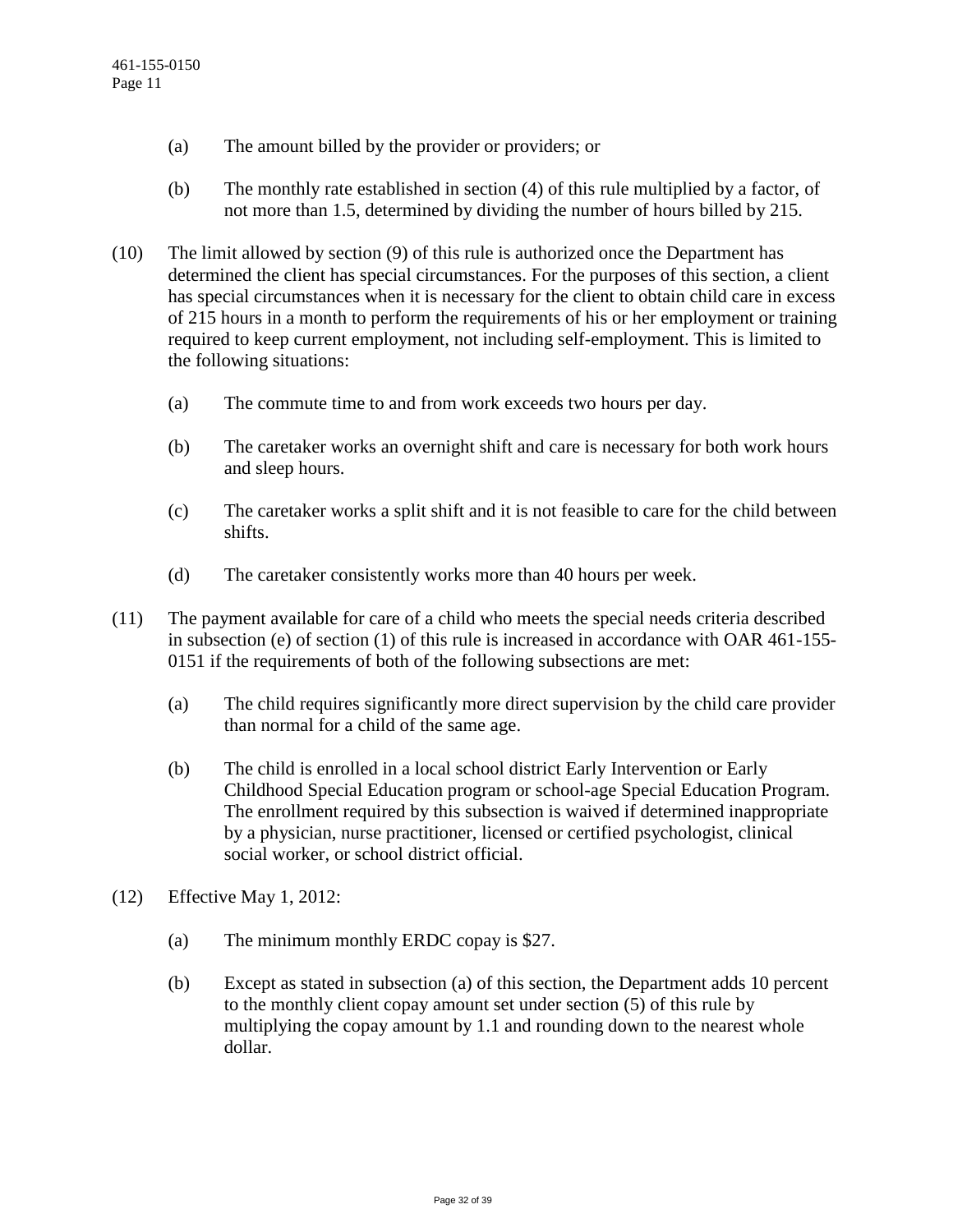- (13) Effective April 1, 2016, the ERDC copay is \$27 for no more than three months after closure of Pre-TANF, SFPSS, or TANF benefits when:
	- (a) The closure is because an individual in the *need group* had earned income that led to the TANF closure;
	- (b) An ERDC *date of request* (see OAR 461-115-0030) is established within 90 days of closure; and
	- (c) The individual is eligible for ERDC at initial certification.
- (14) The ERDC copay will be reduced starting the month after the ERDC case has been electronically connected to a Department approved child care provider with a Quality Rating and Improvement System (QRIS) star rating of 3, 4, or 5. The copay will be reduced by the following amounts:
	- (a) A copay set at \$27 is waived, unless the copay is \$27 under section (13) of this rule in which case the copay is not waived under this section.
	- (b) Copay amounts of \$28 to \$200 are reduced by \$20.
	- (c) Copay amounts of \$201 or more are reduced by 10 percent rounding to the nearest dollar.

Stat. Auth.: ORS 329A.500, 409.050, 411.060, 411.070, 412.006, 412.049 Stats. Implemented: ORS 329A.500, 409.010, 409.610, 411.060, 411.070, 411.122, 411.141, 412.006, 412.049, 412.124, 418.485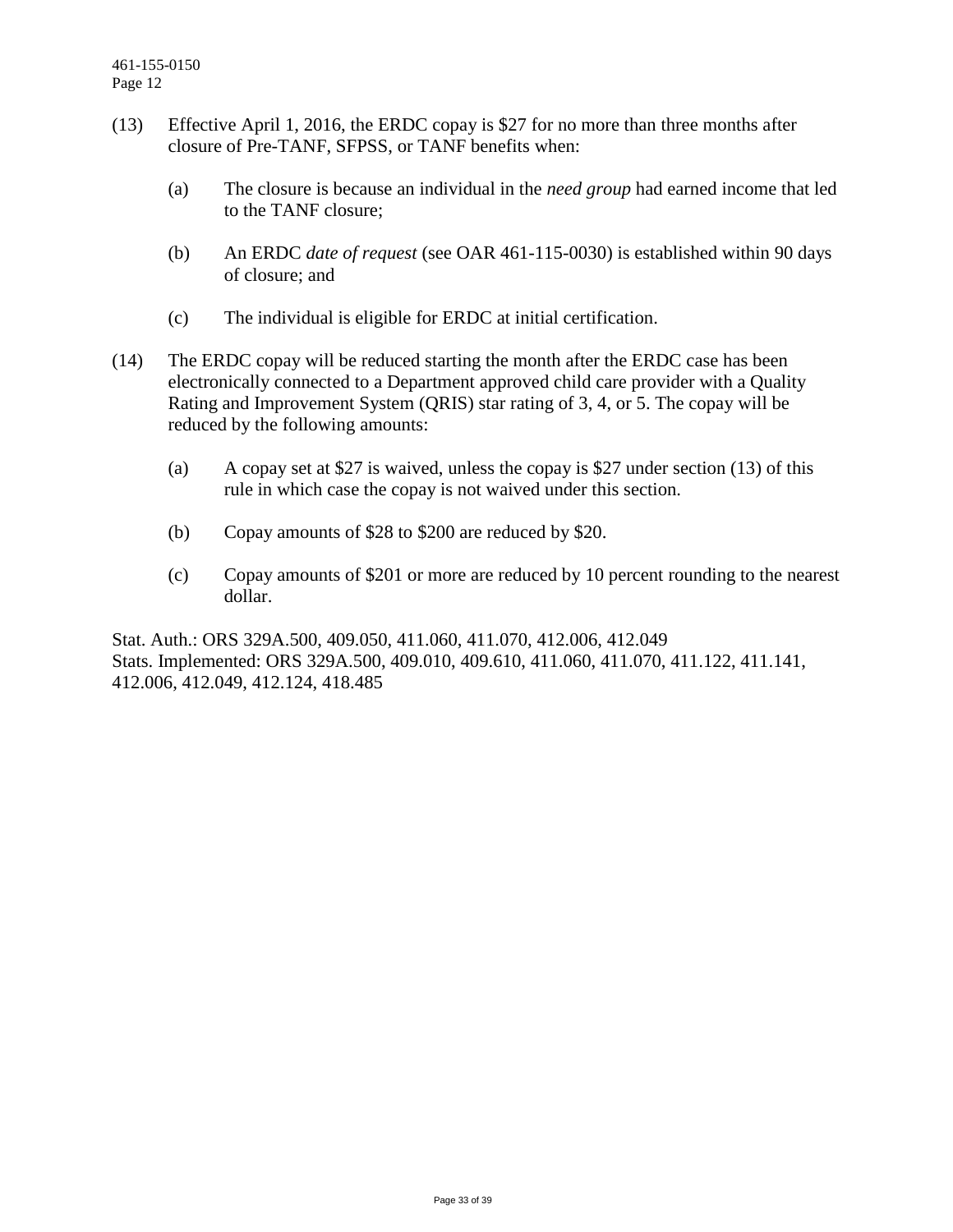# AMEND: 461-160-0040

# NOTICE FILED DATE: 01/15/2019

RULE SUMMARY: OAR 461-160-0040 about coverage and deduction of dependent care costs is being amended to make permanent a temporary rule that set out when participants in the Occupational Training and Child Care program may be eligible for subsidized child care and what happens when they stop participating. This amendment supports lowincome participants with dependent children to access quality child care while receiving career coaching and occupational training to assist entry into middle income employment.

 $CHANGESTORUIF$ 

461-160-0040

Dependent Care Costs; Deduction and Coverage ¶

(1) In the SNAP program, dependent care is deductible (see OAR 461-160-0430) when all of the following are true:¶

(a) The dependent is a member of the filing group (see OAR 461-110-0310) and is in the care, control, and custody of an individual in the group.¶

(b) The dependent care provider:¶

(A) Is not in the filing group; and¶

(B) Is not the parent (see OAR 461-001-0000) of the dependent.¶

(c) The dependent care is necessary because the client is working, commuting, on a meal break, in training, participating in pre-employment education, or participating in an OFSET case plan (see OAR 461-001-0020).¶ (2) In the ERDC and TANF programs, the cost of dependent child care may be paid for by the Department (is covered) only if dependent child care is necessary for the working client to perform his or herthe client's job duties, except in the ERDC program the cost of dependent care is allowed for approved educational hours-and, for clients participating in the Occupational Training and Child Care program, and for child care authorized under section (5) of this rule.¶

 $(a)$  For a client working under a JOBS Plus agreement, child care is covered during the time the client is engaged in work or in job search if the employer pays the client during that time.¶

(b) Child care is covered for clients participating in the Occupational Training and Child Care program who have applied for the program and actively engaged in training as outlined in the Occupational Training and Child Care program.¶

(3) In the ERDC, JOBS, and TANF programs, the cost of dependent child care is not covered by the Department when free care is available, such as during school hours for school-age children.¶

(4) Child care is not covered in the ERDC and TANF programs if the nature of the work of the caretaker (see OAR 461-001-0000) does not make it necessary for a person other than the caretaker to provide the care. Child care is not covered during a period of time when the caretaker:--- \[

(a) Works at home and the nature of the work allows the caretaker to provide the care without significantly affecting the work;¶

(b) Provides child care in a residence; or¶

(c) Works for a provider of child care in a residence, unless the provider is a certified family child care home under OAR 414-350-0000 to 414-350-0400.¶

(5) In the ERDC program the cost of dependent child care may continue to be paid for by the Department (is covered) during the certification period (see OAR 461-001-0000) with no change to the authorized child care hours subject to the following provisions:¶

(a) When a reduction in work hours occurs the copay may be adjusted.¶

(b) When a job loss occurs:¶

(A) When a caretaker has a permanent job loss from all employment the copay is waived for up to three months for a work search period, starting the month after the job loss occurred.¶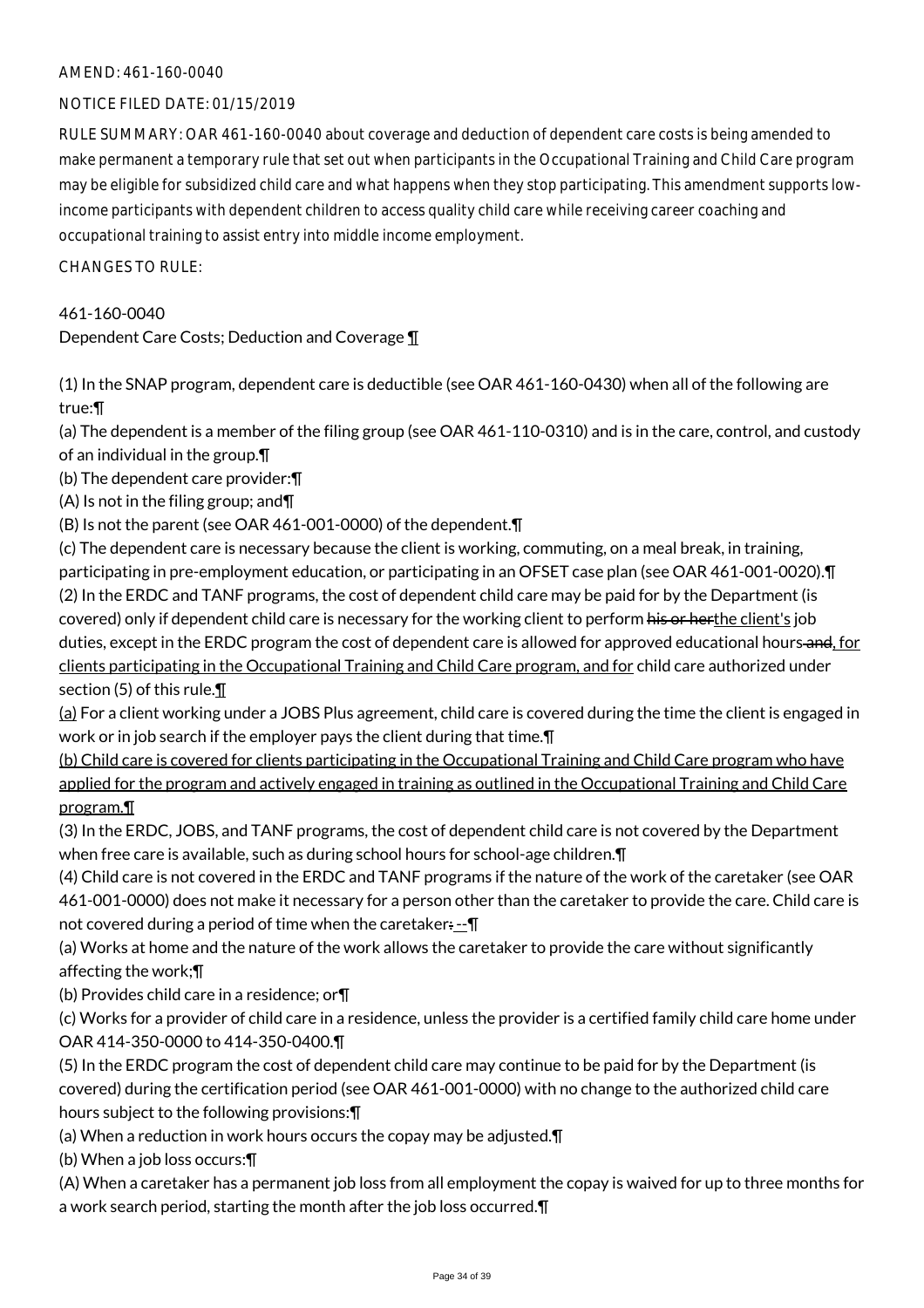(B) The waiver ends at the end of the three month period if the caretaker becomes employed.¶

(C) The three month work search period does not apply when:¶

(i) The adult was discharged or fired without good cause (see OAR 461-135-0070(2)) for misconduct, felony, or theft. "Misconduct" means willful or wantonly negligent violation of the standards of behavior which an employer has the right to expect of an employee, including an act or series of actions that amount to a willful or wantonly negligent disregard of an employer's interest.¶

(ii) The adult voluntarily quit in anticipation of discharge or without good cause.¶

(c) For medical leave:¶

(A) When a caretaker is on medical leave the reason for the leave must be verified including diagnosis and prognosis under OAR 461-125-0830. Maternity leave may be authorized for three months (12 weeks) without medical documentation.¶

(B) For a decrease or increase in income during or at the end of medical leave see OAR 461-180-0005 and OAR 461-180-0030.¶

(C) Medical leave and maternity leave can be extended when new verification is received prior to the end of the month noted on the original documentation. Medical leave cannot extend beyond the certification period.¶ (d) For military transition:¶

(A) When a caretaker who is a discharged U.S. military member returns from active duty in a military war zone, the copay is waived for up to six months starting the month after the military member returns home.¶

(B) The copay waiver ends at the end of the six month period if the caretaker becomes employed. The copay waiver ends before the end of the six month period if the caretaker returns to active duty. $\P$ 

(e) Under this section child care may be used for work, work search, approved educational hours, military transition activities, or other activities to maintain a part-time or full-time slot at a child care facility.¶ (f) If the client stops participating in the Occupational Training and Child Care program:¶

(A) The client's copay is waived for up to three months while the client is in the process of reengaging into the program.¶

(B) The waiver ends when the client reengages into the Occupational Training and Child Care program¶ (C) If the client does not reengage within three months, the ERDC certification ends at the end of the three months if the client does not reengage in the Occupational Training and Child Care program.¶

(6) In the JOBS program, the cost of child care may be covered while the care is necessary to enable the client to participate in a case plan (see OAR 461-190-0211).¶

(7) In the ERDC, JOBS, JOBS Plus, and TANF programs, the cost of dependent child care may be paid for (is covered) by the Department, only if all the following are true:¶

(a) The dependent child (see OAR 461-001-0000):¶

(A) In the ERDC program, is a member of the benefit group (see OAR 461-110-0750) and is in the care, control, and custody of an individual in the group.¶

(B) In the JOBS, JOBS Plus, and TANF programs, lives with the filing group.¶

(b) The provider of child care is not in the filing group.¶

(c) The provider of child care is not the parent of a child in the filing group.¶

(8) Coverage of the cost of dependent care is subject to the requirements in OAR chapter 461, including OAR 461-

120-0510(3), 461-135-0400, 461-155-0150, 461-160-0193, 461-165-0180, and 461-190-0211.

Statutory/Other Authority: ORS 329A.500, 409.050, 411.060, 411.070, 411.700, 411.816, 412.049

Statutes/Other Implemented: ORS 329A.500, 409.010, 411.060, 411.070, 411.700, 411.816, 412.049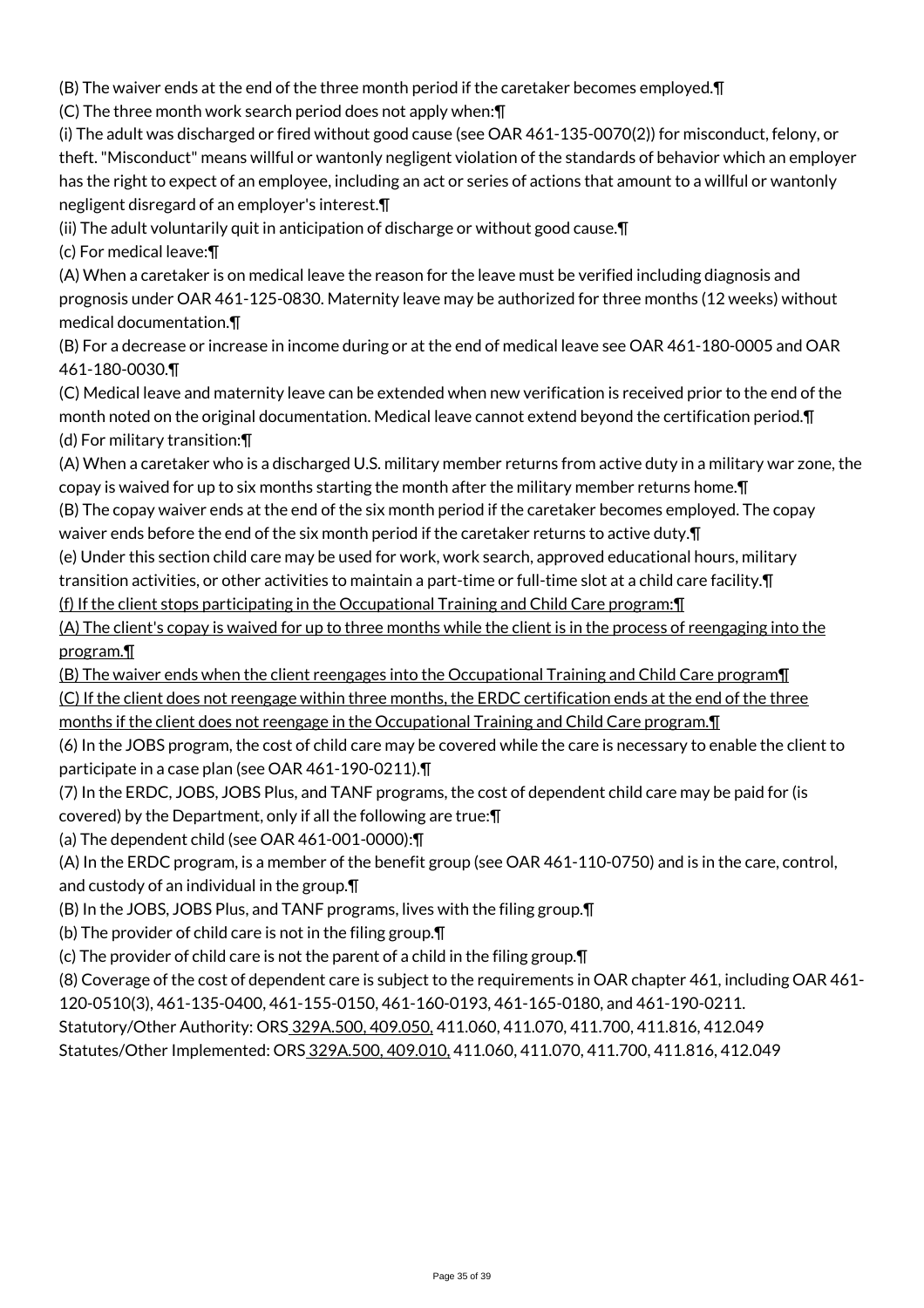# AMEND: 461-170-0102

# NOTICE FILED DATE: 01/15/2019

RULE SUMMARY: OAR 461-170-0102 about required reports for the simplified reporting system in the SNAP program is being amended to combine the interim change report policy and mid-certification review policy (previously in OAR 461-115-0232) into one rule. The mid-certification review section is expanded to incorporate the processes already in practice but not in rule. These changes are intended to comply with federal regulations in 7 CFR 273 and clarify the rules.

 $CHANGFS TO RIIF$ 

#### 461-170-0102

Required Reports for the Simplified Reporting System (SRS)-Interim Change Report; SNAP 1

# In the SNAP program:¶

(1), the following two reports are required of some filing groups while in SRS:¶

(1) Interim Change Report. During the sixth month of a certification period (see OAR 461-001-0000), an individual filing group (see OAR 461-110-0370) participating in SRS and certified for benefits for longer than six months but no more than 12 months must submit to the Department, on a form designated by the Department, an Interim Change Report of household circumstances, unless the household has no earned income and each adult member is elderly (see OAR 461-001-0015) or an individual with a disability (see OAR 461-001-0015).¶

 $(2)$  The required Interim Change Report form is considered complete when it is received by the Department by the last day of the sixth month of the certification period and:¶

(a) The individual completely and accurately answers all questions necessary to determine eligibility (see OAR 461-001-0000) and benefit amounts;¶

(b) The individual provides all required verification; and¶

(c) The form contains the signature of the primary person (see OAR 461-001-0015) or the authorized representative (see OAR 461-001-0000 and OAR 461-115-0090).¶

(2) Mid-Certification Review. During the 12th month of a certification period, a filing group participating in SRS and certified for benefits for longer than 12 months must complete a Mid-Certification Review in a method approved by the Department. The required Mid-Certification Review must occur during month 12 of their certification period in order to continue receiving benefits, if eligible.¶

(a) The Mid-Certification Review has been completed when the filing group has provided the Department with updated information about their income, shelter and utility costs, and medical expenses.¶

(b) Contact between the filing group and the Department occurring after the 15th of the 12th month can result in a delay in receiving the full month allotment for the 13th month. ¶

(c) The Department follows the process outlined in OAR 461-180-0006 to meet verification requirements and adjust benefits based on this information.

Statutory/Other Authority: ORS 409.050, 411.060, 411.070, 411.816

Statutes/Other Implemented: ORS 409.010, 409.050, 411.060, 411.070, 411.081, 411.087, 411.816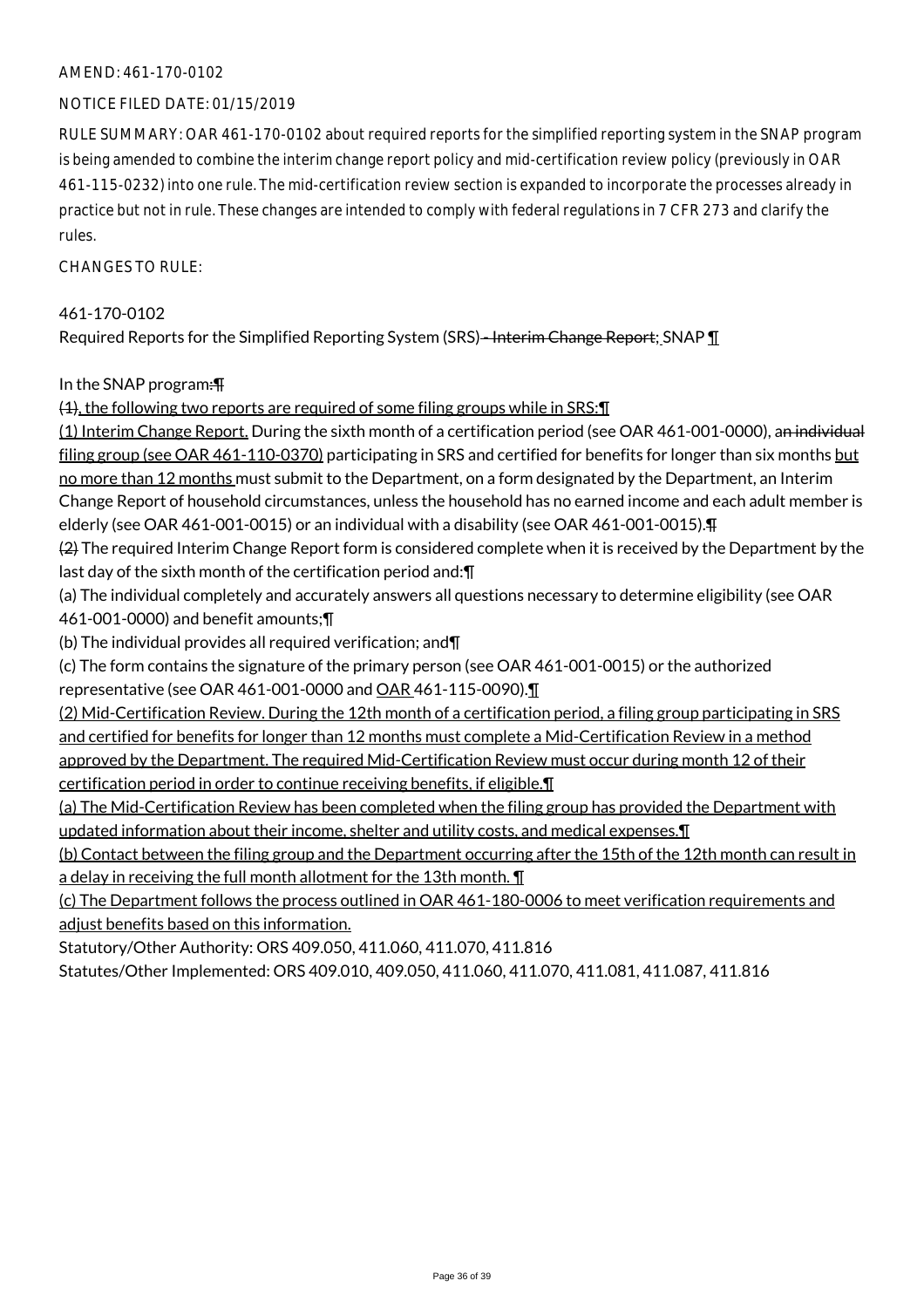# AMEND: 461-180-0006

# NOTICE FILED DATE: 01/15/2019

RULE SUMMARY: OAR 461-180-0006 about the effective dates in the SNAP program for changes in the Simplified Reporting System is being amended to set out policy for changes based on Mid-Certification Reviews. These changes are intended to align the rule with federal regulations in 7 CFR 273 as well as with current practice and procedures.

# CHANGES TO RULE:

# 461-180-0006

Effective Dates; Changes in the Simplified Reporting System (SRS); SNAP ¶

In the SNAP program:¶

(1) The effective date of a change based on an Interim Change Report is:¶

(a) The first day of the seventh month of the certification period (see OAR 461-001-0000); or¶

(b) If the change causes benefits to close, the last day of the sixth month of the certification period.¶

(2) The effective date of a change <del>not based on an Interim Change Report</del>based on a Mid-Certification Review is: [[

(a) For a change resulting in an increase in benefits, the first of the 13th month.¶

(b) For a change resulting in a decrease in benefits, the first of the month following the month in which the notice period (see OAR 461-175-0050) ends.¶

(c) For a change resulting in a closure of benefits, the last day of the month in which the notice period ends.¶

(3) The effective date of a change not based on either an Interim Change Report or a Mid-Certification Review is as follows:¶

(a) For a change resulting in an increase in benefits, the effective date is determined in accordance with OAR 461- 180-0010 and 461-180-0020.¶

(b) For a change resulting in a decrease in benefits, the effective date for reducing benefits is the first of the month following the month in which the decision notice period ends.¶

(c) For a change resulting in a closure of benefits, the effective date is the last day of the month in which the notice period ends.

Statutory/Other Authority: ORS 409.050, 411.060, 411.070, 411.816

Statutes/Other Implemented: ORS 409.010, 409.050, 411.060, 411.070, 411.816, 411.825, 411.837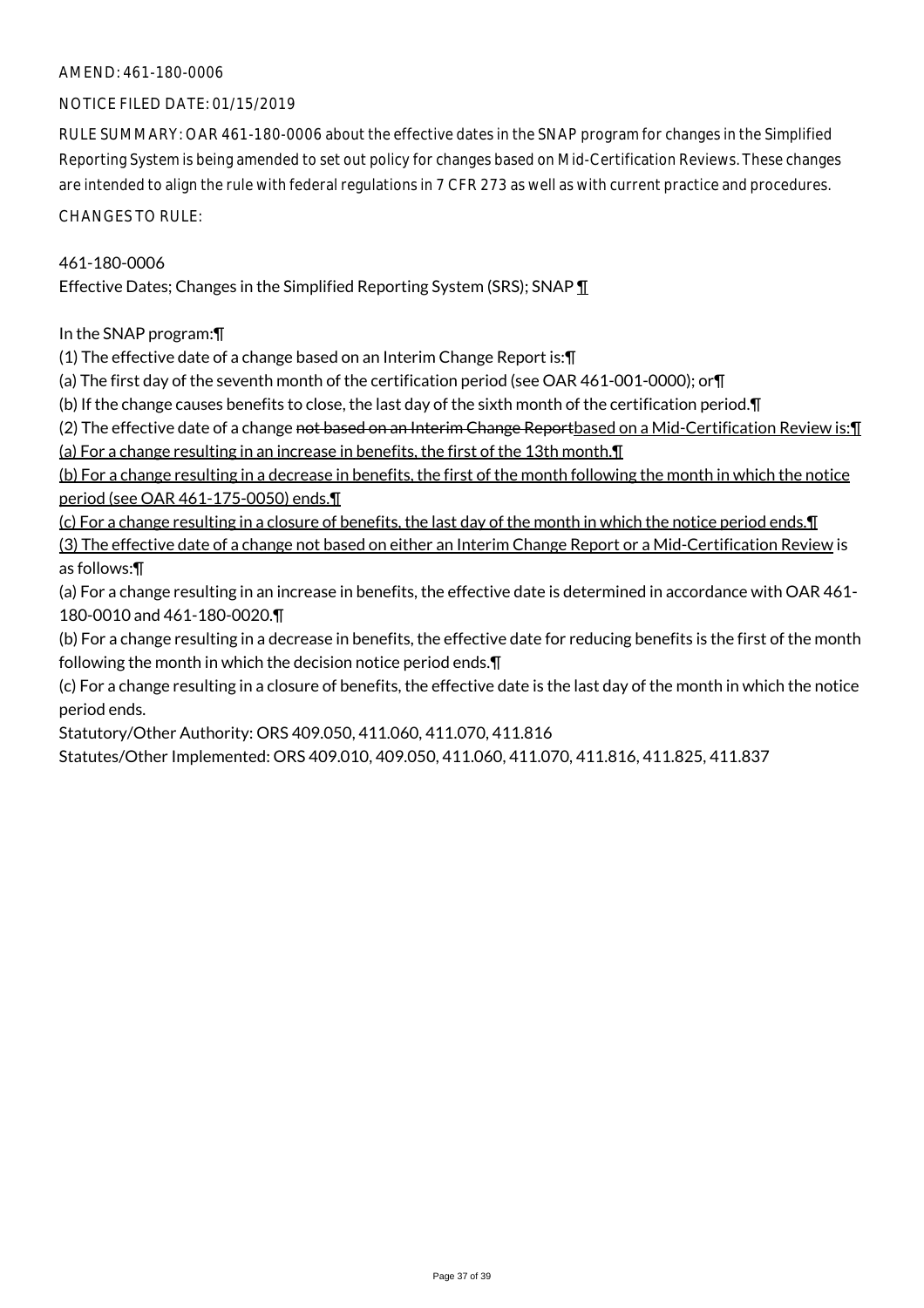# AMEND: 461-190-0310

# NOTICE FILED DATE: 01/15/2019

RULE SUMMARY: OAR 461-190-0310 about limits to SNAP Employment and Training components and activities is being amended to make permanent a temporary rule changed that terminated OFSET retroactive to September 30, 2018 in the areas representing the new time limit counties: Clatsop, Columbia, Crook, Deschutes, Jackson, Jefferson, Josephine, and Tillamook counties. This amendment supports the Department's implementation of federal time-limits in these counties, and the Department's contracts for these counties will focus on services for ABAWDs.

CHANGES TO RULE:

# 461-190-0310

Limits to SNAP Employment and Training Components and Activities ¶

(1) The SNAP Employment and Training Program for all clients except mandatory ABAWD living in SNAP time limit counties (see OAR 461-135-0520):¶

(a) In Multnomah and Washington Counties ends effective November 30, 2015.¶

(b) In Clackamas County ends effective September 30, 2016.¶

(c) In Benton, Lane, Lincoln, Linn, Marion, Polk and Yamhill Counties ends effective September 30, 2017.¶

(d) In Clatsop, Columbia, Crook, Deschutes, Jackson, Jefferson, Josephine, and Tillamook Counties ends effective September 30, 2018.¶

(e) Is not offered to clients served by APD or AAA offices.¶

(ef) Is voluntary for all other clients effective September 30, 2016.¶

(2) For an ABAWD (see OAR 461-135-0520) residing in one of the SNAP time limit counties:¶

(a) The case plan may not require more than 20 hours of activities per week.¶

(b) Except for Workforce Innovation and Opportunity Act (WIOA) (see OAR 461-001-0020) and Workfare (see OAR 461-190-0500), a client may not be required to participate in job search activities more than nine hours per week. The balance of the 20 hours per week must be in work-related or training (not job search) activities.¶ (c) The client may participate in a Workfare program under OAR 461-190-0500.

Statutory/Other Authority: ORS 411.816, ORS 409.050

Statutes/Other Implemented: ORS 411.816, 7 USC 2015, 7 USC 2029, 7 CFR 273.7, 7 CFR 273.24, ORS 409.010